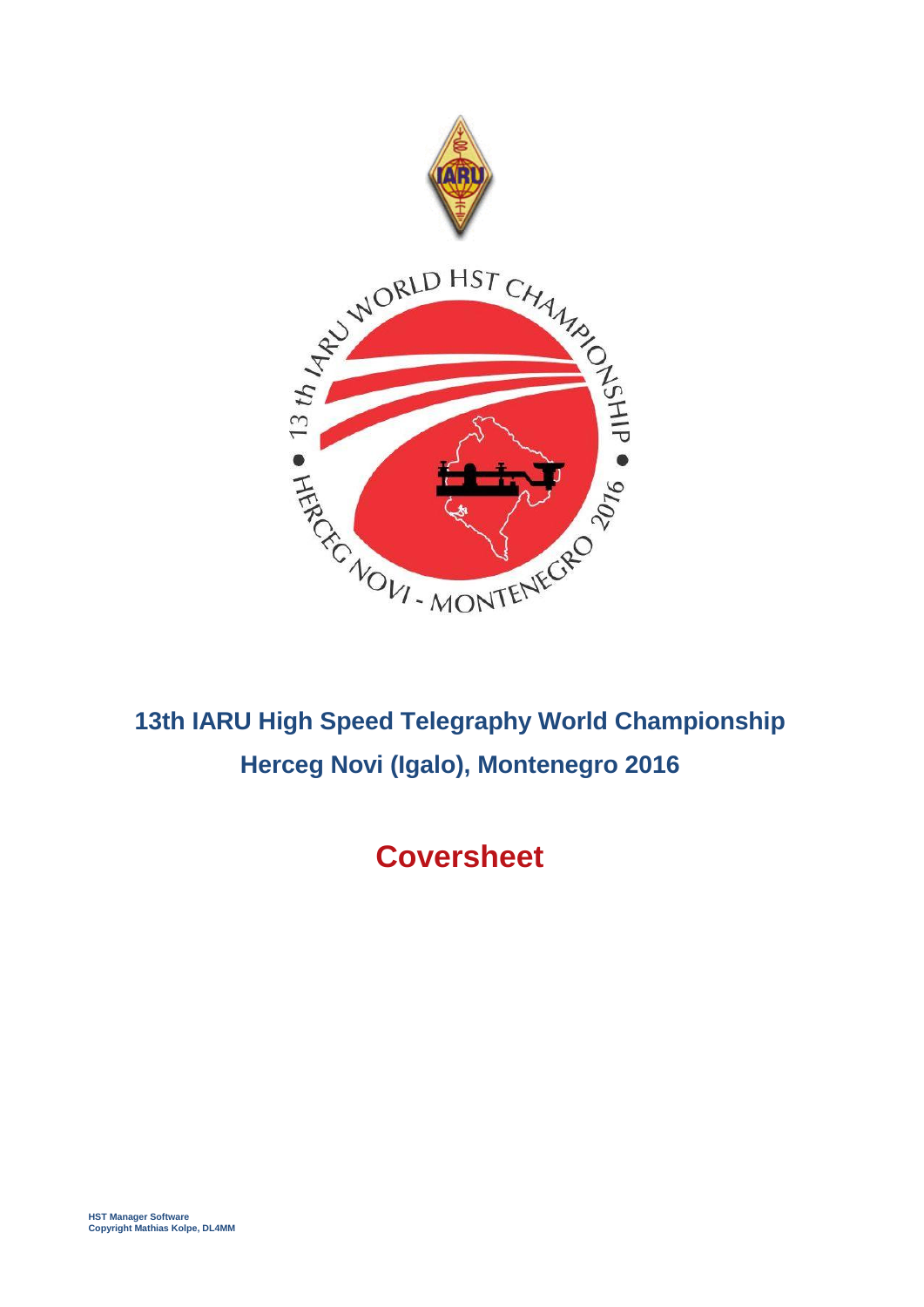### **Final Results - Receiving Test**





|          |                       |                              |       |              |                                                   |          | <b>Letters</b> |                                            |               |       | <b>Figures</b>                  |                                 |            |        |           |             | <b>Mixed</b>        |                |                  |     | Total     |
|----------|-----------------------|------------------------------|-------|--------------|---------------------------------------------------|----------|----------------|--------------------------------------------|---------------|-------|---------------------------------|---------------------------------|------------|--------|-----------|-------------|---------------------|----------------|------------------|-----|-----------|
| Callsign | Name                  | Team Spd. E. Spd. E. Spd. E. |       |              |                                                   |          |                | Pts. <sup>WR</sup> Spd. E. Spd. E. Spd. E. |               |       |                                 | Pts. WR Spd. E. Spd. E. Spd. E. |            |        |           |             |                     |                | Pts. WR          | PI. | Pts.      |
| EW2-249  | Yuliya Tsikhanovich   | BY                           | 210   | $\mathbf{3}$ | 240                                               | $\sim$ 3 | -250           | 100.0                                      | 210           |       | 230 2 240 5                     | 100.0                           | 160        |        | 180.      | $5^{\circ}$ | 190                 |                | 95.9             |     | 295,9     |
| YO3-514  | <b>Teodora Neagu</b>  | RO.                          | - 130 |              | 140 0                                             |          | 160            | 64.1                                       | 140 0         |       | 160 > 170 >                     | 59,6                            |            |        | 110 3 130 |             | 5 140 4             |                | 69.4             |     | 2 193,1   |
| RZ9UMA   | Ekaterina Ivanova     | RU.                          |       |              | 190 > 200 > 210 >                                 |          |                | 0.0                                        | $100 \quad 0$ | 120 1 | 160 2                           | 67.2                            | 130        |        | 140       |             | 150                 | $\overline{4}$ | 74.5             |     | 3, 141, 7 |
|          | HA6-0110 Léna Molnár  | HU                           |       |              | $190 \rightarrow 200 \rightarrow 210 \rightarrow$ |          |                | 0.0                                        |               |       | $170$ 2 180 3 190 >             | 75.3                            | 170        | $\geq$ | 180 >     |             | 190 >               |                | 0.0 <sub>1</sub> |     | 4 75,3    |
| EW7-022  | Anastaciya Behunova   | BY                           | 230   |              | $4\,240 >$                                        |          | 250 >          | 91.1                                       | 200 1         |       | 230 > 240 >                     | 84.7                            | <b>200</b> |        |           |             | $4$ 210 $>$ 220 $>$ |                | 100.0            |     | NQ 275,8  |
| YO6-604  | Laura-Andrea Schimbat | RO.                          |       |              | $100 \t 0 \t 110 \t 3$                            |          | 120            | 47.6                                       |               |       | $110 \t 0 \t 120 \t 2 \t 140 >$ | 50.2                            | 60         |        | 70        |             | 80                  |                | 34.7             | NQ. | 132,5     |

### **B Youngster Males**

|          |                          |           |         |        |      |                          | <b>Letters</b>  |        |       |    |         |             |      |        | <b>Figures</b> |        |            |      |    |      |             | <b>Mixed</b> |   |       |    |           | Total          |
|----------|--------------------------|-----------|---------|--------|------|--------------------------|-----------------|--------|-------|----|---------|-------------|------|--------|----------------|--------|------------|------|----|------|-------------|--------------|---|-------|----|-----------|----------------|
| Callsign | Name                     | Team      | Spd. E. |        | Spd. | Ε.                       | Spd.            | Ε.     | Pts.  | WR | Spd. E. |             | Spd. | Ε.     | Spd. E.        |        | WR<br>Pts. | Spd. | Έ. | Spd. | Έ.          | Spd. E.      |   | Pts.  | WR | PI.       | Pts.           |
| EW8HK    | Kanstantin Kharlan       | BY        | 200     |        | 170  |                          | 220             |        | 100.0 |    | 190     |             | 220  |        | 260            | U      | 100.0      | 140  | 3  | 160  | $\geq$      | 180          |   | 96,2  |    |           | 296,2          |
| W0/EW7-  | <b>Vladimir Bindasov</b> | US.       | 220     | 4      | 240  | $\geq$                   | 190             |        | 99,5  |    | 180     | $\mathbf b$ | 190  | $\geq$ | 200            | U      | 76,9       | 170  |    | 180  | $5^{\circ}$ | 190          | 4 | 100,0 |    |           | 2 276,4        |
| YO8RMW   | Iustin Zaharia           | RO.       | 220     | $\geq$ | 190  |                          | 150             |        | 85,3  |    | 120     |             | 180  |        | 190            | $\geq$ | 68,8       | 120  |    | 170  |             | 18C          |   | 89,2  |    |           | $3\quad 243,3$ |
| R9U-144  | Danil Shestakov          | <b>RU</b> | 190     |        | 170  | $\geq$                   | 160             | 4      | 71,9  |    | 140     | 4           | 150  |        | 160            |        | 61,2       | 130  |    | 140  |             | 150          |   | 74,7  |    |           | 4 207,8        |
| LZ2ESM   | Todor Todorov            | BG.       | 110     |        | 130  |                          | 140             | ⇒      | 59,4  |    | 20      |             | 30   |        | 140            | $\geq$ | 50,0       | 60   |    | 70   |             | 90           |   | 47,8  |    |           | $5\quad 157,2$ |
| UN7CFS   | Azamat Mustafin          | KZ.       | 140     |        | 130  | $\geq$                   | 120             |        | 54,8  |    | 120     |             | 30   |        | 140            | $\geq$ | 50,0       | 80   |    | 90   | ↘           | 100          | 4 | 51,6  |    |           | 6 156,4        |
| HG-3064  | Tamás Buza               | HU        | 60      |        | 70   |                          | 90              |        | 40,6  |    | 90      | - 3         |      |        |                |        | 33,5       | 50   |    | -60  |             | 70           |   | 37,1  |    |           | 7 111,2        |
| EW2-253  | Ivan Hara                | BY        | 220     | 3      | 200  |                          | 190             |        | 100,0 |    | 110     | 0           | 150  | 4      | 60             | 3      | 56,2       | 130  |    | 140  | $\cup$      | 150          | 4 | 78.5  |    | NQ.       | 234.7          |
|          | R3D-015N Artem Melkin    | RU        | 170     | $\geq$ | 160  | h                        | 15 <sub>C</sub> |        | 71.4  |    | 150     |             | 160  |        | 170            | 4      | 63,8       | 70   |    | 90   |             | 100          |   | 52,2  |    | <b>NQ</b> | 187,4          |
| YO3-517  | Raoul-Daniel Vieru       | RO.       | 150     |        | 170  | $\overline{\phantom{0}}$ | 180             | $\geq$ | 68,2  |    | 130     | $\Omega$    | 140  |        | 150            | $\geq$ | 53,5       | 100  |    | 10   | 4           | 120          |   | 57.0  |    | NQ.       | 178.7          |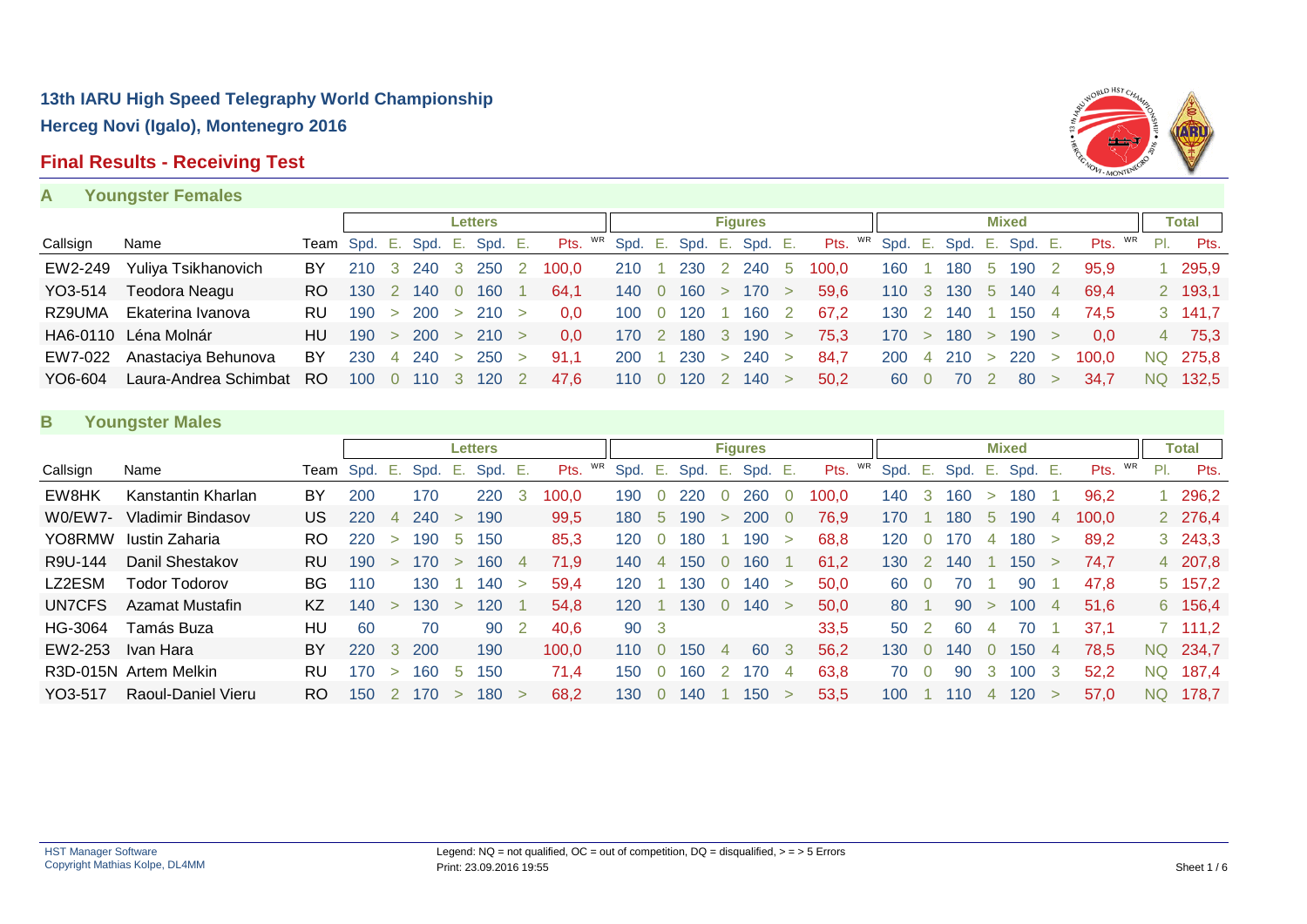### **Final Results - Receiving Test**



#### **C Juniors Females**

|          |                      |           |              |                |            |                | <b>Letters</b> |                |         |         |                |                  |                | <b>Figures</b>   |                |         |         |                |            |        | <b>Mixed</b> |   |                 |     | Total    |
|----------|----------------------|-----------|--------------|----------------|------------|----------------|----------------|----------------|---------|---------|----------------|------------------|----------------|------------------|----------------|---------|---------|----------------|------------|--------|--------------|---|-----------------|-----|----------|
| Callsign | Name                 |           | Team Spd. E. |                | Spd. E.    |                | Spd. E.        |                | Pts. WR | Spd. E. |                | Spd. E.          |                | Spd. E.          |                | Pts. WR | Spd. E. |                | Spd. E.    |        | Spd. E.      |   | Pts. WR         | PI. | Pts.     |
| RA4FVL   | Anna Sadukova        | RU        | 270          |                | 280        |                | 290            | $\geq$         | 100.0   | 250     |                | 260              | $\Omega$       | 280              | - 0            | 100.0   | 230     |                | 240        |        | 250          |   | $100.0$ $W_{R}$ |     | 300,0    |
| EW7-023  | Liudmila Basava      | BY        | 240          |                | 250        | $\geq$         | 260            | $\geq$         | 85,7    | 230     | $\overline{2}$ | 250              | 2              | <b>270</b>       |                | 95.7    | 170     |                | <b>200</b> | 5      | <b>220</b>   |   | 81.6            |     | 2 263,0  |
| OK-YL    | Anastasiya Burak     | CZ        | 190          | $\overline{a}$ | <b>200</b> | $5^{\circ}$    | 230            | $\geq$         | 69.9    | 180     | $\overline{0}$ | 210              | $\overline{2}$ | 220              | 4              | 77.1    | 140     |                | 150        | $\geq$ | 170          | 4 | 69.5            |     | 3 216,5  |
| YO8TOC   | Diana-Ioana Ene      | RO        | 180          | $\mathcal{L}$  | 210        | $\overline{4}$ | 220            | $\geq$         | 73.8    | 160     |                | 180              |                | 190              | -5             | 66,1    | 140.    | $\overline{4}$ | 150        |        | 170          |   | 70.3            |     | 4 210,2  |
| HG-3044  | Gréta Szekrenyesi    | HU        | 70           |                | -80        | $\geq$         | 90             | $\geq$         | 24.7    | 70      | $\overline{0}$ | 80               | 3              | -90              | $\overline{0}$ | 32.1    | 30      |                | 50         |        | 70           |   | <b>20.9</b>     |     | $5$ 77,7 |
| R4F-30   | Valerija Pershina    | <b>RU</b> | 220          |                | 230        |                | 240            | $\overline{4}$ | 84.6    | 230     | $\overline{0}$ | 260              | $\overline{4}$ | 270              | $\geq$         | 91.4    | 170     |                | 180        |        | 190          | 4 | 77.8            |     | NQ 253,8 |
| EW3-052  | Anastasiya Khlystsik | BY        | 220          | -3             | 240        |                | 270            | $\geq$         | 85,3    | 230     | $\overline{0}$ | 260              | $\geq$         | 280              | $\geq$         | 82,1    | 160     | - 3            | 190        |        | 230          |   | 79.5            |     | NQ 246,9 |
| YO8TLK   | Mihaela Macsim       | RO        | 110          |                | 120        |                | 130            |                | 46.2    | 110     | - 0            | 120 <sub>1</sub> | $\Omega$       | 130 <sup>°</sup> | $\geq$         | 42.9    | 90      |                | 100        | 3      | 110          | 3 | 44.8            | NQ. | 133.9    |

#### **D Juniors Males**

|          |                         |     |                              |          |     |               | <b>Letters</b> |               |               |            |                |                  |                  | <b>Figures</b>          |        |                                 |       |                       |       |                | <b>Mixed</b> |             |         |     | Total    |
|----------|-------------------------|-----|------------------------------|----------|-----|---------------|----------------|---------------|---------------|------------|----------------|------------------|------------------|-------------------------|--------|---------------------------------|-------|-----------------------|-------|----------------|--------------|-------------|---------|-----|----------|
| Callsign | Name                    |     | Team Spd. E. Spd. E. Spd. E. |          |     |               |                |               | $P$ ts. $W$ R |            |                |                  |                  | Spd. E. Spd. E. Spd. E. |        | Pts. WR Spd. E. Spd. E. Spd. E. |       |                       |       |                |              |             | Pts. WR | PI. | Pts.     |
| EW3-046  | Aliaksei Charkasau      | BY  | 230                          |          | 250 |               | 260            |               | 100.0         | 230        | 0              | 260              | $\geq$           | 280                     |        | 100.0                           | 160   |                       | 190   |                | 220          |             | 99.5    |     | 299,5    |
| R9YBA    | <b>Platon Zhuravlev</b> | RU. | 190                          |          | 200 |               | <b>220</b>     |               | 87.6          | 180        | $\overline{0}$ | 190              |                  | 2 200                   |        | 86.5                            | 190 4 |                       |       |                |              |             | 99,5    |     | 2 273,6  |
| YO8TON   | Andrei-Catalin Popa     | RO. | 160                          |          | 190 |               | <b>200</b>     |               | 79.6          | 150        |                | 0 170            | $\mathbb{Z}^2$ . | 180                     | - 2    | 77.4                            | 130   |                       | 3 150 | $1.5 - 1.5$    | 160          | 4           | 83.4    |     | 3 240,4  |
| HA8RT    | Tamás Varró             | HU. | 140                          |          | 150 | $\geq$        | 160            | $\rightarrow$ | 55.6          | 110        | $\overline{0}$ | 120 <sup>°</sup> | $\overline{0}$   | 130                     | -5     | 54,3                            | 100   |                       | 110   |                | 120          | $\mathbf b$ | 61.5    |     | 4 171,4  |
| YO3-413  | Alexandru Delcea        | RO. | 170                          | $\Omega$ | 180 |               | 190            | - 3           | 74.8          |            |                | 160 3 170        | $\overline{2}$   | 180                     | 4      | 76.5                            | 110   | $\degree$ 3 $\degree$ | 130   | $\geq$         | 150          |             | 57.2    |     | NQ 208,5 |
| EW3ABE   | Raman Filanyuk          | BY  | 230                          | $\geq$   | 240 | $\rightarrow$ | <b>260</b>     | $\geq$        | 0.0           | <b>200</b> |                | 210              |                  | 4 230                   | $\geq$ | 89,6                            | 140   | $\overline{4}$        | 160   | $\overline{4}$ | 190          |             | 100.0   |     | NQ 189,6 |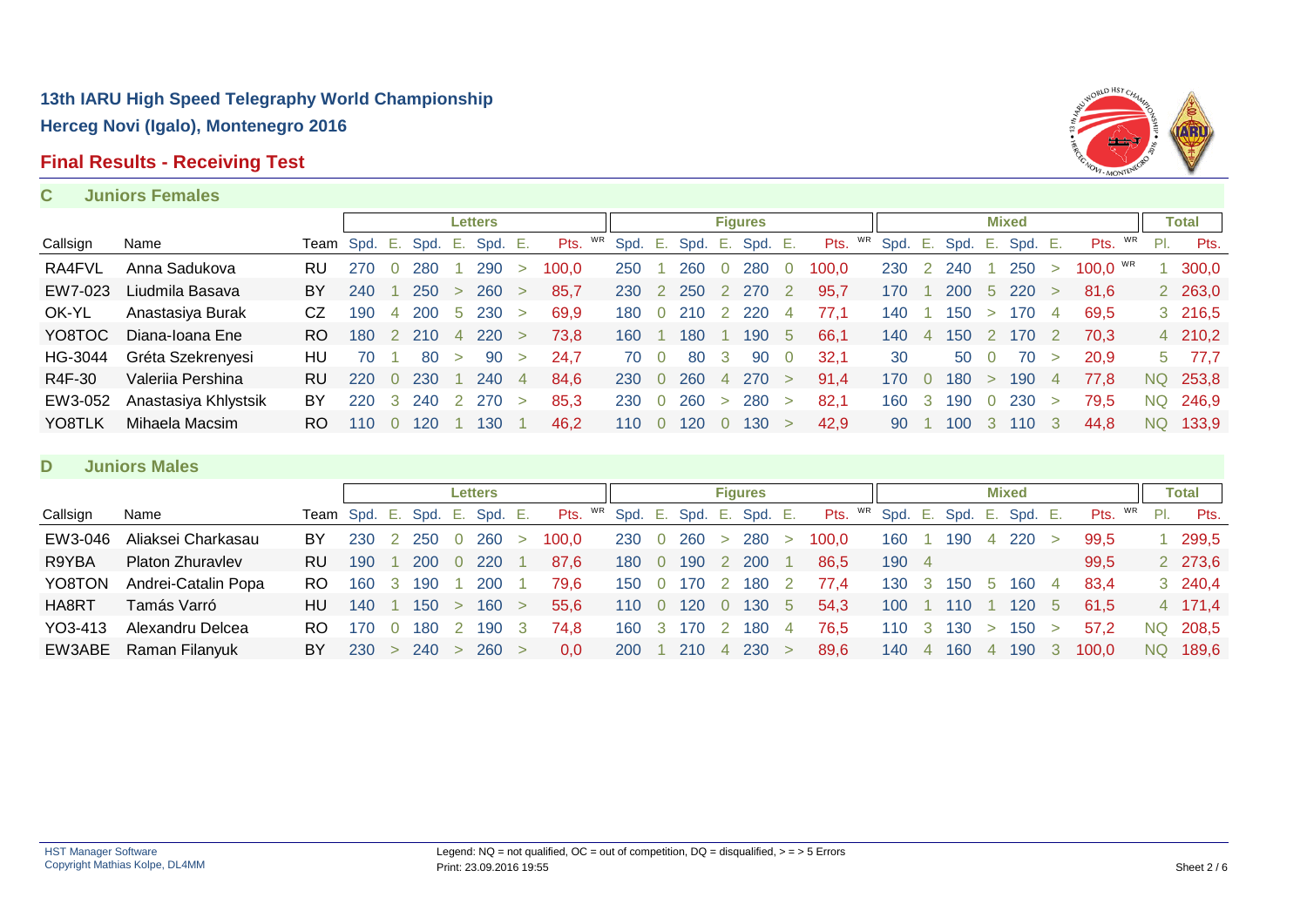### **Final Results - Receiving Test**



#### **E Females**

|          |                       |           |              |                |         |        | <b>Letters</b> |        |         |     |                |                 |                | <b>Figures</b> |        |                 |         |               |       |        | <b>Mixed</b>    |                         |               |     | Total          |
|----------|-----------------------|-----------|--------------|----------------|---------|--------|----------------|--------|---------|-----|----------------|-----------------|----------------|----------------|--------|-----------------|---------|---------------|-------|--------|-----------------|-------------------------|---------------|-----|----------------|
| Callsign | Name                  |           | Team Spd. E. |                | Spd. E. |        | Spd. E.        |        | Pts. WR |     |                | Spd. E. Spd. E. |                | Spd. E.        |        | Pts. WR         | Spd. E. |               |       |        | Spd. E. Spd. E. |                         | Pts. WR       | PI. | Pts.           |
| EW8NK    | Hanna Shavialenka     | BY        | 260          |                | 270     |        | 290            |        | 100.0   | 270 |                | 300             | <sup>2</sup>   | 310 3          |        | $100,0$ $^{WR}$ | 210     |               | 3 230 | 4      | 240             | $\overline{\mathbf{3}}$ | $100.0$ $W_R$ |     | 300,0          |
| UA4FGO   | Yulia Vyazovskaya     | <b>RU</b> | 250          | -5             | 260     |        | 270            | $\geq$ | 96.6    | 270 | $\sqrt{2}$     | 290             | $\geq$         | 300            | $\geq$ | 87.3            | 170     | $\Omega$      | 180   |        | <b>200</b>      |                         | 83.1          |     | 2 267,0        |
| YO8RKQ   | Gabriela Ivan         | RO.       | 190          | $\overline{2}$ | 210     |        | 220            | -4     | 80.6    | 170 |                | 180             | . O            | 190            | 0      | 61,9            | 150     |               | 170   |        | 3 200           |                         | 70.5          |     | $3\quad 213,0$ |
| LZ2CWW   | Teodora Getzova       | BG.       | 210          | $\overline{4}$ | 220     | -3     | 240            | $\geq$ | 81,0    | 180 | $\geq$         | 190             | $\geq$         | <b>200</b>     | $\geq$ | 0,0             | 170     |               | 80    | $\geq$ | 190             | $\overline{4}$          | 78.5          |     | 4 159,5        |
| HA3EVI   | Evelin Illés          | HU.       | 110          | $\Omega$       | 120     |        | 130            | 4      | 47.0    | 90  |                | 100             | $\overline{0}$ | 110            | 0      | 35.8            | 80      |               | 90    | 4      | 100             | 4                       | 40.5          |     | $5\quad 123.3$ |
| JT-YL-G  | Jambaldorj Tserenlkha | ΜN        | 150          | $\geq$         | 160     | $\geq$ | 170            | $\geq$ | 0.0     | 140 |                | 150             |                | 160            | 3      | 51.1            | 110     | $\rightarrow$ | 120   | 4      | 130             |                         | 48.9          |     | 6 100,0        |
| RV9CPW   | Elena Elchenko        | <b>RU</b> | 220          |                | 40      | -5     | 250            | 4      | 91.8    | 210 | $\overline{0}$ | 220             | 3              | 230            | 3      | 73,9            | 170     |               | 180   |        | 190             |                         | 74.7          |     | NQ 240,4       |
| EW1-835  | Nastassia Ilyina      | BY        | 210          |                | 280     | $\geq$ | 290            | $\geq$ | 0.0     | 120 |                | 170.            |                | 180            | -3     | 57.7            | 130     |               | 190   | 4      | 200             | $\mathbf b$             | 82.3          | NQ. | 140.0          |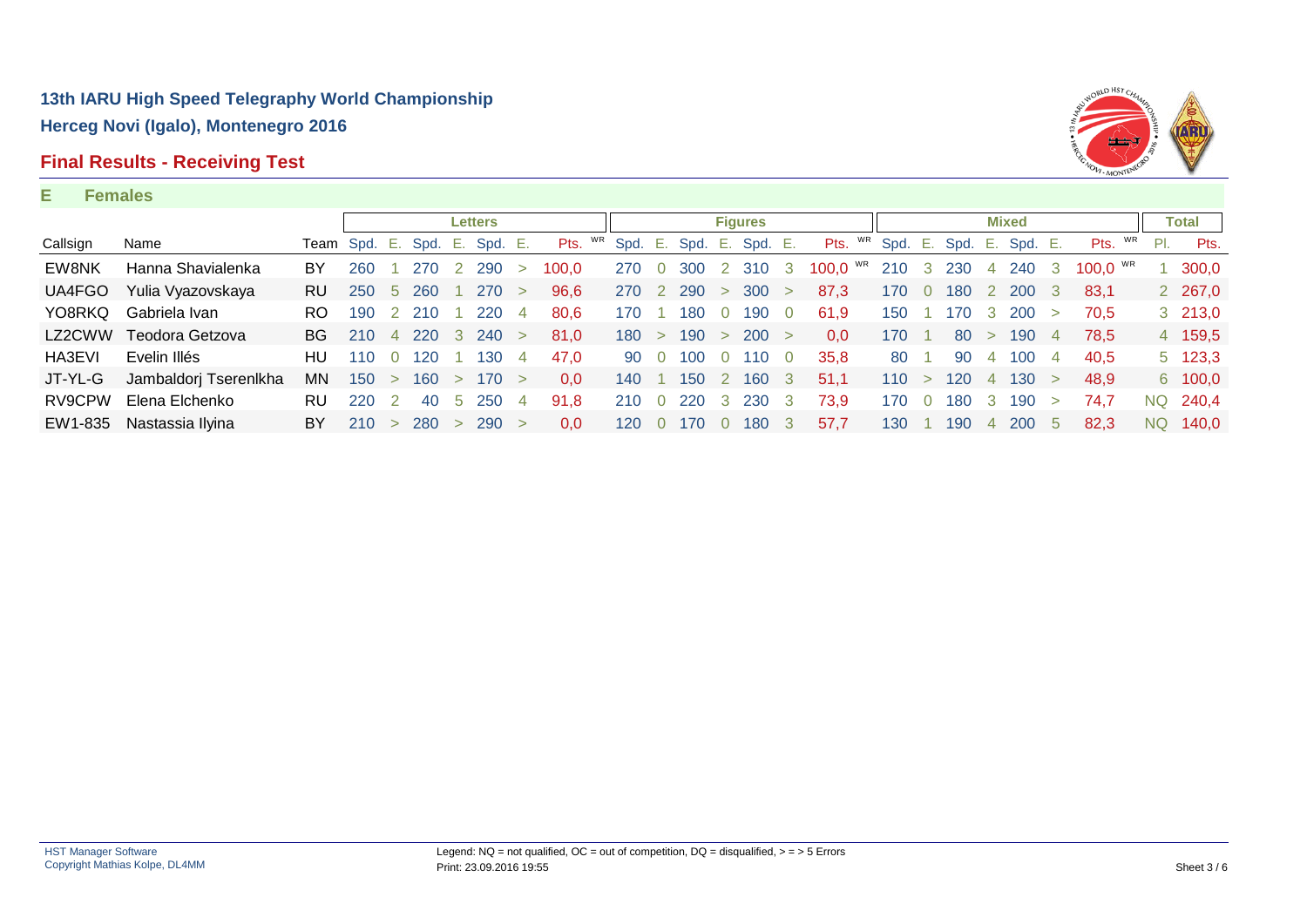# **Final Results - Receiving Test**





|          |                       |           |           |                |      |                | <b>Letters</b> |                |       |            |         |                |              |                | <b>Figures</b> |                |       |                  |                |      |                | Mixed      |        |         |           | Total     |
|----------|-----------------------|-----------|-----------|----------------|------|----------------|----------------|----------------|-------|------------|---------|----------------|--------------|----------------|----------------|----------------|-------|------------------|----------------|------|----------------|------------|--------|---------|-----------|-----------|
| Callsign | Name                  |           | Team Spd. | - E.           | Spd. | E.,            | Spd. E.        |                | Pts.  |            | Spd. E. |                | Spd.         | $E_{\rm{eff}}$ | Spd. E.        |                | Pts.  | Spd. E.          |                | Spd. | E.,            | Spd. E.    |        | Pts. WR | PI.       | Pts.      |
| EW8NW    | Oleg Ostrovski        | BY        | 230       | 3              | 260  | $\geq$         | 270            | $\geq$         | 91,2  | 250        |         | 2              | 280          | 4              | 310            | 5              | 100,0 | 190              |                | 220  | $\geq$         | 240        | $\geq$ | 100,0   |           | 1 291,2   |
| UA4FFP   | Omari Sadukov         | <b>RU</b> | 230       |                | 240  | 2              | 250            |                | 100,0 | <b>230</b> |         | 3              | 240          | 3              | 260            |                | 84,9  | 160              | 2              | 180  | 3              | <b>200</b> |        | 93,7    |           | 2 278,6   |
| YO8TTT   | Alexandru Mancas      | RO.       | 210       |                | 220  | $\mathbf{3}$   | 240            | $\geq$         | 87,1  | 220        |         | 2              | 230          |                | 240            | $\geq$         | 75,1  | 180              | 3              | 190  | 3              | 200        |        | 98,9    |           | 3, 261, 1 |
| YT7AW    | Goran Hajosevic       | <b>RS</b> | 220       | $\overline{0}$ | 230  | $\mathbf{3}$   | 240            | -2             | 95,6  | 170        |         |                | 180          |                | 190            | $\overline{0}$ | 62,3  | 160              | $\overline{2}$ | 170  | $\overline{0}$ | 190        | -3     | 98,9    |           | 4 256,8   |
| HB9EYN   | Emil-Bogdan Buzoianu  | CН        | 200       | -5             | 220  | -5             | 240            | $\geq$         | 86,3  | 210        |         |                | 230          | $\geq$         | 240            | $\geq$         | 68,5  | 140              | -2             | 160  | $\overline{4}$ | 170        | $\geq$ | 82,5    |           | 5 237,3   |
| LZ4UU    | Iliya Getzov          | BG.       | 190       | $\Omega$       | 200  | $\geq$         | 210            | $\overline{4}$ | 82,7  | 160        |         | 2              | 170          | <sup>2</sup>   | 180            | 2              | 58.4  | 120 <sub>1</sub> |                | 130  | $\overline{0}$ | 140        | -3     | 72,5    |           | 6 213,6   |
| DL4UNY   | André Schoch          | DE.       | 150       |                | 160  |                | 170            | 4              | 66,7  | 120        |         |                | $ 30\rangle$ | $\overline{0}$ | 150            | $\overline{4}$ | 47,9  | 100              |                | 10   | $\Omega$       | 120        |        | 62,4    |           | 7 177,0   |
| HG-3036  | Patrik Tóth           | HU        | 130       | $\mathbf{3}$   | 150  | $\rightarrow$  | 180            | $\geq$         | 51,0  | 100        |         | $\Omega$       | 110          | $\mathbf{3}$   | 130            | -2             | 42,0  | 90               | 3              | 100  | $\mathbf{3}$   | 110        | -5     | 55,6    |           | 8 148,6   |
| KE7OPG   | Ilya Kleyman          | US.       | 180       |                | 190  | -5             | 200            | -4             | 78,7  | 200        |         | $\geq$         | 210          | $\geq$         | 220            | $\geq$         | 0,0   | 110              |                | 120  |                | 130        | -2     | 67,7    |           | 9 146,4   |
| Z30X     | Darko Trajkov         | MK.       | 110       | $\mathbf{3}$   | 130  | $\geq$         | 140            | $\rightarrow$  | 43,0  | 110        |         | $\overline{0}$ | 120          | $\geq$         | 130            | -5             | 41,0  | 50               | 3              | 70   | -5             | 80         | -5     | 39,7    |           | 10 123,7  |
| EW7SH    | Siarhei Shviadko      | BY        | 240       | $\geq$         | 250  | $\mathbf{3}$   | 270            | $\geq$         | 99,2  | 240        |         | $\Omega$       | 250          | 3              | 280            |                | 91.5  | 160              |                | 190  | 4              | 230        | $\geq$ | 98,4    | NQ.       | 289,1     |
| EW8GS    | Stanislau Haureylenka | BY        | 220       | 2              | 250  | $\overline{2}$ | 270            | $\geq$         | 99,6  | 240        |         | $\Omega$       | 250          | <sup>2</sup>   | 260            | 3              | 84,3  | 180              | 3              | 190  | $\overline{4}$ | 210        | $\geq$ | 98,4    | NQ.       | 282,3     |
| RV9CKM   | Ilya Ionkin           | <b>RU</b> | 160       | $\Omega$       | 170  | $\Omega$       | 180            | $\geq$         | 68,3  | 170        |         | 4              | 180          |                | 190            | 4              | 61,0  | 130              |                | 140  | $\geq$         | 150        | 3      | 77,8    | <b>NQ</b> | 207,1     |
| DJ9AO    | Oliver Bock           | DE.       | 110       | $\Omega$       | 120  | 2              | 140            |                | 55,8  | 110        |         | $\overline{0}$ | 120          | $\Omega$       | 130            | 3              | 41,6  | 60               |                | 80   | $\overline{2}$ | 90         |        | 46,6    | <b>NQ</b> | 144,0     |
| YO8SLC   | Lucian Cojocaru       | RO        | 110       |                | 120  |                | 150            | $\geq$         | 47,8  | 120        |         | $\overline{0}$ | 130          | $\overline{0}$ | 140            | 5              | 44,3  | 80               | 3              | 90   | 4              | 100        | 3      | 51,3    | NQ        | 143,4     |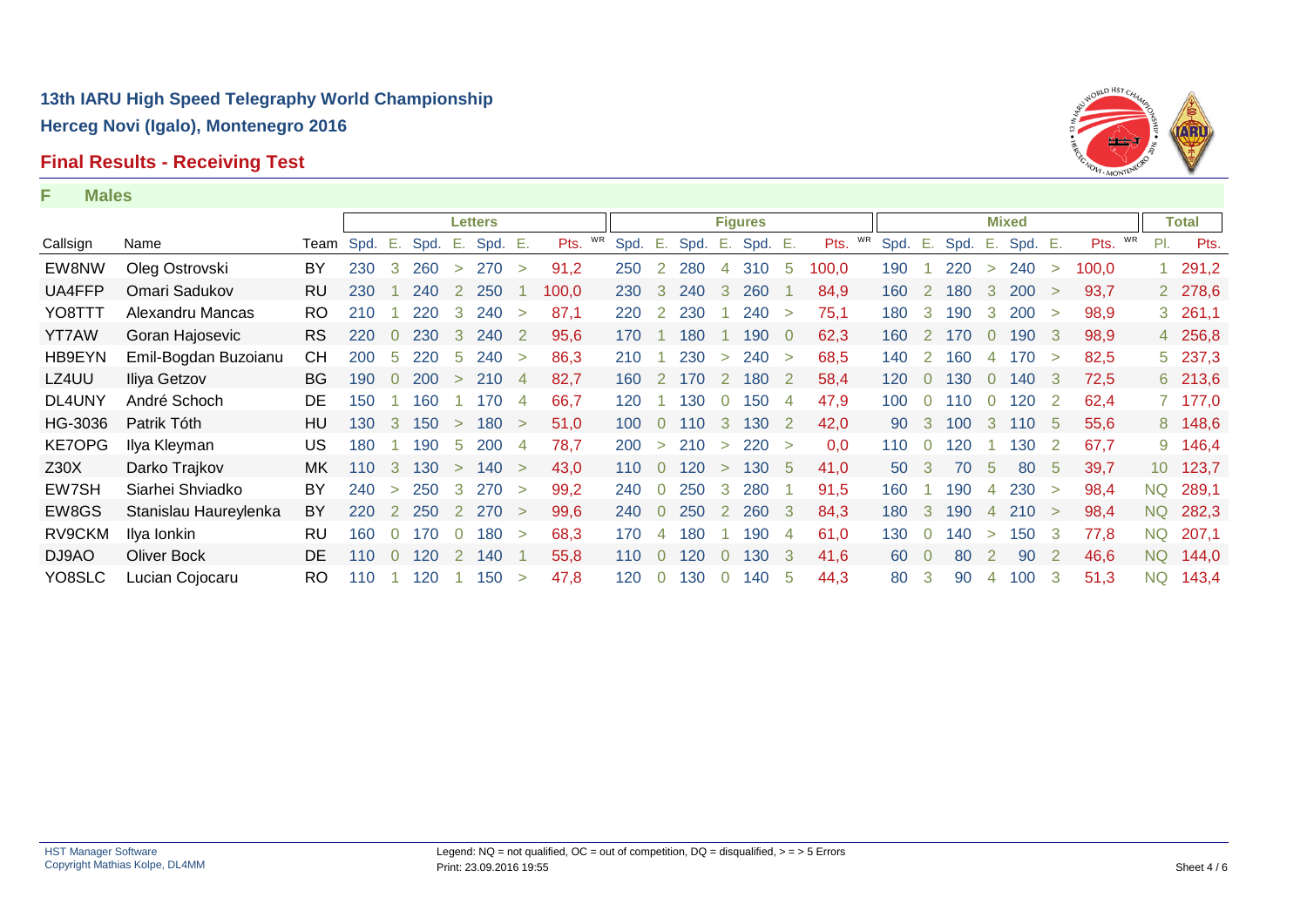### **Final Results - Receiving Test**



#### **G Senior Females**

|          |                      |              |            |        |      |                | Letters |        |            |         |                |      |              | <b>Figures</b> |             |            |      |      |      |             | <b>Mixed</b> |        |       |    |     | Total          |
|----------|----------------------|--------------|------------|--------|------|----------------|---------|--------|------------|---------|----------------|------|--------------|----------------|-------------|------------|------|------|------|-------------|--------------|--------|-------|----|-----|----------------|
| Callsign | Name                 | Team Spd. E. |            |        | Spd. | - E.           | Spd. E. |        | WR<br>Pts. | Spd. E. |                | Spd. | $-E_{\rm s}$ | Spd. E.        |             | WR<br>Pts. | Spd. | - E. | Spd. | Е.          | Spd. E.      |        | Pts.  | WR | PI. | Pts.           |
| UA4FJ    | Elvira Aryutkina     | RU           | 220        |        | 230  | $\geq$         | 260     |        | 100.0      | 230     |                | 250  | 5            | 260            | 3           | 95.9       | 160  |      | 180  |             | 200          |        | 100.0 |    |     | 295,9          |
| YO3RJ    | Janeta Manea         | RO.          | <b>200</b> | -3     | 210  | 4              | 240     | $\geq$ | 79.8       | 170     |                | 180  | $\geq$       | 200            | $\mathbf b$ | 72.8       | 160  |      | 170  |             | 180          |        | 79.4  |    |     | 2 232,0        |
| EU7KT    | Larysa Barysenka     | BY           | 240        | $\geq$ | 250  | $\geq$         | 260     | $\geq$ | 0.0        | 210     |                | 250  |              | 270            | -2          | 100.0      | 170  | -3   | 180  | 4           | 190          |        | 94.0  |    |     | 3 194,0        |
| JT1-300  | Jigmed Alimantsetseg | MN.          | 130        | 4      | 140  | 5              | 160     | -5     | 60,1       | 140     |                | 150  |              | 160            | 4           | 58,2       | 110  | -5   | 120  | $\mathbf b$ | 130          |        | 57.8  |    |     | 4 176,1        |
| HA7YB    | Andrea Kiss          | HU           | 150        | $\geq$ | 160  | $\geq$         | 170     | $\geq$ | 0.0        | 140     | $\overline{0}$ | 160  | $\geq$       | 170            | $\geq$      | 52.2       | 110  |      | 130  | $\mathbf b$ | 150          |        | 62.8  |    |     | $5\quad 115,0$ |
| HB9EPE   | Dora Mayer-Sigrist   | CH.          | 50         | 4      | 70   | $\overline{4}$ | -80     | $\geq$ | 25.6       | 50      | $\mathcal{L}$  | 60   | 2            | 70             | $\geq$      | 21.6       | 40 5 |      | 50   |             | 60           |        | 17.6  |    | 6   | 64,8           |
| UB4FBN   | Svetlana Kalenova    | <b>RU</b>    | 170        |        | 190  | 2              | 200     | 4      | 76.0       | 150     |                | 160  |              | 170.           |             | 63,1       | 130  | 3    | 14C  |             | 150          |        | 69,8  |    | NQ  | 208,9          |
| JT-YL-E  | Nergui Bolortsetseg  | MN.          | 110        | $\geq$ | 120  | $5^{\circ}$    | 130     | $\geq$ | 44,6       | 110     | $\mathbf b$    | 120  | 4            | 30             | $\geq$      | 43.3       | 80   |      | 90   |             | 100          | $\geq$ | 0.0   |    | NQ  | 87,9           |
| HB9HVW   | Veronika Walter      | CН           | -80        | $\geq$ | -90  | $\geq$         | 100     | $\geq$ | 0.0        | 60      | $\overline{0}$ | 70   | 2            | 80             | $\geq$      | 25.4       | 30   |      | 40   |             | 50           |        | 18.6  |    | ΝQ  | 44,0           |

### **H Senior Males (40-49)**

|                  |                          |     |              |                |      |        | <b>Letters</b> |        |            |       |                |         |                | <b>Figures</b> |        |            |      |              |      |              | <b>Mixed</b> |               |       |    |                 | Total      |
|------------------|--------------------------|-----|--------------|----------------|------|--------|----------------|--------|------------|-------|----------------|---------|----------------|----------------|--------|------------|------|--------------|------|--------------|--------------|---------------|-------|----|-----------------|------------|
| Callsign         | Name                     |     | Team Spd. E. |                | Spd. | Ε.     | Spd. E.        |        | WR<br>Pts. | Spd.  | - E.           | Spd. E. |                | Spd. E.        |        | WR<br>Pts. | Spd. | - E.         | Spd. | Έ.           | Spd. E.      |               | Pts.  | WR | PI.             | Pts.       |
| RV9CPV           | Evgeny Pashnin           | RU. | 280          | $\geq$         | 270  | 4      | 250            |        | 100,0      | 220   | 3              | 240     | $\circ$        | 260            | $\geq$ | 94,4       | 160  |              | 180  | $\geq$       | 190          | $\geq$        | 92,4  |    |                 | 286,8      |
| EU7KJ            | Nikolai Gelyasevich      | BY  | 220          | $\overline{4}$ | 240  | $\geq$ |                |        | 81,2       | 170   | $\geq$         | 210     | $\overline{0}$ | 240            | 5      | 94,4       | 120  |              | 160  |              | 170          |               | 100,0 |    |                 | 2 275,6    |
| YO9WF            | Ionut Pitigoi            | RO. | 170          | $\geq$         | 160  | - 3    | 150            |        | 59,0       | 150   |                | 160     |                | 70             | 3      | 67,1       | 110  | 4            | 120  | 4            | 130          |               | 74.7  |    |                 | $3\,200,8$ |
|                  | W0/EU7KI Andrei Bindasov | US. | 220          | $\geq$         | 240  | $\geq$ | 270            | $\geq$ | 0.0        | 240   | $\overline{0}$ | 250     |                | 280            | $\geq$ | 100.0      | 170  | -2           | 190  | $\geq$       | 210          | $\rightarrow$ | 98,8  |    |                 | 4 198,8    |
| LZ1NK            | Nikolay Enchev           | BG. | 130          |                | 140  |        | 150            | 3      | 55,3       | 160   |                |         |                |                |        | 63,9       | 100  | <sup>2</sup> | 110  | $\geq$       | 120          |               | 68.8  |    |                 | 5 188,0    |
| HA3OU            | József Ferencz           | HU. | 90           |                | 120  |        | 130            |        | 48,5       | 110   |                | 120     |                | 30             |        | 51,8       | 90   | $\geq$       | 100  | <sup>2</sup> | 110          |               | 57,6  |    |                 | 6 157,9    |
| UN7ZAY           | Nazar Janabayev          | KZ  | 190          | $\geq$         | 160  | $\geq$ | 170            | $\geq$ | 0.0        | 160   | 2              | 170     | 3              | 190            | $\geq$ | 67.1       | 130  |              | 140  | $\geq$       | 150          |               | 75,9  |    |                 | 7 143,0    |
| HB9BJL           | <b>Christian Eugster</b> | CH. | 100          | 5              | 90   |        | 80             |        | 35,7       | 100 3 |                |         |                |                |        | 39,0       | 50   |              | 80   |              | 90           |               | 52,4  |    |                 | 8 127,1    |
| 4O4SM            | <b>Mario Saric</b>       | ME  | 90           |                | 100  | - 0    |                |        | 37,6       | 90    | 2              | 80      |                |                |        | 35,3       | 70   |              | 80   |              | 90           | $\geq$        | 46,5  |    |                 | 9 119,4    |
| Z <sub>31X</sub> | Mile Trajkov             | MK. | 140          | $\geq$         | 130  |        | 120            |        | 48,1       |       |                |         |                |                |        |            |      |              |      |              |              |               |       |    | 10 <sup>°</sup> | 48,1       |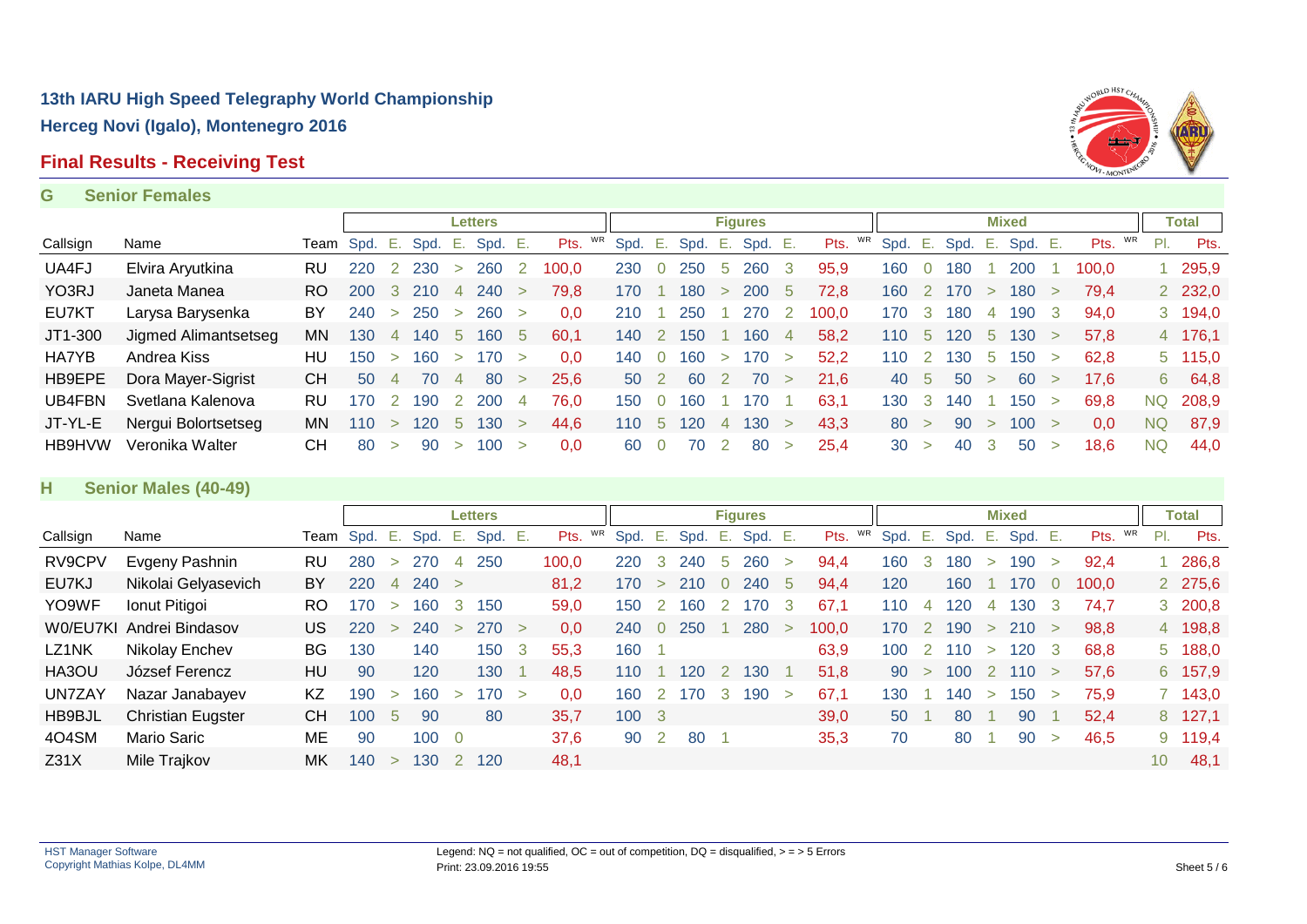# **Final Results - Receiving Test**



| Senior Males (>=50) |  |  |
|---------------------|--|--|
|---------------------|--|--|

**I Senior Males (>=50)**

|                   |                       |           |      |                       |      |                | <b>Letters</b> |                |            |      |                |      |                | <b>Figures</b> |          |       |      |              |      |        | <b>Mixed</b>    |                |       |    |     | <b>Total</b> |  |
|-------------------|-----------------------|-----------|------|-----------------------|------|----------------|----------------|----------------|------------|------|----------------|------|----------------|----------------|----------|-------|------|--------------|------|--------|-----------------|----------------|-------|----|-----|--------------|--|
| Callsign          | Name                  | Team      | Spd. | Е.                    | Spd. | Ε.             | Spd. E.        |                | WR<br>Pts. | Spd. | Е.             | Spd. | Е.             | Spd. E.        |          | Pts.  | Spd. | Ε.           | Spd. | Е.     | Spd. E.         |                | Pts.  | WR | PI. | Pts.         |  |
| YO8SS             | Pavlic-Alexandru Coca | RO        | 190  | 4                     | 210  | $\geq$         | 180            |                | 81,9       | 200  | $\overline{0}$ | 210  |                | 220            | 4        | 95,6  | 140  |              | 150  | 5      | 160             |                | 100,0 |    |     | 1277,5       |  |
| LZ1BP             | <b>Todor Kaykiev</b>  | BG.       | 170  | $\mathbf{2}^{\prime}$ | 190  | 3              | 200            | -5             | 85.9       | 190  |                | 210  |                | 220            |          | 96.9  | 120  |              | 130  | 3      | 140             | $\overline{4}$ | 85,5  |    |     | 2 268,3      |  |
| RA9CLD            | Valery Sadukov        | RU        | 210  |                       | 220  | $\geq$         | 230            | 3              | 100,0      | 210  | $\overline{0}$ | 220  | 5              | 230            | 4        | 100,0 | 110  |              | 140  | $\geq$ | 170             | $\geq$         | 67,9  |    |     | 3 267,9      |  |
| EW <sub>2</sub> A | Alexander Savushkin   | BY        | 130  | 4                     | 140  | 5              | 160            | 4              | 68,7       | 150  |                | 170  |                | 180            | $\geq$   | 74,8  | 130  |              |      |        |                 |                | 81,1  |    |     | 4 224,6      |  |
| HA8KW             | <b>Ferenc Provics</b> | HU        | 140  | $\Omega$              | 150  | $\Omega$       | 160            | 2              | 69,6       | 130  | $\Omega$       | 140  | 4              | 150            | 4        | 64,6  | 110  | <sup>0</sup> | 120  | 3      | 30 <sup>°</sup> | -5             | 78,6  |    |     | 5 212,8      |  |
| HB9CSA            | Fritz Zwingli         | CН        | 130  | 4                     | 150  | $\geq$         | 160            | $\overline{4}$ | 68,7       | 110  | $\Omega$       | 130  | $\Omega$       | 140            | $\Omega$ | 61,9  | 70   | $\Omega$     | 80   |        | 90              | $\Omega$       | 56,6  |    |     | 6 187,2      |  |
| DL9ABM            | Stefan Hader          | <b>DE</b> | 120  |                       | 130  |                | 140            | $\Omega$       | 61.7       | 80   | $\geq$         | 120  | $\Omega$       | 130            | $\Omega$ | 57,5  | 90   | -3           | 100  |        | 10              | $\geq$         | 62,3  |    |     | 7 181,5      |  |
| 402A              | Vlado Banicevic       | ME.       | 100  | $\Omega$              | 110  | U              | 120            | 3              | 51,5       | 90   | $\overline{0}$ | 100  | $\overline{0}$ | 120            | $\geq$   | 44,2  | 50   |              | 60   | 3      | 80              | 3              | 48,4  |    |     | 8 144,1      |  |
| OZ8SW             | Steen Wichmand        | DK        | 70   | 3                     | 80   | 5              | 90             | 5              | 37.4       | 90   | $\Omega$       | 100  | 3              | 110            | $\geq$   | 42,9  | 70   |              | 80   |        | 90              |                | 55,3  |    |     | 9 135,6      |  |
| DL5AXX            | <b>Ulf Ehrlich</b>    | DE        | 110  |                       | 120  | U              | 130            | 0              | 57,3       | 100  |                | 110  | $\Omega$       | 120            | 5        | 50,9  | 90   |              | 100  |        | 10              |                | 67,9  |    | NQ. | 176,1        |  |
| <b>HB9AJP</b>     | Christoph Zehntner    | <b>CH</b> | 90   | 4                     | 100  | $\geq$         | 120            | $\geq$         | 37,9       | 70   | $\overline{0}$ | 80   |                | 90             | $\geq$   | 35,0  | 60   |              | 70   |        | 80              |                | 42,8  |    | NQ. | 115,7        |  |
| DJ2YA             | <b>Ulrich Weiss</b>   | DE.       | 60   | $\mathcal{P}$         | 70   | $\overline{0}$ | 80             | $\geq$         | 30,8       | 50   | $\overline{0}$ | 60   | Ω              | 70             | $\Omega$ | 31,0  | 30   | $\Omega$     | 40   |        | 60              | $\geq$         | 25,2  |    | NQ. | 87,0         |  |
|                   |                       |           |      |                       |      |                |                |                |            |      |                |      |                |                |          |       |      |              |      |        |                 |                |       |    |     |              |  |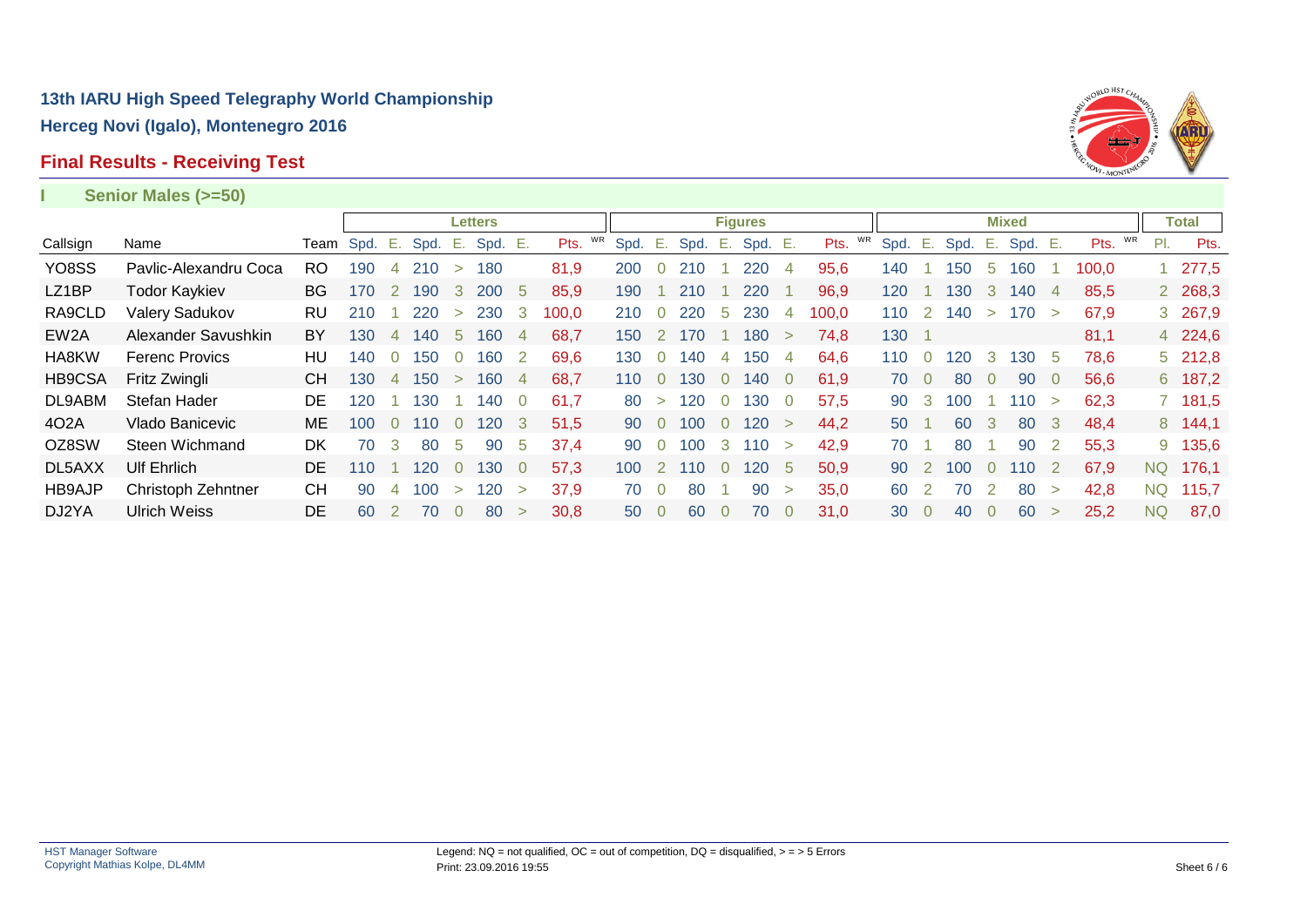### **Final Results - Transmitting Test**

### **A Youngster Females**



|          |                       |     |                                |        |                  | Letters |         |         |                           |          | <b>Figures</b> |     |         |                           |      |     | <b>Mixed</b>     |      |         |     | <b>Total</b> |  |
|----------|-----------------------|-----|--------------------------------|--------|------------------|---------|---------|---------|---------------------------|----------|----------------|-----|---------|---------------------------|------|-----|------------------|------|---------|-----|--------------|--|
| Callsign | Name                  |     | Team Spd. E. - Qu. - Qu. - Qu. |        |                  |         |         | Pts. WR | Spd. E. - Qu. - Qu. - Qu. |          |                |     | Pts. WR | Spd. E. - Qu. - Qu. - Qu. |      |     |                  |      | Pts. WR | PI. | Pts.         |  |
| EW7-022  | Anastaciya Behunova   | BY  | 234                            |        | .02              | .02     | .01     | 98.3    | 189                       | .01      | .01            | .00 | 94.3    | 169.                      |      | .02 | .02              | .02  | 98.0    |     | 290,6        |  |
| RZ9UMA   | Ekaterina Ivanova     | RU. | 154                            | $\cup$ | .01              | .01     | .01     | 65.2    | 103 <sub>1</sub>          | .00      | .00.           | .00 | 51.8    | 118 2                     |      | .01 | .01              | .01  | 62.1    |     | 2 179,1      |  |
| YO6-604  | Laura-Andrea Schimbat | RO  | 131                            |        | .00              | .00     | .00.    | 53.2    | 83 3                      | .00.     | .00            | .00 | 37.3    |                           |      | .00 | .00              | .00. | 63.5    |     | 3, 154, 0    |  |
| HA6-0110 | Léna Molnár           | HU  | 121                            | -3     | .02 <sub>1</sub> | 0.02    | $.02\,$ | 42.9    |                           | 37 3 ,03 | $.03\,$        | ,03 | 16.1    | 94                        | $-3$ | .01 | ,01              | .01  | 46.7    |     | 4 105,7      |  |
| EW2-249  | Yuliya Tsikhanovich   | BY  | 202                            |        | .00              | .00.    | .00     | 86.3    | 162                       | .00      | .00            | .00 | 85.7    | 165                       |      | .00 | 00,              | .00  | 92.8    | NQ. | 264,8        |  |
| YO3-514  | Teodora Neagu         | RO  | -38                            | -3     | .00              | .00.    | ,00     | 13.8    | 31 3                      | .00.     | .00.           | ,00 | 13.9    | 94                        |      | .00 | .00 <sub>1</sub> | .00. | 47.3    | NQ. | 75,0         |  |
|          |                       |     |                                |        |                  |         |         |         |                           |          |                |     |         |                           |      |     |                  |      |         |     |              |  |

### **B Youngster Males**

|          |                       |           |           |               |                   | <b>Letters</b> |      |         |      |     |                   | <b>Figures</b>   |     |         |                        |          |                  | <b>Mixed</b>     |     |               |     | Total    |
|----------|-----------------------|-----------|-----------|---------------|-------------------|----------------|------|---------|------|-----|-------------------|------------------|-----|---------|------------------------|----------|------------------|------------------|-----|---------------|-----|----------|
| Callsign | Name                  |           | Team Spd. |               | E. -Qu. -Qu. -Qu. |                |      | Pts. WR | Spd. |     | E. -Qu. -Qu. -Qu. |                  |     | Pts. WR | Spd. E. -Qu. -Qu. -Qu. |          |                  |                  |     | $P$ ts. $W$ R | PI. | Pts.     |
| EW8HK    | Kanstantin Kharlan    | BY        | 194       |               | .00               | .00.           | ,00  | 93.1    | 169  |     | .00               | ,00              | ,00 | 100.0   | 158                    |          | .00              | .00              | .00 | 100.0         |     | 293,1    |
| W0/EW7-  | Vladimir Bindasov     | US        | 193       |               | .00               | .00.           | ,00  | 97,5    | 164  |     | .00               | .00.             | ,00 | 87,3    | 158                    |          | .00              | .00.             | ,00 | 90.0          |     | 2 274,8  |
| R9U-144  | Danil Shestakov       | RU        | 140       |               | .00               | .00            | .00  | 67.2    | 101  |     | .00               | .00              | ,00 | 56,8    | 121                    |          | .00              | .00              | .00 | 76.6          |     | 3 200,6  |
| YO3-517  | Raoul-Daniel Vieru    | RO.       | 130       | -2            | .00               | .00.           | .00. | 59,1    | 82   | -3  | .00.              | .00 <sub>1</sub> | ,00 | 41.2    | 114                    |          | .00              | .00.             | .00 | 68,5          |     | 4 168,8  |
| LZ2ESM   | Todor Todorov         | <b>BG</b> | 94        |               | .01               | .01            | .01  | 47.0    | 67   |     | .01               | .01              | ,01 | 39,2    | 62                     | $\Omega$ | .01              | .01              | .01 | 38,8          |     | 5 125,0  |
| UN7CFS   | Azamat Mustafin       | KZ        | 92        | 3             | .01               | .00.           | .00. | 39.3    | 65   |     | .01               | .01              | ,01 | 38.1    | 70.                    | 2        | .01              | ,01              | .01 | 39.4          |     | 6 116,8  |
| HG-3064  | Tamás Buza            | HU        | 76        |               | .01               | .02            | .01  | 37,9    | 45   |     | .01               | .01              | ,01 | 23.7    | 59                     |          | .01              | .01              | .01 | 35,1          |     | 96,7     |
| EW2-253  | Ivan Hara             | BY        | 198       | $\Omega$      | .01               | .01            | .01  | 99.0    | 135  | -3  | .01               | .01              | .01 | 67.1    | 134                    | - 0      | .01              | .01              | .01 | 84.0          | NQ. | 250,1    |
| YO8RMW   | Iustin Zaharia        | RO.       | 117       |               | .01               | .01            | .01  | 55,5    | 82   | -3. | .01               | .01              | .01 | 40,8    | 96                     | -2       | .01              | .01              | .01 | 54,1          | NQ. | 150,4    |
|          | R3D-015N Artem Melkin | <b>RU</b> | 113       | $\mathcal{P}$ | .01               | .01            | .01  | 50.8    | 33   | -3  | .01               | .01              | ,01 | 16.4    | 75.                    |          | .02 <sub>1</sub> | .02 <sub>1</sub> | ,02 | 44.1          |     | NQ 111.3 |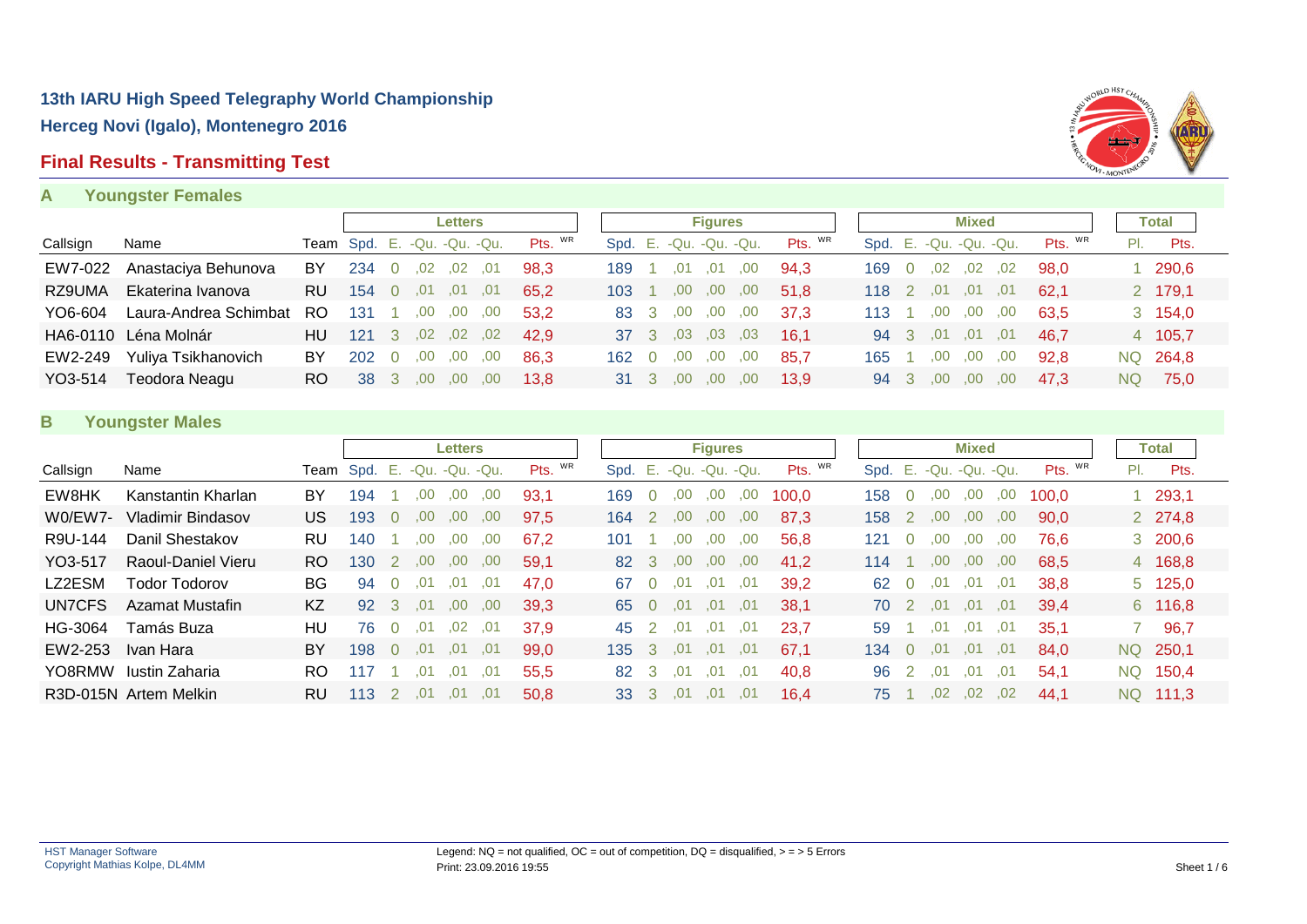### **Final Results - Transmitting Test**



#### **C Juniors Females**

|          |                      |     |                             |          |     | <b>Letters</b> |     |         |                        |               |     | <b>Figures</b>   |      |         |                           |                  |                  | <b>Mixed</b> |     |         |                 | Total          |  |
|----------|----------------------|-----|-----------------------------|----------|-----|----------------|-----|---------|------------------------|---------------|-----|------------------|------|---------|---------------------------|------------------|------------------|--------------|-----|---------|-----------------|----------------|--|
| Callsign | Name                 |     | Team Spd. E. -Qu. -Qu. -Qu. |          |     |                |     | Pts. WR | Spd. E. -Qu. -Qu. -Qu. |               |     |                  |      | Pts. WR | Spd. E. - Qu. - Qu. - Qu. |                  |                  |              |     | Pts. WR | $\mathsf{PI}$ . | Pts.           |  |
| EW3-052  | Anastasiya Khlystsik | BY  | 219                         | $\Omega$ | .01 | .01            | .01 | 99.0    | 206                    |               | .00 | .00              | .00. | 100.0   | 189                       | $\overline{2}$   | .01              | .01          | .01 | 89.0    |                 | 288,0          |  |
| R4F-30   | Valeriia Pershina    | RU. | <b>200</b>                  | $\Omega$ | .02 | .02            | .02 | 89,5    | 193                    |               | .01 | .01              | .01  | 92,8    | 144                       | $\overline{2}$   | .02 <sub>0</sub> | .01          | .01 | 67.6    |                 | 2 249,9        |  |
| OK-YL    | Anastasiya Burak     | CZ  | 190                         | $\Omega$ | .01 | .01            | .01 | 85.9    | 164                    |               |     | .01              | .01  | 74.8    | 158                       |                  | .01              | .01          | .01 | 74.4    |                 | $3\quad 235,1$ |  |
| YO8TOC   | Diana-Ioana Ene      | RO. | 114                         | 3        | .02 | .02            | .02 | 43.2    | 92                     |               | .02 | .02 <sub>1</sub> | .02  | 41.5    | 100                       |                  | .03              | .02          | .03 | 48.9    |                 | 4 133,6        |  |
| HG-3044  | Gréta Szekrenyesi    | HU. | 60                          | $\Omega$ | .01 | .01            | .01 | 27.1    | 47                     |               | .01 | .00.             | .01  | 22.7    | 54                        | $\left( \right)$ | .01              | .01          | .01 | 28.3    | 5               | 78,1           |  |
| EW7-023  | Liudmila Basava      | BY  | 208                         | $\Omega$ | .01 | .01            | .01 | 94.0    | 204                    |               | .00 | .00.             | .00  | 99.0    | 159                       | $\Omega$         | .01              | .01          | .01 | 83.3    | NQ.             | 276,3          |  |
| RA4FVL   | Anna Sadukova        | RU. | 182                         | $\Omega$ | .01 | .01            | .01 | 82.3    | 145                    | <sup>()</sup> | .01 | .01              | ,01  | 69.6    | 151                       | 0                | .01              | .01          | .01 | 79,1    | NQ.             | 231,0          |  |
| YO8TLK   | Mihaela Macsim       | RO. | 83                          |          | .01 | .01            | .01 | 33.7    | 56                     |               | .01 | .01              | .01  | 25.6    | 76                        |                  | .01              | .01          | .01 | 37.8    | NQ              | 97,1           |  |

#### **D Juniors Males**

|          |                         |           |                             |          |                  | <b>Letters</b> |      |         |                           |            |     | <b>Figures</b> |     |      |         |                        |          |     | Mixed   |     |               |     | Total    |
|----------|-------------------------|-----------|-----------------------------|----------|------------------|----------------|------|---------|---------------------------|------------|-----|----------------|-----|------|---------|------------------------|----------|-----|---------|-----|---------------|-----|----------|
| Callsign | Name                    |           | Team Spd. E. -Qu. -Qu. -Qu. |          |                  |                |      | Pts. WR | Spd. E. - Qu. - Qu. - Qu. |            |     |                |     |      | Pts. WR | Spd. E. -Qu. -Qu. -Qu. |          |     |         |     | $P$ ts. $W$ R | PI. | Pts.     |
| EW3-046  | Aliaksei Charkasau      | BY        | 178                         |          | .00              | ,00            | .00. | 86.8    | 203 0                     |            | .00 |                | ,00 | ,00  | 100.0   | 149                    |          | .00 | ,00     | .00 | 95.0          |     | 281,8    |
| R9YBA    | <b>Platon Zhuravlev</b> | <b>RU</b> | 166                         |          | .01              | .01            | .00. | 72.3    | 128                       |            | .01 | .01            |     | .00. | 56.3    | 142                    |          | .01 | .01     | .01 | 89.6          |     | 2 218,2  |
| YO3-413  | Alexandru Delcea        | RO.       | 152                         |          | ,01              | .01            | .01  | 69.7    | 136 3                     |            | .01 | ,01            |     | ,00  | 56.5    | 122                    | $\Omega$ | ,00 | ,00     | ,00 | 81.9          |     | 3 208,1  |
| HA8RT    | Tamás Varró             | HU        | 122                         | $\Omega$ | .01              | .01            | .01  | 58.9    | 72 3 ,02                  |            |     | ,01            |     | .02  | 29.6    | 85                     |          | .01 | ,01     | .01 | 53.6          |     | 4 142,1  |
| EW3ABE   | Raman Filanyuk          | BY        | 205                         |          | .02 <sub>0</sub> | .02            | .03  | 92.7    | 155.                      | $\bigcirc$ | .01 | .01            |     | .01  | 75.6    | 140                    |          | .02 | 0.02    | .03 | 87,1          |     | NQ 255,4 |
| YO8TON   | Andrei-Catalin Popa     | RO.       | 109                         |          | .00.             | .00.           | .00  | 53.2    | 71 3                      |            | .01 | .01            |     | .00  | 29.5    | 85 2                   |          |     | .02 ,01 | .00 | 50.8          |     | NQ 133,5 |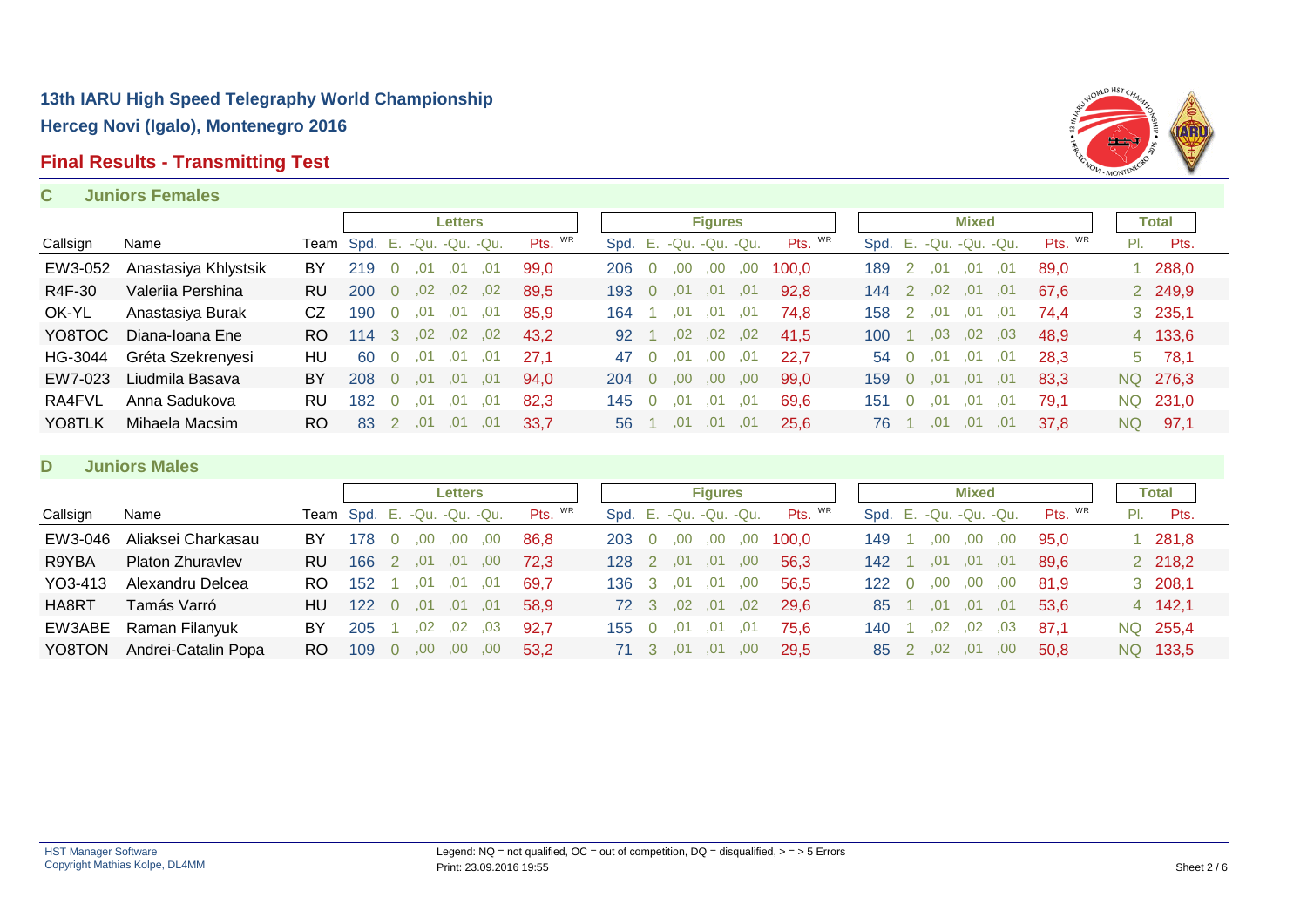### **Final Results - Transmitting Test**



#### **E Females**

|          |                       |     |                                    |          |     | <b>Letters</b> |     |         |      |               |      | <b>Figures</b>    |      |         |                           |               |      | <b>Mixed</b> |     |         |     | Total   |
|----------|-----------------------|-----|------------------------------------|----------|-----|----------------|-----|---------|------|---------------|------|-------------------|------|---------|---------------------------|---------------|------|--------------|-----|---------|-----|---------|
| Callsign | Name                  |     | <b>Team</b> Spd. E. -Qu. -Qu. -Qu. |          |     |                |     | Pts. WR | Spd. |               |      | E. -Qu. -Qu. -Qu. |      | Pts. WR | Spd. E. - Qu. - Qu. - Qu. |               |      |              |     | Pts. WR | PI. | Pts.    |
| EW8NK    | Hanna Shavialenka     | BY  | 246                                | $\cup$   | .00 | .00            | .00 | 100.0   | 191  |               | .00  | .00               | .00  | 96.5    | 178                       |               | .00  | .00          | .00 | 100.0   |     | 1 296,5 |
| UA4FGO   | Yulia Vyazovskaya     | RU. | 229                                | 2        | .00 | .00.           | .00 | 83,8    | 198  |               | .00. | .00               | .00  | 95,0    | 176                       | $\setminus$ 2 | .00  | ,00          | .00 | 89.0    |     | 2 267,8 |
| LZ2CWW   | Teodora Getzova       | BG. | 146                                |          | .00 | .00            | .00 | 59,3    | 99   | 0             | .00. | .00               | .00  | 50,0    | 120                       |               | .00  | .00          | .00 | 64.0    |     | 3 173,3 |
| JT-YL-G  | Jambaldorj Tserenlkha | ΜN  | 120                                |          | 01  | .01            | .01 | 45.9    | 115  |               | .00  | .00               | .00. | 58,1    | 98 2                      |               | .01  | .01          | .01 | 49.0    |     | 4 153,0 |
| YO8RKQ   | Gabriela Ivan         | RO. | 159                                |          | .00 | .00.           | .00 | 61.4    | 115  | <sup>()</sup> | .00  | .00               | .00  | 58.1    | 62 3                      |               | .00  | .00          | .00 | 29.6    |     | 5 149,1 |
| HA3EVI   | Evelin Illés          | HU. | 105                                | $\Omega$ | .00 | .00            | .00 | 42.7    | 54   |               | .00  | .00               | .00  | 25.9    | 74 0                      |               | .00. | .00.         | .00 | 41.6    |     | 6 110,2 |
| HB9EIW   | Debora Walter         | CН  | 57                                 |          | .00 | .00            | .00 | 20.9    | 20   |               | .00  | .00               | .00  | 8.6     | 47                        |               | .00  | .00          | .00 | 23.8    |     | 53,3    |
| EW1-835  | Nastassia Ilyina      | BY  | 225                                |          | .00 | .00            | .00 | 86.9    | 180  | 0             | .00  | .00               | .00  | 90,9    | 150                       | - 0           | .00  | .00          | .00 | 84.3    | NQ. | 262,1   |
| RV9CPW   | Elena Elchenko        | RU  | 203                                | $\Omega$ | .00 | .00.           | .00 | 82.5    | 161  |               | .00  | .00.              | .00  | 77.2    | 158                       | $\Omega$      | .00  | .00          | .00 | 88.8    | NQ. | 248,5   |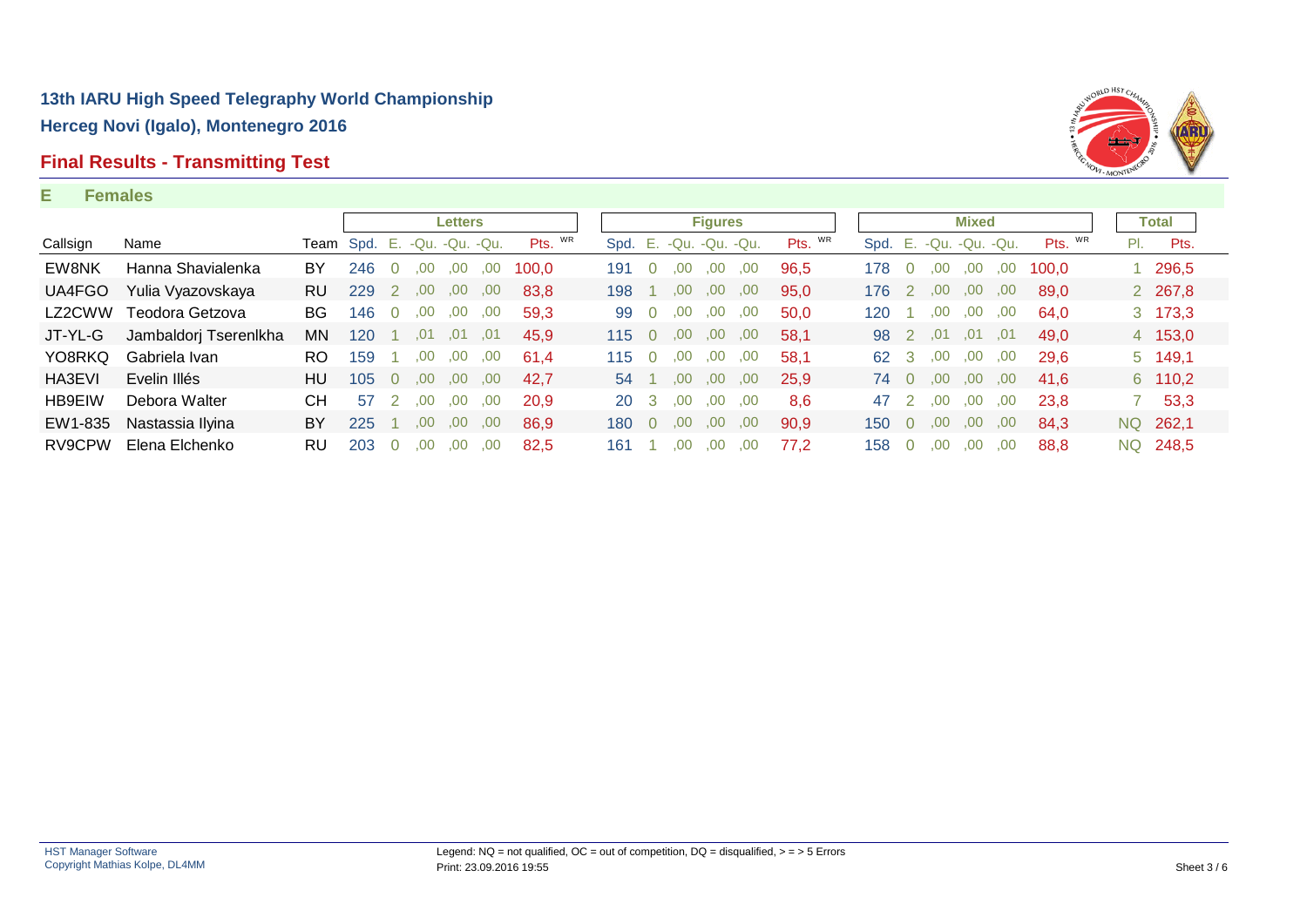### **Final Results - Transmitting Test**



#### **F Males**

|               |                       |           |      |                      |                   | <b>Letters</b> |     |         |      |                |                  | <b>Figures</b>   |      |         |                           |                |      | <b>Mixed</b> |     |         |                 | <b>Total</b> |
|---------------|-----------------------|-----------|------|----------------------|-------------------|----------------|-----|---------|------|----------------|------------------|------------------|------|---------|---------------------------|----------------|------|--------------|-----|---------|-----------------|--------------|
| Callsign      | Name                  | Team      | Spd. |                      | E. -Qu. -Qu. -Qu. |                |     | Pts. WR | Spd. | E.             |                  | -Qu. -Qu. -Qu.   |      | Pts. WR | Spd. E. - Qu. - Qu. - Qu. |                |      |              |     | Pts. WR | $\mathsf{PI}$ . | Pts.         |
| EW7SH         | Siarhei Shviadko      | BY        | 239  | $\overline{0}$       | .00.              | .00.           | ,00 | 100,0   | 225  | $\Omega$       | 00,              | .00              | .00. | 100,0   | 199                       |                | .00. | ,00          | ,00 | 95,0    |                 | 295,0        |
| UA4FFP        | Omari Sadukov         | RU        | 189  | $\Omega$             | .01               | .01            | .01 | 78.3    | 166  | $\overline{0}$ | .00              | .00.             | .00  | 73.8    | 128                       | $\overline{2}$ | .01  | .00.         | ,00 | 57,7    |                 | 2 209,8      |
| <b>YT7AW</b>  | Goran Hajosevic       | <b>RS</b> | 170  |                      | .00.              | .00            | .00 | 71,1    | 109  | $\Omega$       | .00              | .00.             | .00  | 48,4    | 138                       |                | .00. | .00.         | .00 | 65,9    |                 | 3 185,4      |
| YO8TTT        | Alexandru Mancas      | RO.       | 139  |                      | .01               | .01            | .01 | 54,7    | 117  |                | .01              | .02 <sub>0</sub> | .01  | 48,7    | 117                       |                | .01  | .01          | .01 | 55,3    |                 | 4 158,7      |
| DL4UNY        | André Schoch          | DE.       | 146  | $\Omega$             | .01               | .01            | .01 | 60,5    | 95   | 3              | .01              | .01              | .01  | 35,5    | 90                        | 3              | .01  | .01          | .01 | 38,0    |                 | 5 134,0      |
| LZ4UU         | Iliya Getzov          | <b>BG</b> | 151  | $\mathbf{2}^{\circ}$ | .00 <sub>1</sub>  | .00.           | ,00 | 56,9    | 83   | -3             | .01              | .01              | .01  | 31,0    | 106                       | $\mathbf{3}$   | .01  | .01          | ,01 | 44,7    |                 | 6 132,6      |
| <b>KE7OPG</b> | Ilya Kleyman          | US        | 99   | 3                    | .01               | .01            | ,01 | 34,8    | 95   | $\overline{0}$ | .00.             | .00              | .00  | 42,2    | 117                       | $\mathbf{3}$   | .01  | .01          | ,01 | 49,4    |                 | 7 126,4      |
| HB9EYN        | Emil-Bogdan Buzoianu  | <b>CH</b> | 171  | 3                    | .01               | .01            | ,01 | 60,1    | 75   | 3              | .01              | .01              | .01  | 28,0    | 76                        | 3              | .01  | .01          | ,01 | 32,1    |                 | 8 120,2      |
| HG-3036       | Patrik Tóth           | HU        | 99   | 3                    | .01               | .01            | .01 | 34,8    | 68   |                | .01              | .01              | .01  | 28,4    | 98                        | 3              | .00  | 00.          | ,00 | 41,9    | 9               | 105,1        |
| 9K2NO         | Muhammad Alhashash    | KW.       | 60   | 3                    | .02               | .02            | .02 | 20.8    | 25   | 3              | .02 <sub>0</sub> | .02 <sub>1</sub> | 0.02 | 9,2     | 35 <sup>°</sup>           | 3              | .02  | .02          | .02 | 14.6    | 10 <sup>°</sup> | 44,6         |
| Z30X          | Darko Trajkov         | МK        | 30   | 3                    | .02               | .02            | .02 | 10.4    | 21   | 3              | .02 <sub>1</sub> | .02 <sub>1</sub> | .02  | 7,7     | 37                        | 3              | .02  | .02          | .02 | 15,4    | 11              | 33,5         |
| EW8NW         | Oleg Ostrovski        | BY        | 223  |                      | .00               | .00.           | .00 | 88.6    | 214  |                | .00.             | 00.              | .00  | 90,4    | 175                       |                | .00  | .00.         | .00 | 83,5    | <b>NQ</b>       | 262,5        |
| EW8GS         | Stanislau Haureylenka | BY        | 185  |                      | .01               | .01            | .01 | 72,8    | 164  |                | .01              | .01              | ,01  | 68,5    | 165                       | 2              | .00  | .00.         | .00 | 74,6    | <b>NQ</b>       | 215,9        |
| RV9CKM        | Ilya Ionkin           | <b>RU</b> | 165  | $\Omega$             | .00.              | .00.           | .00 | 69,0    | 125  | 2              | .01              | .01              | .01  | 49,4    | 97                        | 3              | .02  | .02          | .02 | 40,5    | <b>NQ</b>       | 158,9        |
| DJ9AO         | <b>Oliver Bock</b>    | DE        | 107  | $\overline{0}$       | .00               | .01            | ,01 | 44,5    | 79   | 3              | .00              | .00              | ,00  | 29,8    | 85                        | $\overline{0}$ | .01  | .01          | ,01 | 42,3    | <b>NQ</b>       | 116,6        |
| YO8SLC        | Lucian Cojocaru       | RO.       | 88   |                      | 00,               | .00.           | .00 | 35,0    | 60   | 3              | .01              | .01              | .01  | 22,4    | 58                        | 3              | .01  | .01          | .01 | 24,5    | <b>NQ</b>       | 81,9         |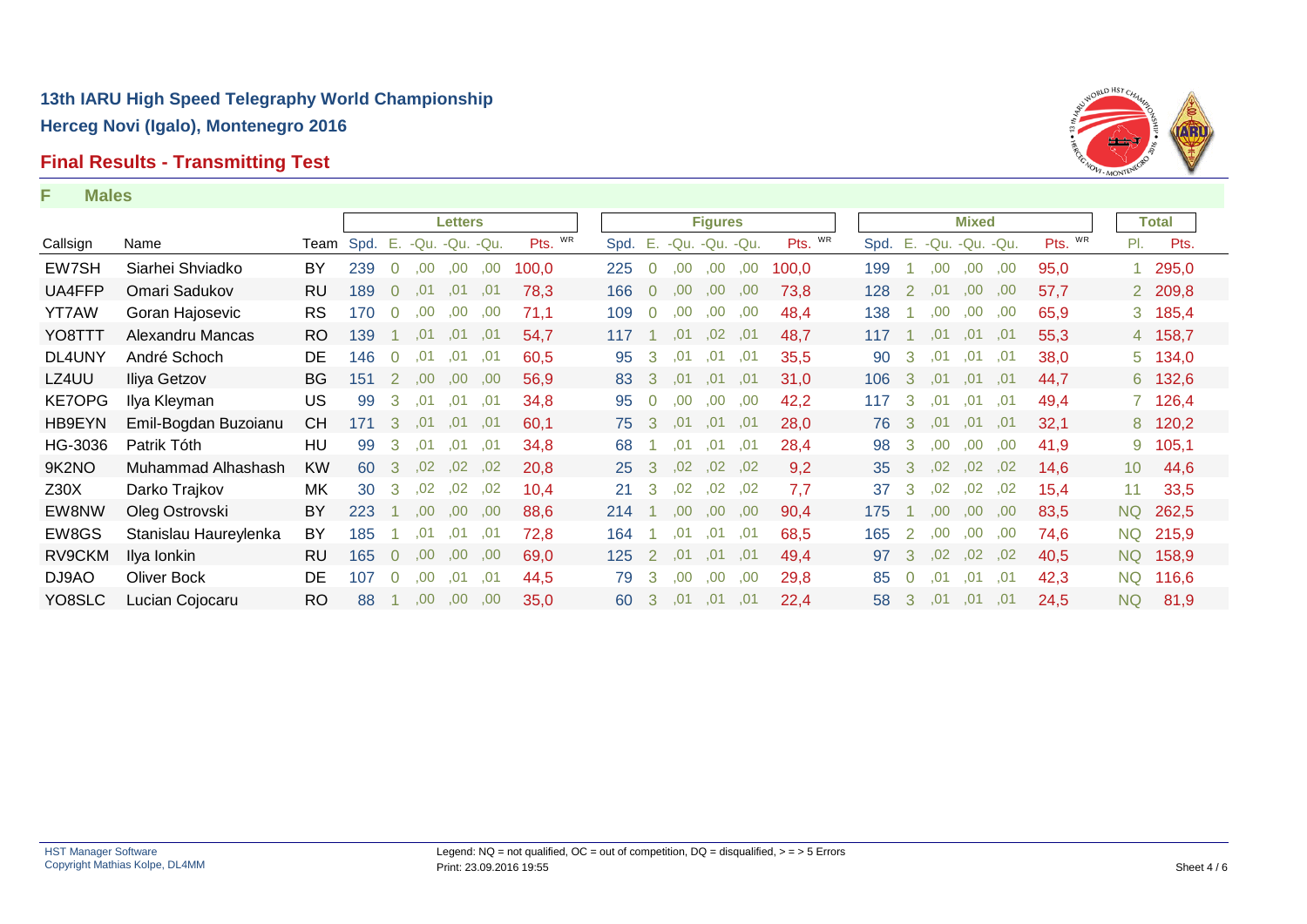### **Final Results - Transmitting Test**

#### **G Senior Females**



|               |                      |           |                                |                |      | <b>Letters</b> |     |         |     |           |              |                  | <b>Figures</b>         |      |         |              |   |     | <b>Mixed</b> |     |         |     | Total   |  |
|---------------|----------------------|-----------|--------------------------------|----------------|------|----------------|-----|---------|-----|-----------|--------------|------------------|------------------------|------|---------|--------------|---|-----|--------------|-----|---------|-----|---------|--|
| Callsign      | Name                 |           | Team Spd. E. - Qu. - Qu. - Qu. |                |      |                |     | Pts. WR |     |           |              |                  | Spd. E. -Qu. -Qu. -Qu. |      | Pts. WR | Spd. E. -Qu. |   |     | -Qu. -Qu.    |     | Pts. WR | PI. | Pts.    |  |
| EU7KT         | Larysa Barysenka     | BY        | 229                            |                | ,00  | .00            | .00 | 100.0   | 202 |           | 0            | .00              | ,00                    | ,00  | 100.0   | 166          | 0 | .00 | .00          | .00 | 100.0   |     | 300,0   |  |
| YO3RJ         | Janeta Manea         | RO.       | 184                            | $\overline{0}$ | .01  | .01            | .01 | 79.5    | 137 |           |              | 01               | .01                    | .01  | 63.8    | 100          |   | .02 | .02          | .02 | 56.0    |     | 2 199,3 |  |
| UA4FJ         | Elvira Aryutkina     | RU        | 180                            |                | .02  | .02            | .02 | 77.0    | 112 |           | 3            | .03              | .03                    | .05  | 45.1    | 136          |   | .02 | .02          | .02 | 76.2    |     | 3 198,3 |  |
| HA7YB         | Andrea Kiss          | HU        | .97                            |                | 03.  | .03            | .02 | 41.2    |     | 71 2      |              | .03              | .03                    | .02  | 30.7    | 83           | 3 | .01 | .01          | .01 | 42.0    |     | 4 113,9 |  |
| JT-YL-E       | Nergui Bolortsetseg  | MN        | 93                             |                | .00  | .00            | .00 | 38.6    |     | 70        |              | .01              | .01                    | .01  | 30.8    | 65           |   | .03 | .03          | .03 | 34.1    |     | 5 103,5 |  |
| <b>HB9HVW</b> | Veronika Walter      | СH        | 66                             | 0              | .00. | .00            | .00 | 28,8    |     | 51 2      |              | .01              | .01                    | .01  | 22.5    | 64           |   | .01 | .01          | .01 | 36.2    | 6   | 87,5    |  |
| UB4FBN        | Svetlana Kalenova    | RU        | 139                            |                | .01  | .01            | .01 | 57.1    | 87  |           |              | 01               | .01                    | .01  | 40.5    | 97           |   | .01 | .01          | .01 | 54.9    | NQ. | 152,5   |  |
| JT1-300       | Jigmed Alimantsetseg | <b>MN</b> | 96                             |                | .01  | .01            | .01 | 41,5    |     | 29 3      |              | .02 <sub>0</sub> | .02                    | 0.02 | 11.9    | 65           |   | .02 | .02          | .02 | 34.5    | NQ  | 87,9    |  |
| HB9EPE        | Dora Mayer-Sigrist   | СH        | 50                             |                | .00  | .00            | .00 | 18.6    |     | <b>20</b> | $\mathbf{3}$ | .02 <sub>1</sub> | .02                    | .02  | 8.2     | 19           | 3 | .00 | .00          | .00 | 9.7     | NQ  | 36,5    |  |

#### **H Senior Males (40-49)**

|          |                          |     |              |      | <b>Letters</b><br>Pts. WR<br>$-Qu. -Qu.$ |      |       |                   |   |     | <b>Figures</b> |      |         |      |   |      | <b>Mixed</b>      |     |         |     | Total          |
|----------|--------------------------|-----|--------------|------|------------------------------------------|------|-------|-------------------|---|-----|----------------|------|---------|------|---|------|-------------------|-----|---------|-----|----------------|
| Callsign | Name                     |     | Team Spd. E. | -Qu. |                                          |      |       | Spd. E. -Qu. -Qu. |   |     |                | -Qu. | Pts. WR | Spd. |   |      | E. -Qu. -Qu. -Qu. |     | Pts. WR | PI. | Pts.           |
| EU7KJ    | Nikolai Gelyasevich      | BY  | 225          | .00  | .00                                      | .00  | 100.0 | 180               |   | .00 | .00.           | ,00  | 88.7    | 181  |   | .00  | .00.              | .00 | 100.0   |     | 1288,7         |
| RV9CPV   | Evgeny Pashnin           | RU. | 214          | .01  | .01                                      | .00  | 89.7  | 203               |   | .00 | .00            | ,00  | 95.0    | 162  |   | .01  | .01               | .01 | 79.7    |     | 2 264,4        |
| YO9WF    | Ionut Pitigoi            | RO. | 198          | .01  | .01                                      | .01  | 82.7  | 150               |   | .02 | .02            | .02  | 68.7    | 145  |   | .01  | .01               | .02 | 71.0    |     | $3\quad 222,4$ |
|          | W0/EU7KI Andrei Bindasov | US. | 178          | .00  | .00                                      | .02  | 74.6  | 129               |   | .00 | .00            | .00. | 63.5    | 152  |   | .01  | .01               | .01 | 78.9    |     | 4 217,0        |
| HA3OU    | József Ferencz           | HU. | 164          | .00  | .00                                      | .00. | 65.6  | 105               |   | .00 | .00            | .00. | 49.1    | 134  |   | .01  | .01               | .00 | 69.8    |     | 5 184,5        |
| HB9BJL   | <b>Christian Eugster</b> | CH. | 102          | .00  | .00                                      | .00  | 43.1  | 67                | 3 | .00 | .00            | .00. | 28.1    | 82   | 0 | .01  | .01               | .01 | 44.9    |     | 6 116,1        |
| UN7ZAY   | Nazar Janabayev          | KZ  | 107          | .05  | .05                                      | .05  | 40.4  | 67                |   | .03 | .06            | .03  | 26,7    | 82   |   | .05  | .04               | .05 | 38.7    |     | 7 105,8        |
| 9K2RR    | Faisal Alajmi            | KW. | 113          | .00. | .00                                      | .00  | 45.2  | 47                |   | .01 | .01            | .01  | 19.4    | 72 3 |   | .00. | .00.              | .00 | 33,8    | 8   | 98,4           |
| 4O4SM    | Mario Saric              | МE  | 91           | .00  | .00.                                     | .00  | 38.4  | 60                |   | .00 | ,00            | .00  | 26.6    | 50   |   | .01  | .01               | .01 | 26.0    | 9   | 91,0           |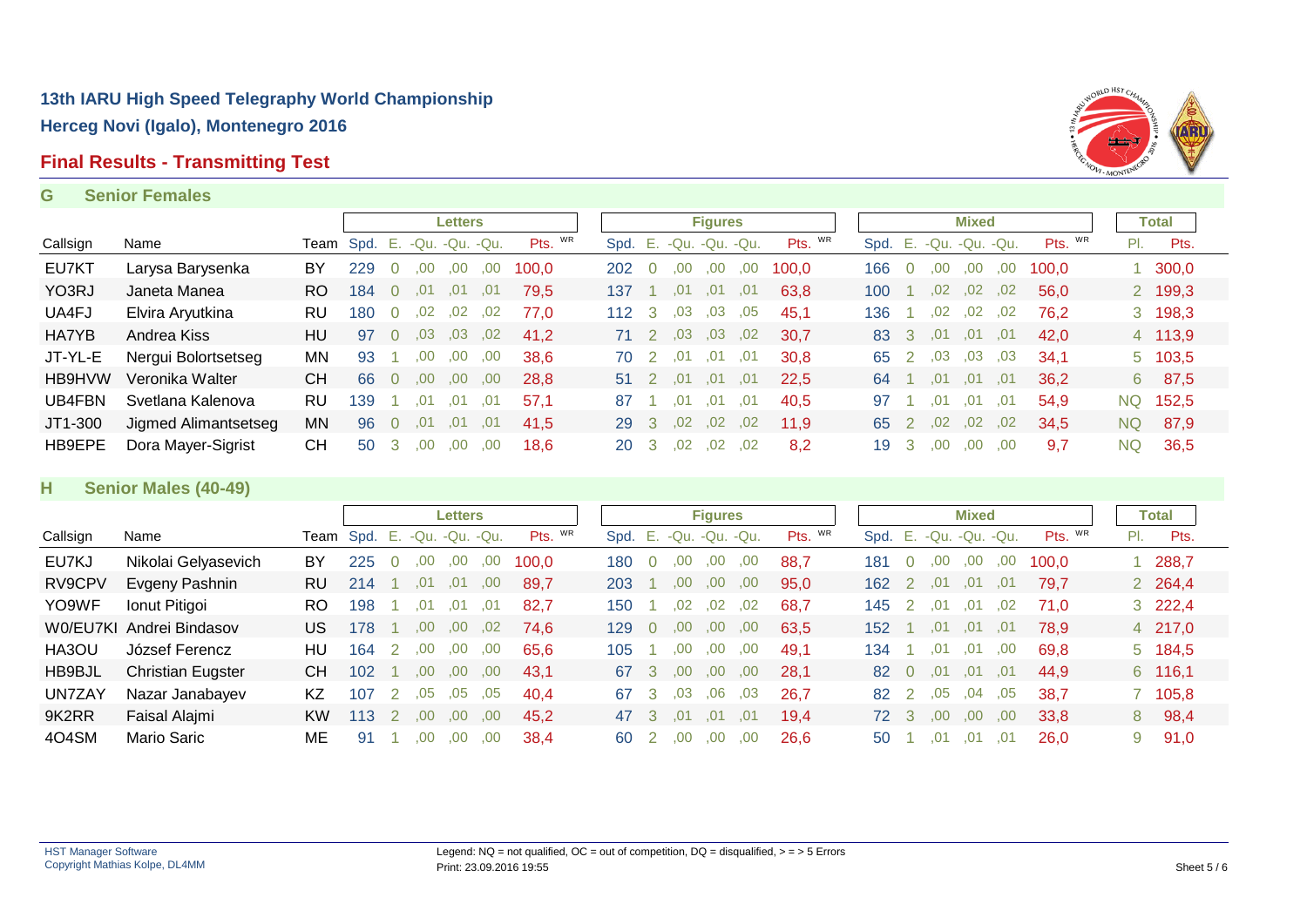### **Final Results - Transmitting Test**



**I Senior Males (>=50)**

|                   |                       |                |      |                            |                | <b>Letters</b> |     |         |      |              |      | <b>Figures</b> |      |         |      |                |      | <b>Mixed</b>         |      |         |           | Total   |  |
|-------------------|-----------------------|----------------|------|----------------------------|----------------|----------------|-----|---------|------|--------------|------|----------------|------|---------|------|----------------|------|----------------------|------|---------|-----------|---------|--|
| Callsign          | Name                  | Team           | Spd. | $^{\circ}$ . E, $^{\circ}$ | -Qu. -Qu. -Qu. |                |     | Pts. WR | Spd. | $-E_{\rm s}$ |      | -Qu. -Qu. -Qu. |      | Pts. WR | Spd. |                |      | E. - Qu. - Qu. - Qu. |      | Pts. WR |           | Pts.    |  |
| RA9CLD            | Valery Sadukov        | RU             | 170  |                            | .00            | .00            | .02 | 99.3    | 184  | 2            | .01  | .01            | .01  | 89,0    | 134  | $\Omega$       | .00  | .00                  | .00  | 100.0   |           | 288,3   |  |
| LZ1BP             | <b>Todor Kaykiev</b>  | <b>BG</b>      | 166  | $\overline{0}$             | .00            | .00            | .00 | 97.6    | 131  | $\Omega$     | .01  | .01            | .01  | 70,5    | 126  | $\Omega$       | .00. | .00.                 | .00. | 94.0    |           | 2 262,1 |  |
| HB9CSA            | Fritz Zwingli         | <b>CH</b>      | 154  |                            | .00            | .00            | .02 | 90,0    | 108  |              | .00  | .00            | .00  | 55,8    | 118  | 0              | .00  | .00                  | .00  | 88,1    |           | 3 233,9 |  |
| EW <sub>2</sub> A | Alexander Savushkin   | BY             | 141  |                            | .00            | .01            | .02 | 82.1    | 103  | $\Omega$     | .00  | .00            | .00  | 56,0    | 114  |                | .02  | .02 <sub>1</sub>     | .01  | 79.4    |           | 4 217,5 |  |
| HA8KW             | <b>Ferenc Provics</b> | HU.            | 128  | $\Omega$                   | .01            | .01            | .01 | 74,5    | 85   | 2            | .00. | .00            | .00  | 41,6    | 118  | $\overline{0}$ | .00. | .00                  | .00  | 88,1    |           | 5 204,2 |  |
| DL9ABM            | Stefan Hader          | DE.            | 128  |                            | .00            | .00.           | .00 | 71.5    | 98   | $\Omega$     | .01  | .01            | ,01  | 52,7    | 105  | $\Omega$       | .02  | .02                  | .02  | 76.8    |           | 6 201,0 |  |
| YO8SS             | Pavlic-Alexandru Coca | R <sub>O</sub> | 105  | 3                          | .01            | .01            | .01 | 51.9    | 96   |              | .01  | .01            | .01  | 49.0    | 116  | $\overline{2}$ | .00  | .00.                 | .00  | 77.9    |           | 7 178,8 |  |
| 402A              | Vlado Banicevic       | ME             | 93   | $\Omega$                   | .00.           | .01            | .01 | 54.3    | 66   | $\theta$     | .00. | .00.           | .00. | 35,9    | 64   |                | .00. | .00 <sub>1</sub>     | .00  | 45.4    |           | 8 135,6 |  |
| OZ8SW             | Steen Wichmand        | DK             | 111  |                            | .02            | .02            | .02 | 57.5    | 60   |              | .03  | .03            | .03  | 28.4    | 51   |                | .03  | .03                  | .03  | 33,1    |           | 9 119,0 |  |
| DL5AXX            | <b>Ulf Ehrlich</b>    | DE.            | 95   | $\overline{0}$             | .00            | .00            | .00 | 55.9    | 70   | -2           | .00. | .00            | .00. | 34.2    | 54   |                | .02  | ,02                  | .02  | 37.4    | NQ.       | 127,5   |  |
| DJ2YA             | <b>Ulrich Weiss</b>   | <b>DE</b>      | 95   | 2                          | .00            | .00            | .00 | 50,3    | 55   | 3            | .00  | .00            | .00  | 25,4    | 67   | 3              | .00  | .00.                 | .00  | 42,5    | <b>NQ</b> | 118,2   |  |
| <b>HB9AJP</b>     | Christoph Zehntner    | <b>CH</b>      | 83   | $\Omega$                   | .00.           | .00            | .00 | 48.8    | 50   |              | .00. | .01            | .01  | 25.6    | 45   | $\overline{0}$ | .01  | .01                  | .02  | 33.1    | NQ.       | 107.5   |  |
|                   |                       |                |      |                            |                |                |     |         |      |              |      |                |      |         |      |                |      |                      |      |         |           |         |  |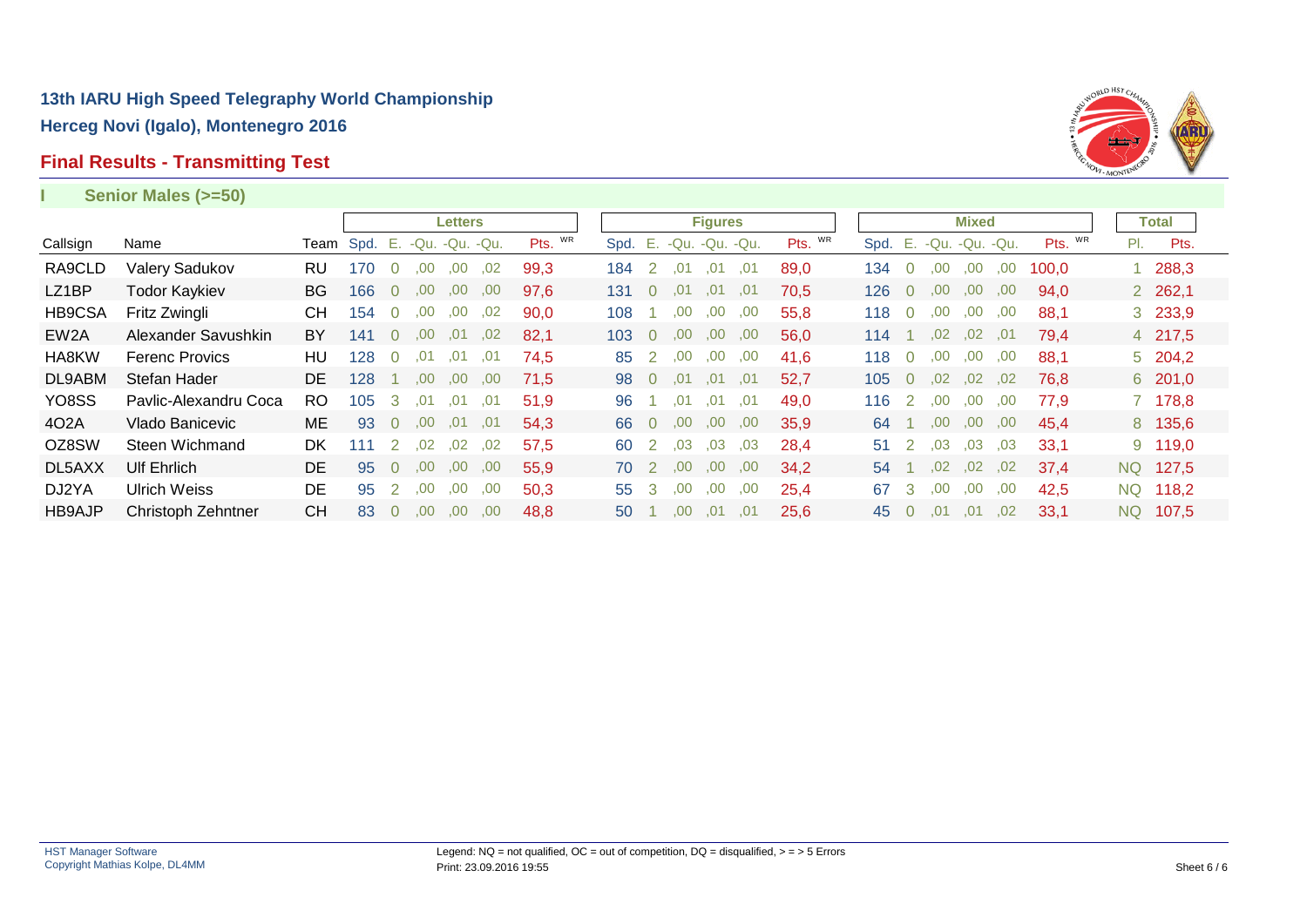### **Final Results - Morse Runner Test**

**A Youngster Females**



|          |                       |           | Run 1        | Run 2 | <b>Best Run</b> |      | Total   |
|----------|-----------------------|-----------|--------------|-------|-----------------|------|---------|
| Callsign | Name                  | Team      | <b>Score</b> | Score | Score           | PI.  | Pts. WR |
| EW7-022  | Anastaciya Behunova   | BY        | 3.347        | 2.981 | 3.347           |      | 1 100,0 |
| YO3-514  | Teodora Neagu         | <b>RO</b> | 2.768        | 2.700 | 2.768           |      | 282,7   |
|          | HA6-0110 Léna Molnár  | HU        | 2.635        | 2.229 | 2.635           |      | 3 78,7  |
| RZ9UMA   | Ekaterina Ivanova     | RU        | 2.201        | 2.623 | 2.623           |      | 4 78,4  |
| EW2-249  | Yuliya Tsikhanovich   | BY        | 2.762        | 2.699 | 2.762           | NQ.  | 82,5    |
| YO6-604  | Laura-Andrea Schimbat | RO.       | 2.366        | 2.496 | 2.496           | NQ I | 74,6    |

### **B Youngster Males**

|          |                       |           | Run 1        | Run 2 | <b>Best Run</b> |           | Total    |  |
|----------|-----------------------|-----------|--------------|-------|-----------------|-----------|----------|--|
| Callsign | Name                  | Team      | <b>Score</b> | Score | <b>Score</b>    | PI.       | Pts. WR  |  |
| W0/EW7-  | Vladimir Bindasov     | US        | 3.515        | 3.412 | 3.515           |           | 100,0    |  |
| YO3-517  | Raoul-Daniel Vieru    | RO        | 3.292        | 2.903 | 3.292           |           | 2 93,7   |  |
| EW2-253  | Ivan Hara             | BY        | 2.729        | 2.648 | 2.729           |           | 3 77,6   |  |
| R9U-144  | Danil Shestakov       | <b>RU</b> | 2.353        | 2.218 | 2.353           |           | 4 66,9   |  |
| LZ2ESM   | Todor Todorov         | BG        | 1.966        | 1.917 | .966            |           | 5, 55, 9 |  |
| HG-3064  | Tamás Buza            | HU        | 1.723        | 1.552 | 1.723           |           | 6 49,0   |  |
| YO8RMW   | Iustin Zaharia        | RO.       | 2.752        | 3.211 | 3.211           | NQ.       | 91,4     |  |
| EW8HK    | Kanstantin Kharlan    | BY        | 2.576        | 2.493 | 2.576           | <b>NQ</b> | 73,3     |  |
|          | R3D-015N Artem Melkin | RU        | 1.993        | 2.236 | 2.236           | NQ.       | 63.6     |  |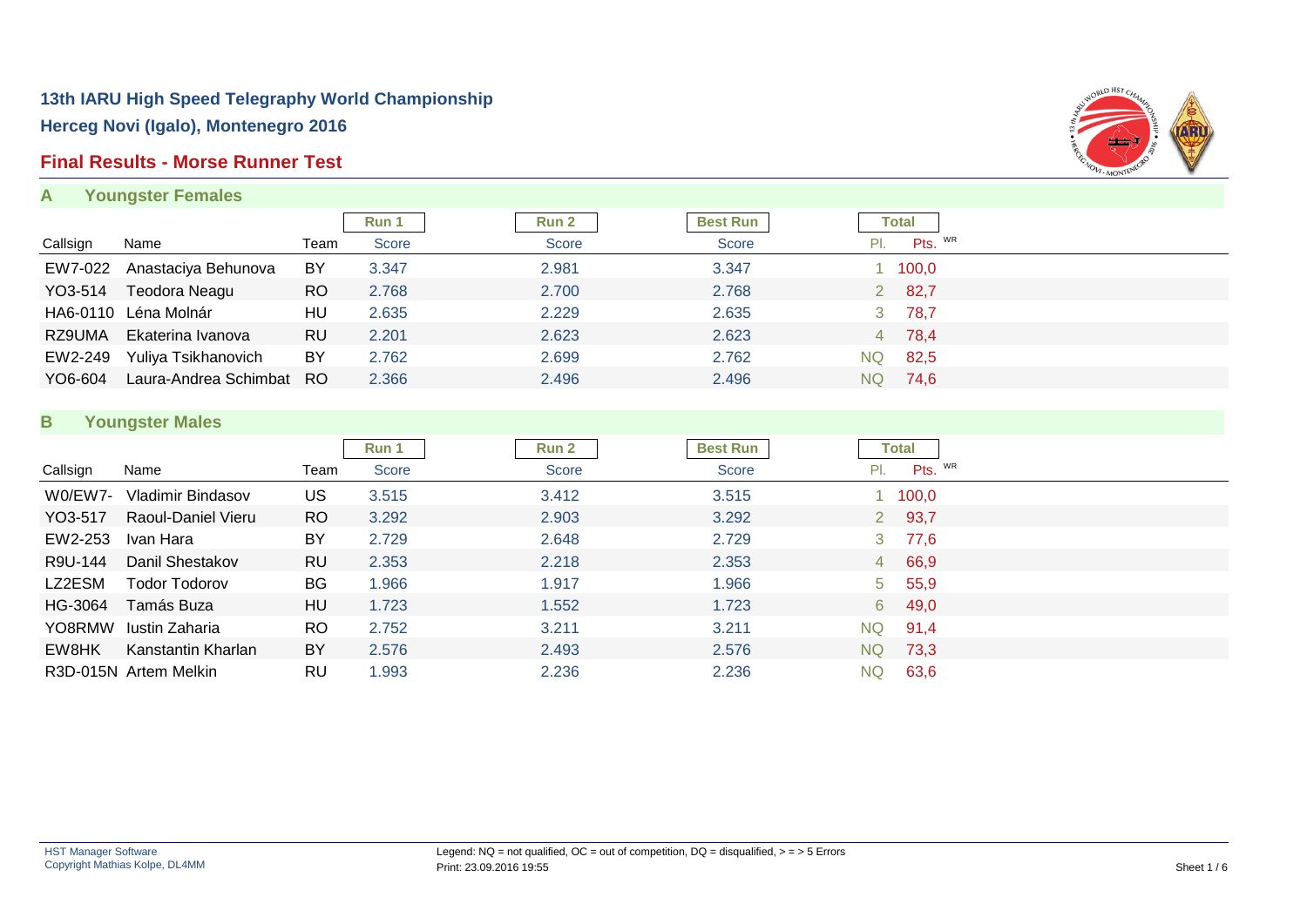### **Final Results - Morse Runner Test**

**C Juniors Females**



|          |                      |           | Run 1 | Run 2        | <b>Best Run</b> |           | <b>Total</b>  |  |
|----------|----------------------|-----------|-------|--------------|-----------------|-----------|---------------|--|
| Callsign | Name                 | Team      | Score | <b>Score</b> | <b>Score</b>    | PI.       | Pts. WR       |  |
| RA4FVL   | Anna Sadukova        | RU        | 3.562 | 4.193        | 4.193           |           | 1 100,0       |  |
| YO8TOC   | Diana-Ioana Ene      | <b>RO</b> | 4.101 | 3.605        | 4.101           |           | 2 97,8        |  |
| OK-YL    | Anastasiya Burak     | CZ        | 3.674 | 3.225        | 3.674           |           | $3\quad 87,6$ |  |
| EW7-023  | Liudmila Basava      | BY        | 3.118 | 3.042        | 3.118           |           | $4$ 74,4      |  |
| HG-3044  | Gréta Szekrenyesi    | HU        | 1.306 | 827          | 1.306           |           | $5\quad 31,1$ |  |
| R4F-30   | Valeriia Pershina    | <b>RU</b> | 2.759 | 3.164        | 3.164           | NQ        | 75,5          |  |
| EW3-052  | Anastasiya Khlystsik | BY        | 2.623 | 2.823        | 2.823           | NQ.       | 67,3          |  |
| YO8TLK   | Mihaela Macsim       | <b>RO</b> | 2.772 | 2.205        | 2.772           | <b>NQ</b> | 66,1          |  |

### **D Juniors Males**

|          |                         |           | Run 1        | <b>Run 2</b> | <b>Best Run</b> |     | <b>Total</b> |
|----------|-------------------------|-----------|--------------|--------------|-----------------|-----|--------------|
| Callsign | Name                    | Team      | <b>Score</b> | Score        | <b>Score</b>    |     | Pts. WR      |
| YO8TON   | Andrei-Catalin Popa     | <b>RO</b> | 4.115        | 3.555        | 4.115           |     | 100,0        |
| EW3-046  | Aliaksei Charkasau      | BY        | 3.265        | 3.445        | 3.445           |     | 2 83,7       |
| R9YBA    | <b>Platon Zhuravlev</b> | RU        | 3.152        | 2.197        | 3.152           |     | 3 76,6       |
| HA8RT    | Tamás Varró             | HU        | 3.085        | 2.697        | 3.085           |     | 4 75,0       |
| YO3-413  | Alexandru Delcea        | <b>RO</b> | 3.735        | 3.880        | 3.880           | NQ. | 94,3         |
|          | EW3ABE Raman Filanyuk   | BY        | 2.952        | 3.161        | 3.161           | NQ. | 76,8         |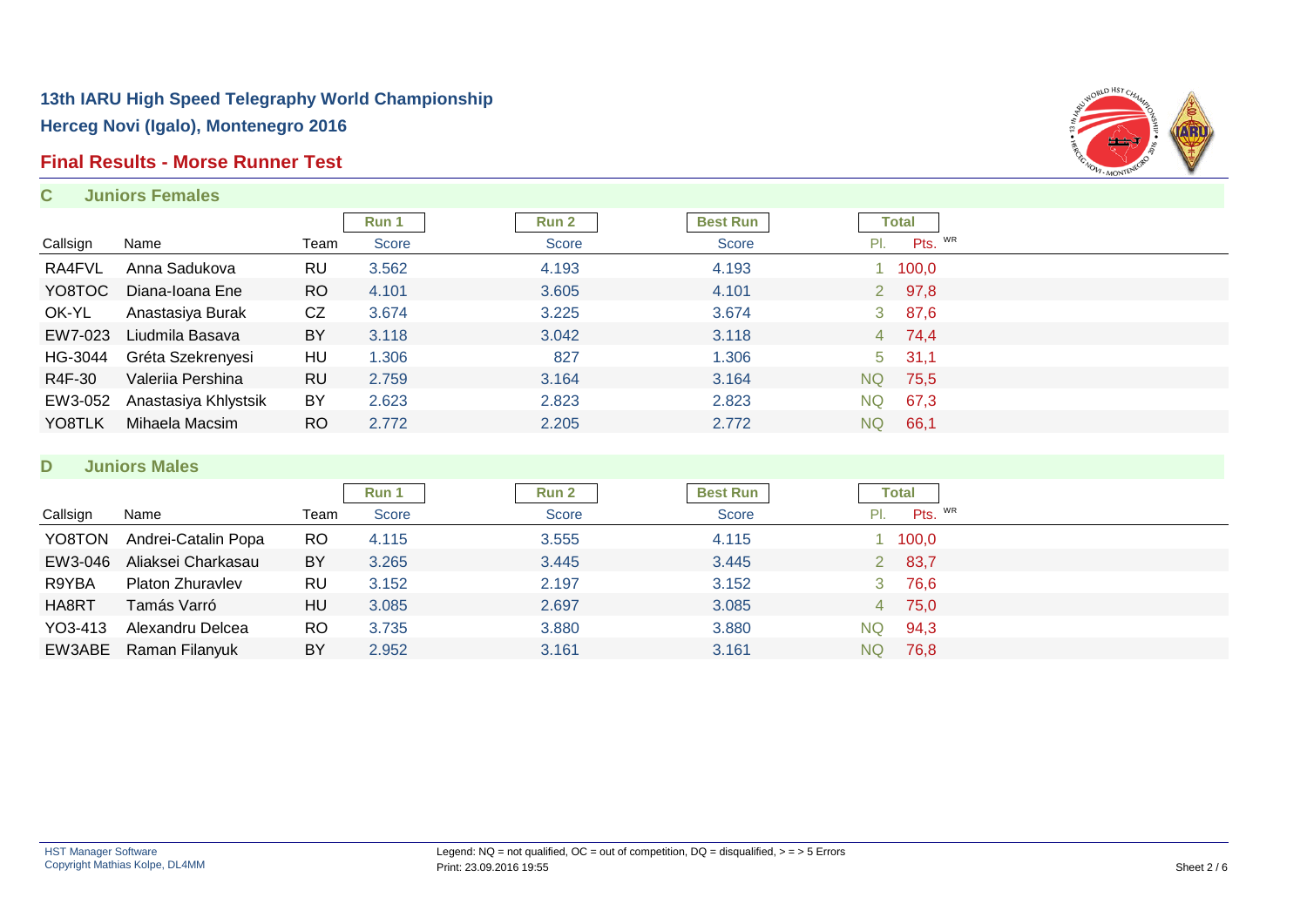### **Final Results - Morse Runner Test**

#### **E Females**



|          |                       |           | Run 1        | Run 2 | <b>Best Run</b> |           | Total    |  |
|----------|-----------------------|-----------|--------------|-------|-----------------|-----------|----------|--|
| Callsign | Name                  | Team      | <b>Score</b> | Score | Score           | PI.       | Pts. WR  |  |
| LZ2CWW   | Teodora Getzova       | <b>BG</b> | 3.842        | 3.797 | 3.842           |           | 1 100,0  |  |
| EW8NK    | Hanna Shavialenka     | BY        | 3.765        | 3.389 | 3.765           |           | 2 98,0   |  |
| YO8RKQ   | Gabriela Ivan         | RO.       | 3.684        | 3.720 | 3.720           |           | 3 96,8   |  |
| UA4FGO   | Yulia Vyazovskaya     | <b>RU</b> | 3.004        | 2.831 | 3.004           |           | 4 78,2   |  |
| JT-YL-G  | Jambaldorj Tserenlkha | MN        | 2.754        | 2.623 | 2.754           |           | $5$ 71,7 |  |
| HA3EVI   | Evelin Illés          | HU        | 1.749        | 2.261 | 2.261           |           | 6 58,8   |  |
| EW1-835  | Nastassia Ilyina      | BY        | 3.332        | 3.689 | 3.689           | <b>NQ</b> | 96,0     |  |
| RV9CPW   | Elena Elchenko        | <b>RU</b> | 2.249        | 2.209 | 2.249           | NQ.       | 58,5     |  |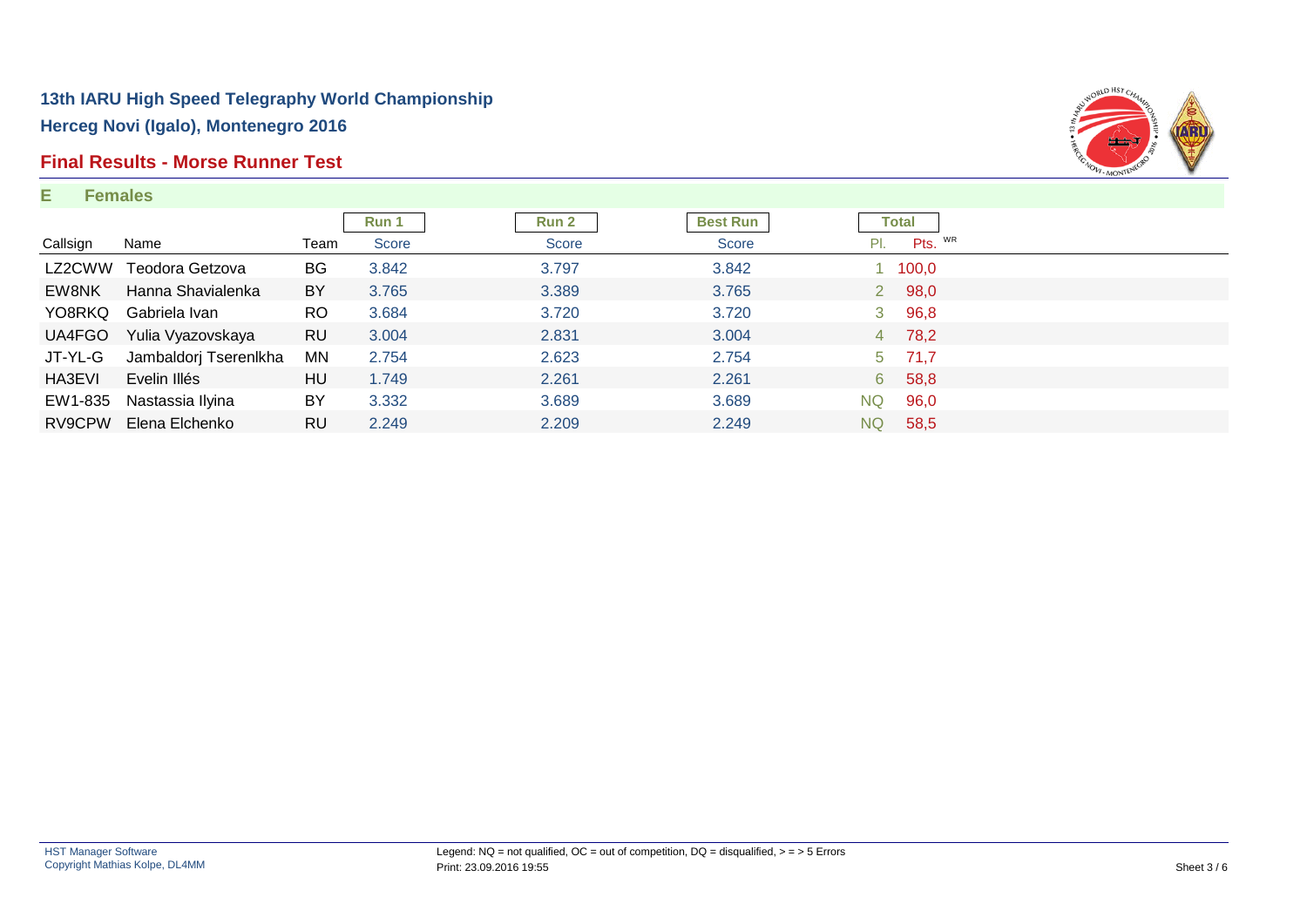### **Final Results - Morse Runner Test**

**F Males**



|               |                       |           | Run 1 | Run 2 | <b>Best Run</b> |                 | <b>Total</b> |  |
|---------------|-----------------------|-----------|-------|-------|-----------------|-----------------|--------------|--|
| Callsign      | Name                  | Team      | Score | Score | Score           | PI.             | Pts. WR      |  |
| <b>YT7AW</b>  | Goran Hajosevic       | <b>RS</b> | 4.422 | 4.769 | 4.769           |                 | 1 100,0      |  |
| YO8TTT        | Alexandru Mancas      | <b>RO</b> | 4.690 | 4.503 | 4.690           | $2^{\circ}$     | 98,3         |  |
| LZ4UU         | Iliya Getzov          | BG        | 4.211 | 3.576 | 4.211           | 3               | 88,3         |  |
| EW7SH         | Siarhei Shviadko      | BY        | 3.949 | 3.250 | 3.949           | 4               | 82,8         |  |
| RV9CKM        | Ilya Ionkin           | <b>RU</b> | 3.676 | 3.789 | 3.789           | 5               | 79,5         |  |
| HB9EYN        | Emil-Bogdan Buzoianu  | <b>CH</b> | 3.391 | 3.697 | 3.697           | 6               | 77,5         |  |
| DL4UNY        | André Schoch          | DE        | 3.373 | 2.827 | 3.373           | $\mathbf{7}$    | 70,7         |  |
| HG-3036       | Patrik Tóth           | HU        | 1.903 | 2.527 | 2.527           | 8               | 53,0         |  |
| Z30X          | Darko Trajkov         | МK        | 2.233 | 2.309 | 2.309           | 9               | 48,4         |  |
| <b>KE7OPG</b> | Ilya Kleyman          | <b>US</b> | 1.632 | 2.146 | 2.146           | 10 <sup>°</sup> | 45,0         |  |
| 9K2NO         | Muhammad Alhashash    | <b>KW</b> | 1.486 | 1.825 | 1.825           | 11              | 38,3         |  |
| EW8GS         | Stanislau Haureylenka | BY        | 3.471 | 3.795 | 3.795           | <b>NQ</b>       | 79,6         |  |
| EW8NW         | Oleg Ostrovski        | BY        | 3.750 | 3.690 | 3.750           | <b>NQ</b>       | 78,6         |  |
| UA4FFP        | Omari Sadukov         | <b>RU</b> | 2.504 | 2.985 | 2.985           | <b>NQ</b>       | 62,6         |  |
| DJ9AO         | Oliver Bock           | DE        | 2.616 | 2.940 | 2.940           | <b>NQ</b>       | 61,6         |  |
| YO8SLC        | Lucian Cojocaru       | <b>RO</b> | 2.551 | 2.244 | 2.551           | <b>NQ</b>       | 53,5         |  |
| DL7CH         | Christian Hartmann    | DE        | 222   | 240   | 240             | <b>NQ</b>       | 5,0          |  |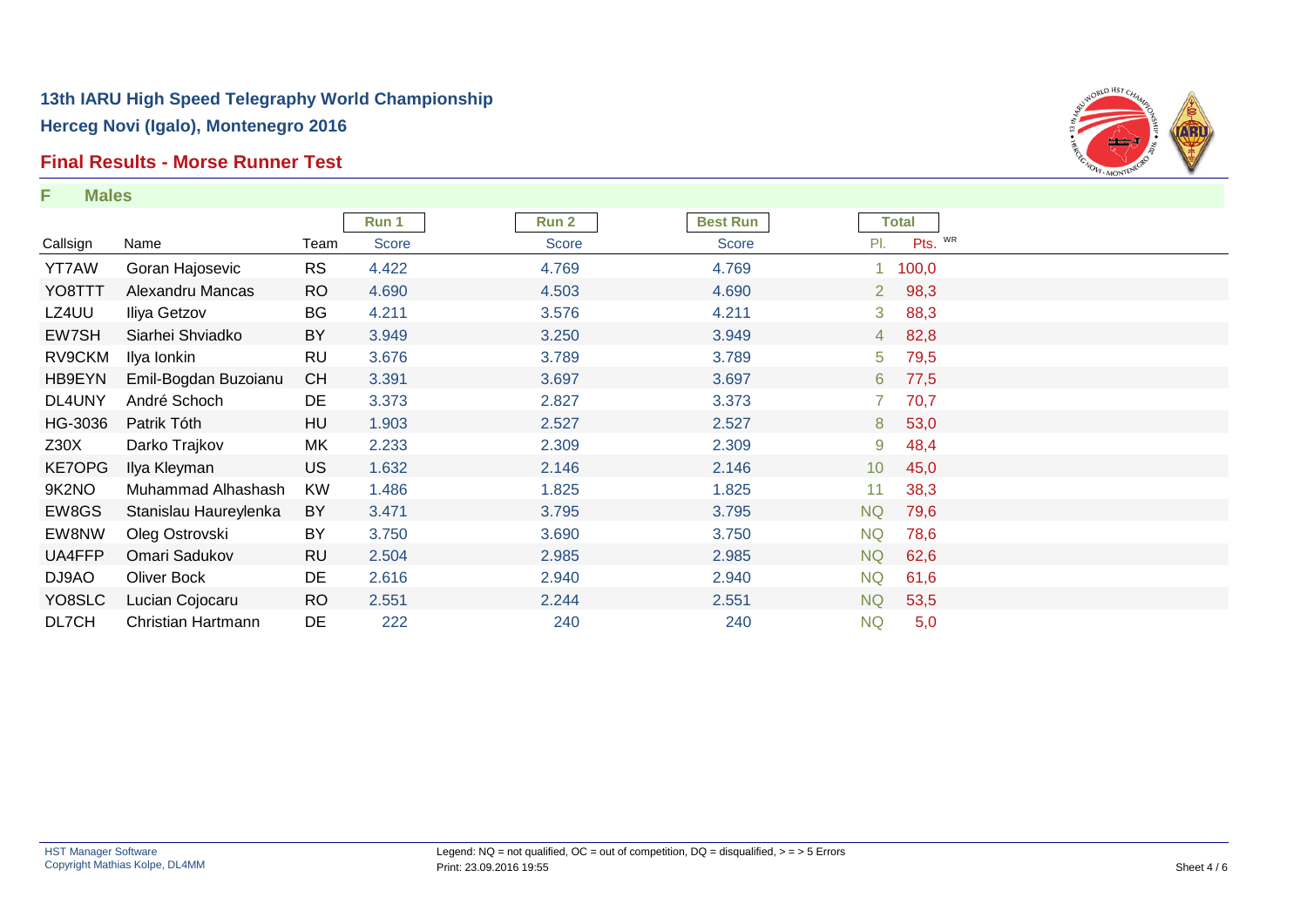### **Final Results - Morse Runner Test**

#### **G Senior Females**



|               |                      |           | Run 1 | Run 2        | <b>Best Run</b> |             | Total         |  |
|---------------|----------------------|-----------|-------|--------------|-----------------|-------------|---------------|--|
| Callsign      | Name                 | Team      | Score | <b>Score</b> | <b>Score</b>    | PI.         | Pts. WR       |  |
| YO3RJ         | Janeta Manea         | <b>RO</b> | 3.592 | 3.459        | 3.592           |             | 100,0         |  |
| EU7KT         | Larysa Barysenka     | BY        | 2.949 | 2.938        | 2.949           | $2^{\circ}$ | 82,1          |  |
| UA4FJ         | Elvira Aryutkina     | <b>RU</b> | 2.295 | 2.434        | 2.434           |             | $3\quad 67,8$ |  |
| JT-YL-E       | Nergui Bolortsetseg  | MN        | 2.150 | 1.869        | 2.150           |             | 4 59,9        |  |
| HA7YB         | Andrea Kiss          | HU        | 1.779 | 1.957        | .957            |             | $5\quad 54,5$ |  |
| <b>HB9HVW</b> | Veronika Walter      | <b>CH</b> | 688   | 1.149        | 1.149           |             | 6 32,0        |  |
| UB4FBN        | Svetlana Kalenova    | RU        | 1.861 | 2.137        | 2.137           | <b>NQ</b>   | 59,5          |  |
| JT1-300       | Jigmed Alimantsetseg | MN        | 1.597 | 1.773        | 1.773           | <b>NQ</b>   | 49,4          |  |
| HB9EPE        | Dora Mayer-Sigrist   | CН        | 716   | 624          | 716             | NQ.         | 19,9          |  |

### **H Senior Males (40-49)**

|          |                          |           | Run 1 | <b>Run 2</b> | <b>Best Run</b> |                 | Total   |  |
|----------|--------------------------|-----------|-------|--------------|-----------------|-----------------|---------|--|
| Callsign | Name                     | Team      | Score | Score        | Score           | PI.             | Pts. WR |  |
|          | W0/EU7KI Andrei Bindasov | <b>US</b> | 3.652 | 3.958        | 3.958           |                 | 100,0   |  |
| 9K2RR    | Faisal Alajmi            | <b>KW</b> | 3.204 | 2.882        | 3.204           |                 | 280,9   |  |
| YO9WF    | Ionut Pitigoi            | <b>RO</b> | 3.081 | 3.193        | 3.193           | 3 <sup>7</sup>  | 80,7    |  |
| LZ1NK    | Nikolay Enchev           | <b>BG</b> | 3.033 | 3.186        | 3.186           |                 | 4 80,5  |  |
| RV9CPV   | Evgeny Pashnin           | <b>RU</b> | 2.897 | 3.095        | 3.095           | $5 -$           | 78,2    |  |
| EU7KJ    | Nikolai Gelyasevich      | BY        | 3.068 | 3.087        | 3.087           | 6               | 78,0    |  |
| UN7ZAY   | Nazar Janabayev          | KZ        | 2.396 | 2.675        | 2.675           |                 | 67,6    |  |
| Z31X     | Mile Trajkov             | МK        | 2.404 | 2.144        | 2.404           |                 | 8 60,7  |  |
| HA3OU    | József Ferencz           | HU        | 2.083 | 2.048        | 2.083           | 9               | 52,6    |  |
| HB9BJL   | <b>Christian Eugster</b> | <b>CH</b> | 1.539 | 1.781        | 1.781           | 10 <sup>°</sup> | 45,0    |  |
| 4O4SM    | Mario Saric              | МE        | 288   | 156          | 288             | 11              | 7,3     |  |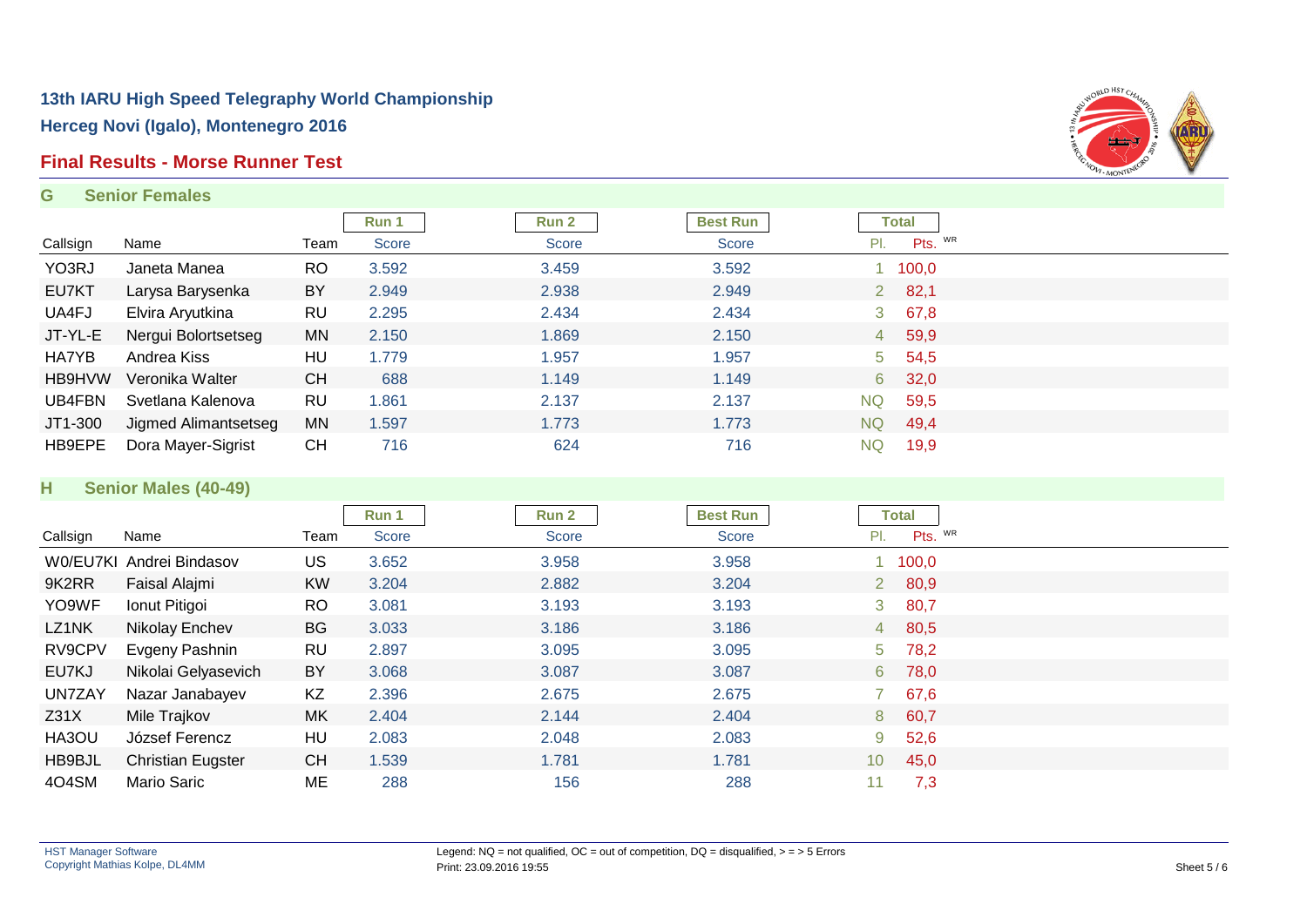### **Final Results - Morse Runner Test**



|                   | Senior Males (>=50)   |           |       |              |                 |                |              |  |
|-------------------|-----------------------|-----------|-------|--------------|-----------------|----------------|--------------|--|
|                   |                       |           | Run 1 | Run 2        | <b>Best Run</b> |                | <b>Total</b> |  |
| Callsign          | Name                  | Team      | Score | <b>Score</b> | <b>Score</b>    | PI.            | Pts. WR      |  |
| HA8KW             | <b>Ferenc Provics</b> | HU        | 3.255 | 3.833        | 3.833           |                | 100,0        |  |
| YT6W              | Mladen Bogdanov       | <b>RS</b> | 3.440 | 3.351        | 3.440           | $2^{\circ}$    | 89,7         |  |
| DL9ABM            | Stefan Hader          | DE        | 2.835 | 3.366        | 3.366           | 3 <sup>7</sup> | 87,8         |  |
| LZ1BP             | <b>Todor Kaykiev</b>  | <b>BG</b> | 3.105 | 3.352        | 3.352           |                | 4 87,5       |  |
| YO8SS             | Pavlic-Alexandru Coca | <b>RO</b> | 2.821 | 3.063        | 3.063           | 5 <sup>5</sup> | 79,9         |  |
| HB9CSA            | Fritz Zwingli         | <b>CH</b> | 2.694 | 2.591        | 2.694           | $6^{\circ}$    | 70,3         |  |
| EW <sub>2</sub> A | Alexander Savushkin   | <b>BY</b> | 2.688 | 2.455        | 2.688           |                | 70,1         |  |
| Z32M              | Mladen Markovski      | MK        | 1.956 | 2.552        | 2.552           | 8              | 66,6         |  |
| RA9CLD            | Valery Sadukov        | RU        | 2.207 | 2.394        | 2.394           | 9              | 62,5         |  |
| OZ8SW             | Steen Wichmand        | DK        | 2.189 | 1.960        | 2.189           | 10             | 57,1         |  |
| 402A              | Vlado Banicevic       | ME        | 756   | 725          | 756             | 11             | 19,7         |  |
| DL5AXX            | <b>Ulf Ehrlich</b>    | <b>DE</b> | 1.516 | 2.624        | 2.624           | <b>NQ</b>      | 68,5         |  |
| HB9AJP            | Christoph Zehntner    | <b>CH</b> | 1.744 | 1.715        | 1.744           | <b>NQ</b>      | 45,5         |  |
| DJ2YA             | <b>Ulrich Weiss</b>   | <b>DE</b> | 1.511 | 1.692        | 1.692           | <b>NQ</b>      | 44,1         |  |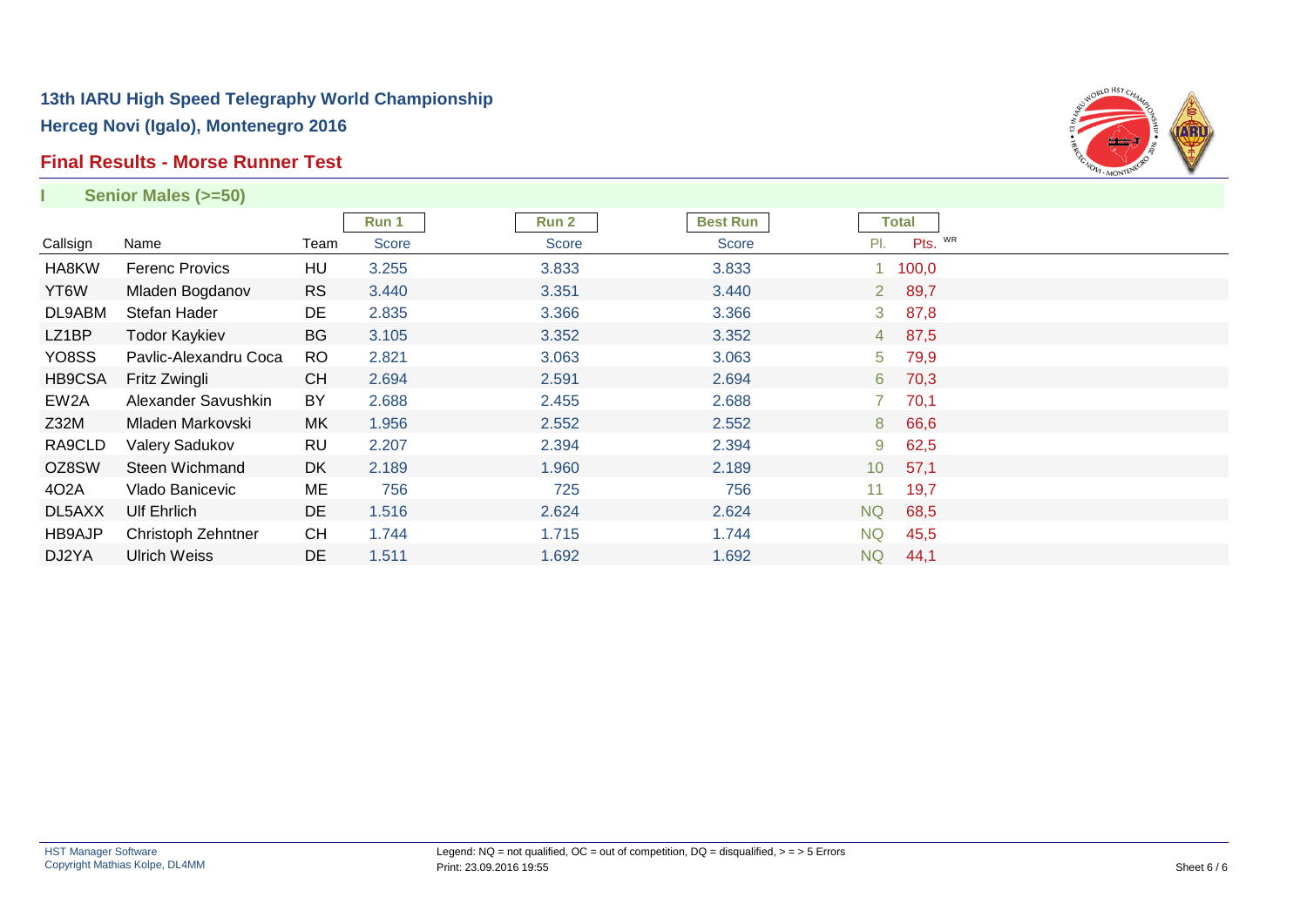### **Final Results - Callsign Receiving Test**

**A Youngster Females**



|          |                             |           | Run 1       |     | Run 2       |            | <b>Best Run</b> |     | Total                |
|----------|-----------------------------|-----------|-------------|-----|-------------|------------|-----------------|-----|----------------------|
| Callsign | Name                        | Team      | Score Spd.  |     |             | Score Spd. | Score Spd.      |     | Pts. WR<br>PI.       |
| EW2-249  | Yuliya Tsikhanovich         | BY        | 139.751 662 |     | 126.068 643 |            | 139.751         | 662 | $1 \quad 100,0$      |
| YO3-514  | Teodora Neagu               | RO        | 49.973 388  |     | 55.103 400  |            | 55.103          | 400 | 39,4<br>$\mathbf{2}$ |
| RZ9UMA   | Ekaterina Ivanova           | <b>RU</b> | 51.282 412  |     | 50.198 388  |            | 51.282 412      |     | 36,7<br>3            |
|          | HA6-0110 Léna Molnár        | HU        | 41.330 388  |     | 40.940 388  |            | 41.330          | 388 | 29,6<br>4            |
|          | EW7-022 Anastaciya Behunova | BY        | 102.941     | 588 | 119.219 606 |            | 119.219         | 606 | 85,3<br>NQ.          |
| YO6-604  | Laura-Andrea Schimbat RO    |           | 30.601 335  |     | 29.626 325  |            | 30.601          | 335 | 21,9<br>NQ.          |

### **B Youngster Males**

|          |                       |           | Run 1      |      | <b>Run 2</b> |     | <b>Best Run</b> |     |             | <b>Total</b>  |  |
|----------|-----------------------|-----------|------------|------|--------------|-----|-----------------|-----|-------------|---------------|--|
| Callsign | Name                  | Team      | Score Spd. |      | Score Spd.   |     | Score Spd.      |     | PI.         | Pts. WR       |  |
| W0/EW7-  | Vladimir Bindasov     | US.       | 167.395    | 767  | 167.574      | 723 | 167.574         | 767 |             | 1 100,0       |  |
| EW2-253  | Ivan Hara             | BY        | 132.109    | 682  | 121.157      | 624 | 132.109         | 682 | $2^{\circ}$ | 78,8          |  |
|          | YO8RMW lustin Zaharia | RO.       | 60.939     | 464  | 64.215 450   |     | 64.215          | 464 |             | $3\quad 38,3$ |  |
|          | R3D-015N Artem Melkin | <b>RU</b> | 42.581     | 355  | 45.672 388   |     | 45.672          | 388 |             | 4 27,3        |  |
| LZ2ESM   | <b>Todor Todorov</b>  | BG        | 28.271     | 316  | 27.818 316   |     | 28.271          | 316 | 5           | 16,9          |  |
| HG-3064  | Tamás Buza            | HU        | 15.371     | 229  | 15.320 236   |     | 15.371          | 236 | 6           | 9,2           |  |
| UN7CFS   | Azamat Mustafin       | <b>KZ</b> | 4.760      | 143  | 5.349 143    |     | 5.349           | 143 |             | 3,2           |  |
| EW8HK    | Kanstantin Kharlan    | BY        | 131.611    | 643  | 128,076 643  |     | 131.611         | 643 | NQ.         | 78,5          |  |
| YO3-517  | Raoul-Daniel Vieru    | RO.       | 40.131     | -377 | 51.712 412   |     | 51.712          | 412 | NQ.         | 30,9          |  |
| R9U-144  | Danil Shestakov       | <b>RU</b> | 31.094     | 325  | 34.292 316   |     | 34.292          | 325 | NQ          | 20,5          |  |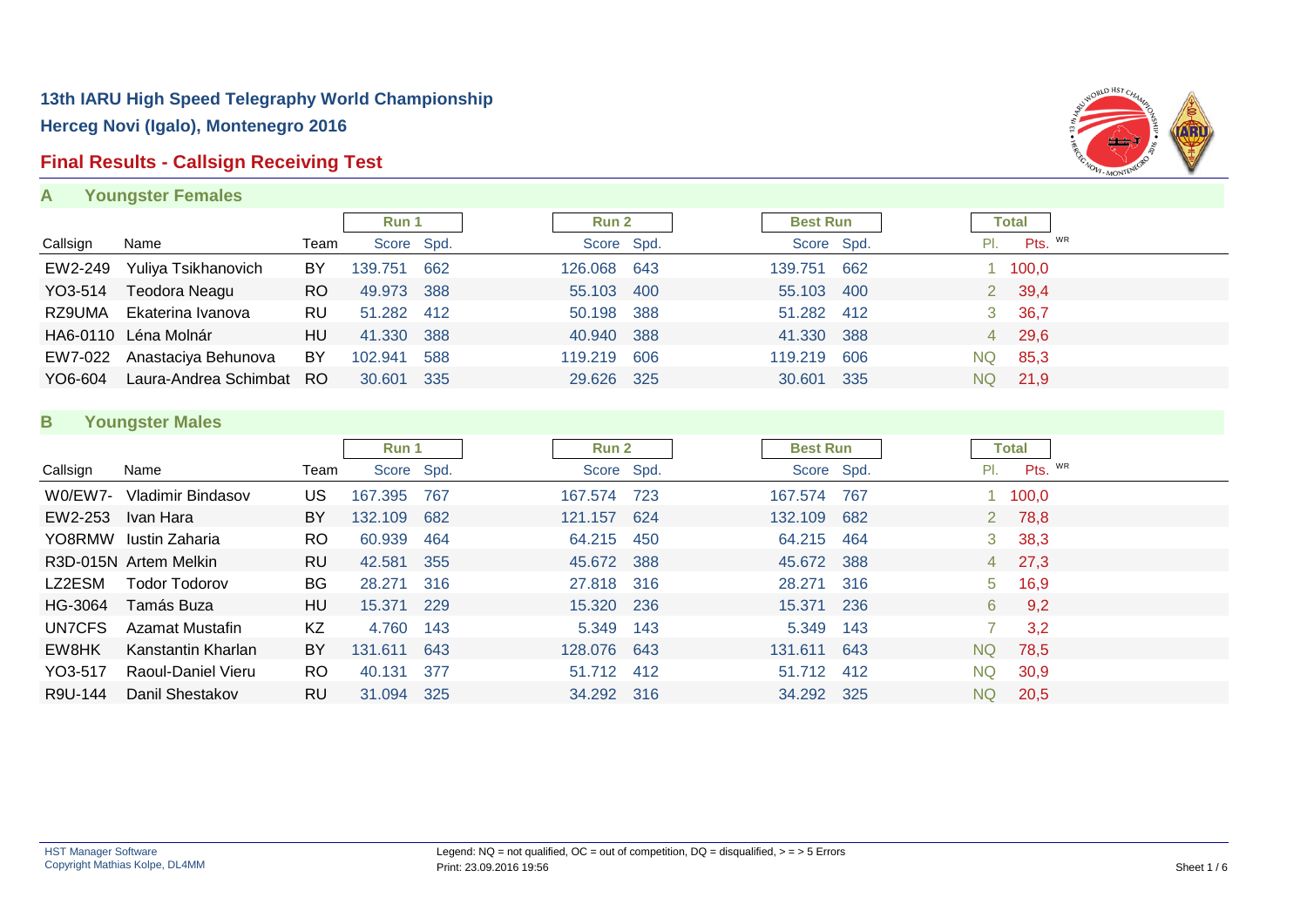# **Final Results - Callsign Receiving Test**

**C Juniors Females**



|          |                      |           | Run 1      |     | Run 2       |       | <b>Best Run</b> |      |              | Total   |  |
|----------|----------------------|-----------|------------|-----|-------------|-------|-----------------|------|--------------|---------|--|
| Callsign | Name                 | Team      | Score Spd. |     | Score Spd.  |       | Score Spd.      |      | PI.          | Pts. WR |  |
| RA4FVL   | Anna Sadukova        | RU        | 163.309    | 702 | 190.414 814 |       | 190.414 814     |      |              | 1 100,0 |  |
| EW7-023  | Liudmila Basava      | BY        | 126.779    | 662 | 125.114 643 |       | 126.779         | 662  | $\mathbf{2}$ | 66,6    |  |
| OK-YL    | Anastasiya Burak     | CZ        | 85.760     | 538 | 97.717      | 571   | 97.717          | 571  | 3            | 51,3    |  |
| YO8TOC   | Diana-Ioana Ene      | <b>RO</b> | 68.057     | 507 | 85.295 522  |       | 85.295 522      |      | 4            | 44,8    |  |
| HG-3044  | Gréta Szekrenyesi    | HU        | 9.337      | 186 | 10.286 204  |       | 10.286          | -204 | 5            | -5,4    |  |
| EW3-052  | Anastasiya Khlystsik | BY        | 114.255    | 624 | 123.457 643 |       | 123.457 643     |      | <b>NQ</b>    | 64,8    |  |
| R4F-30   | Valeriia Pershina    | RU        | 75.984     | 492 | 76.022      | - 507 | 76.022          | 507  | <b>NQ</b>    | 39,9    |  |
| YO8TLK   | Mihaela Macsim       | RO.       | 27.127     | 325 | 29.781 335  |       | 29.781          | 335  | NQ.          | 15,6    |  |

#### **D Juniors Males**

|          |                         |      | Run 1       |     | Run 2       |            | <b>Best Run</b> | <b>Total</b> |
|----------|-------------------------|------|-------------|-----|-------------|------------|-----------------|--------------|
| Callsign | Name                    | Team | Score Spd.  |     |             | Score Spd. | Score Spd.      | Pts. WR      |
| EW3-046  | Aliaksei Charkasau      | BY   | 176.910 702 |     | 181.047     | 767        | 181.047 767     | 1 100,0      |
| YO3-413  | Alexandru Delcea        | RO.  | 151.308 767 |     | 156.828 723 |            | 156.828 767     | 2 86,6       |
| R9YBA    | <b>Platon Zhuravlev</b> | RU   | 61.561      | 464 | 70.225 492  |            | 70.225 492      | 3, 38, 8     |
| HA8RT    | Tamás Varró             | HU   | 38.299 366  |     | 40.278 355  |            | 40.278 366      | $4$ 22,2     |
|          | EW3ABE Raman Filanyuk   | BY   | 152.606 702 |     | 159.095 745 |            | 159.095 745     | NQ 87,9      |
| YO8TON   | Andrei-Catalin Popa     | RO.  | 65,773 478  |     | 63.955 464  |            | 65.773 478      | NQ 36,3      |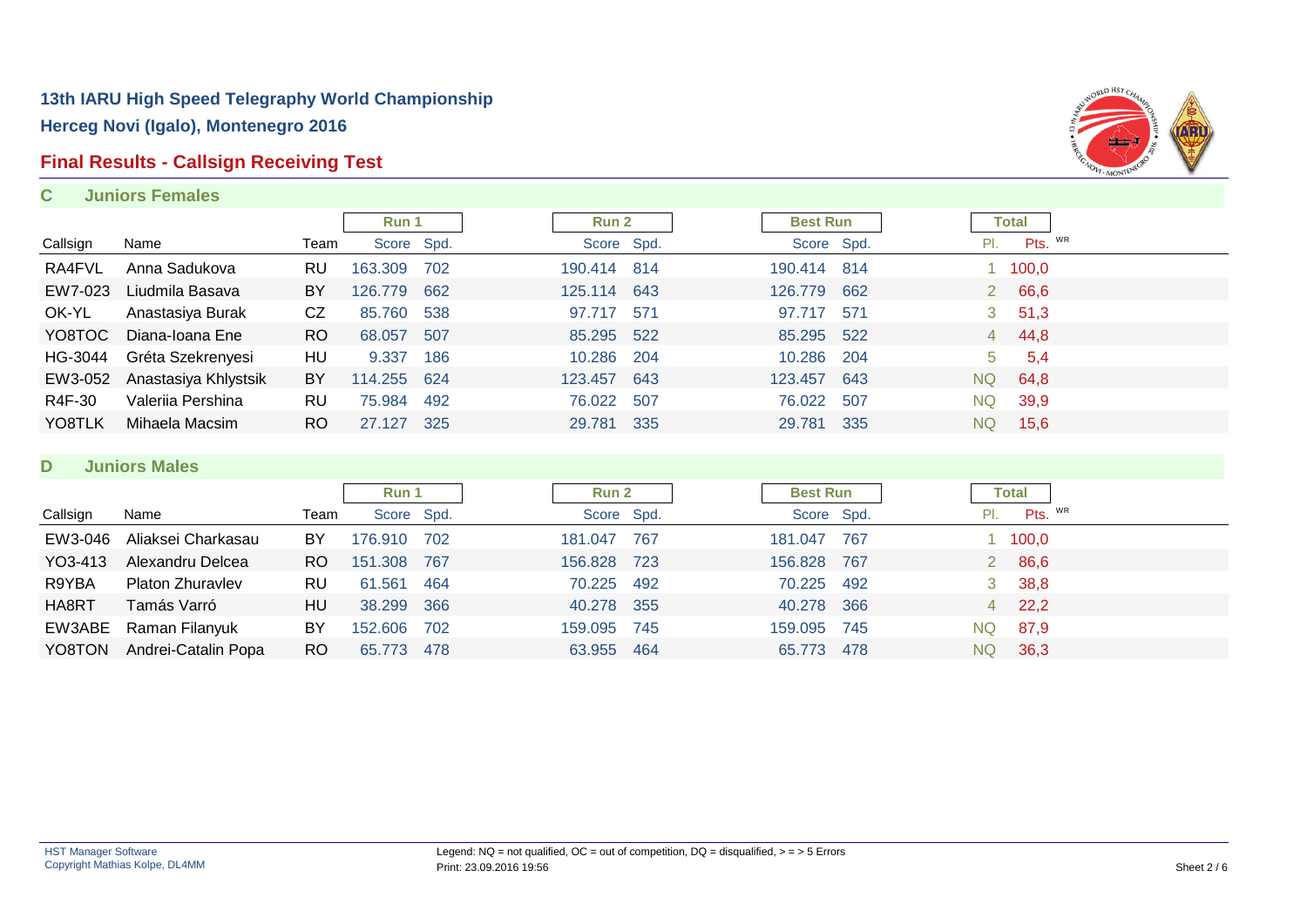### **Final Results - Callsign Receiving Test**

#### **E Females**



|                     |                       |      | Run 1       |     | <b>Run 2</b> |     | <b>Best Run</b> |  |     | <b>Total</b>    |  |
|---------------------|-----------------------|------|-------------|-----|--------------|-----|-----------------|--|-----|-----------------|--|
| Callsign            | Name                  | Team | Score Spd.  |     | Score Spd.   |     | Score Spd.      |  | PI. | Pts. WR         |  |
| LZ2CWW              | Teodora Getzova       | BG.  | 213.131     | 814 | 132.061      | 702 | 213.131 814     |  |     | $1 \quad 100,0$ |  |
| EW8NK               | Hanna Shavialenka     | BY   | 160.230     | 702 | 197.257      | 790 | 197.257 790     |  |     | 2 92,6          |  |
| RV9CPW              | Elena Elchenko        | RU.  | 105.894     | 643 | 123.464 662  |     | 123.464 662     |  |     | 3, 57, 9        |  |
| YO8RKQ              | Gabriela Ivan         | RO.  | 73.080      | 478 | 61.477 492   |     | 73.080 492      |  |     | $4\quad 34,3$   |  |
| JT-YL-G             | Jambaldorj Tserenlkha | MN   | 32.606 335  |     | 30.508 325   |     | 32.606 335      |  |     | $5 \quad 15,3$  |  |
| HA3EVI              | Evelin Illés          | HU   | 25.734      | 298 | 24.172 298   |     | 25.734 298      |  |     | $6$ 12,1        |  |
| ER <sub>1</sub> VIC | Victoria Paisa        | MD.  | 20.124      | 244 | 19.820 226   |     | 20.124 244      |  |     | 9,4             |  |
| EW1-835             | Nastassia Ilyina      | BY.  | 136.155     | 682 | 130.033 682  |     | 136.155 682     |  |     | NQ 63,9         |  |
| UA4FGO              | Yulia Vyazovskaya     | RU.  | 121.443 624 |     | 118.185 606  |     | 121.443 624     |  | NQ. | 57,0            |  |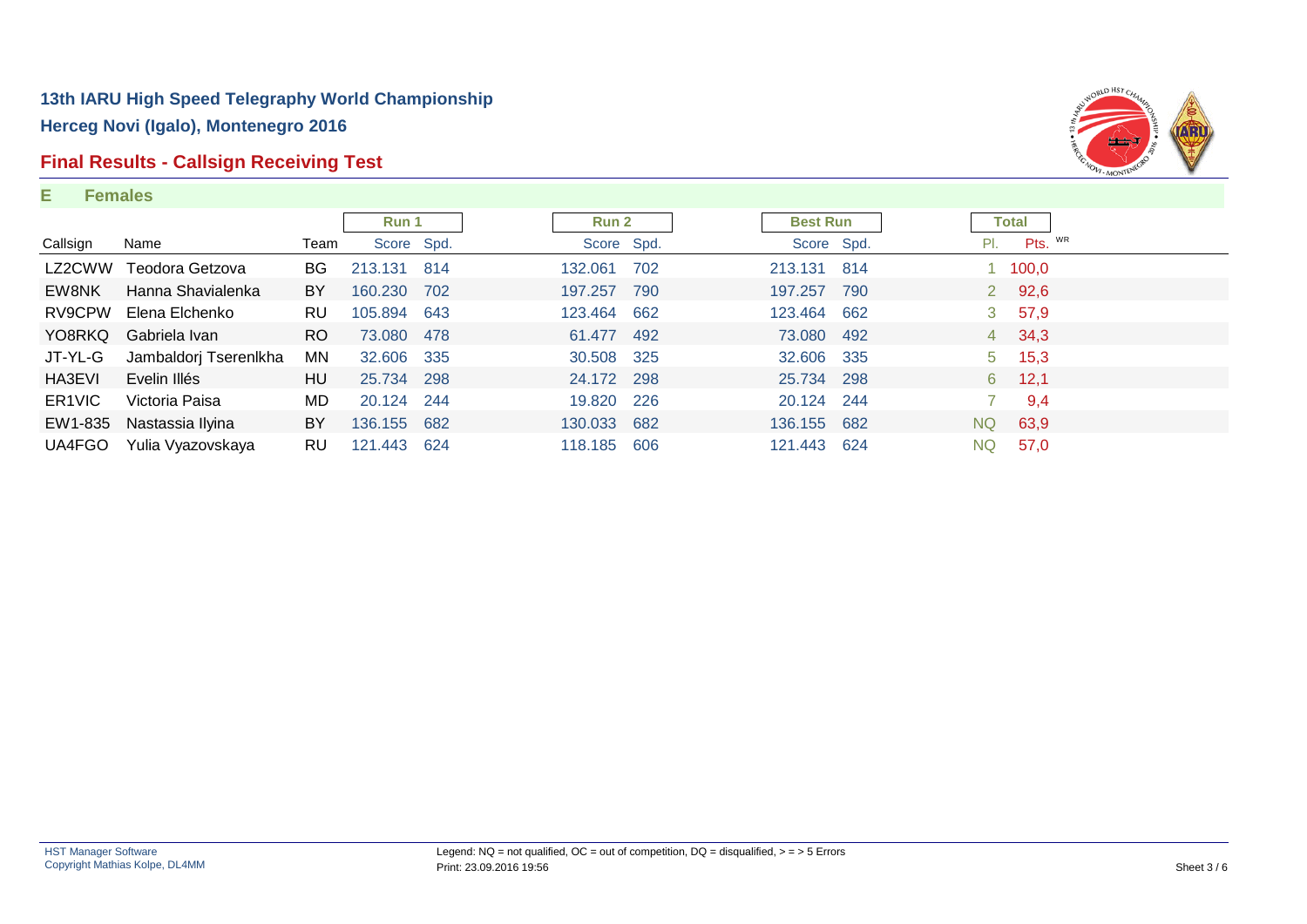### **Final Results - Callsign Receiving Test**

**F Males**



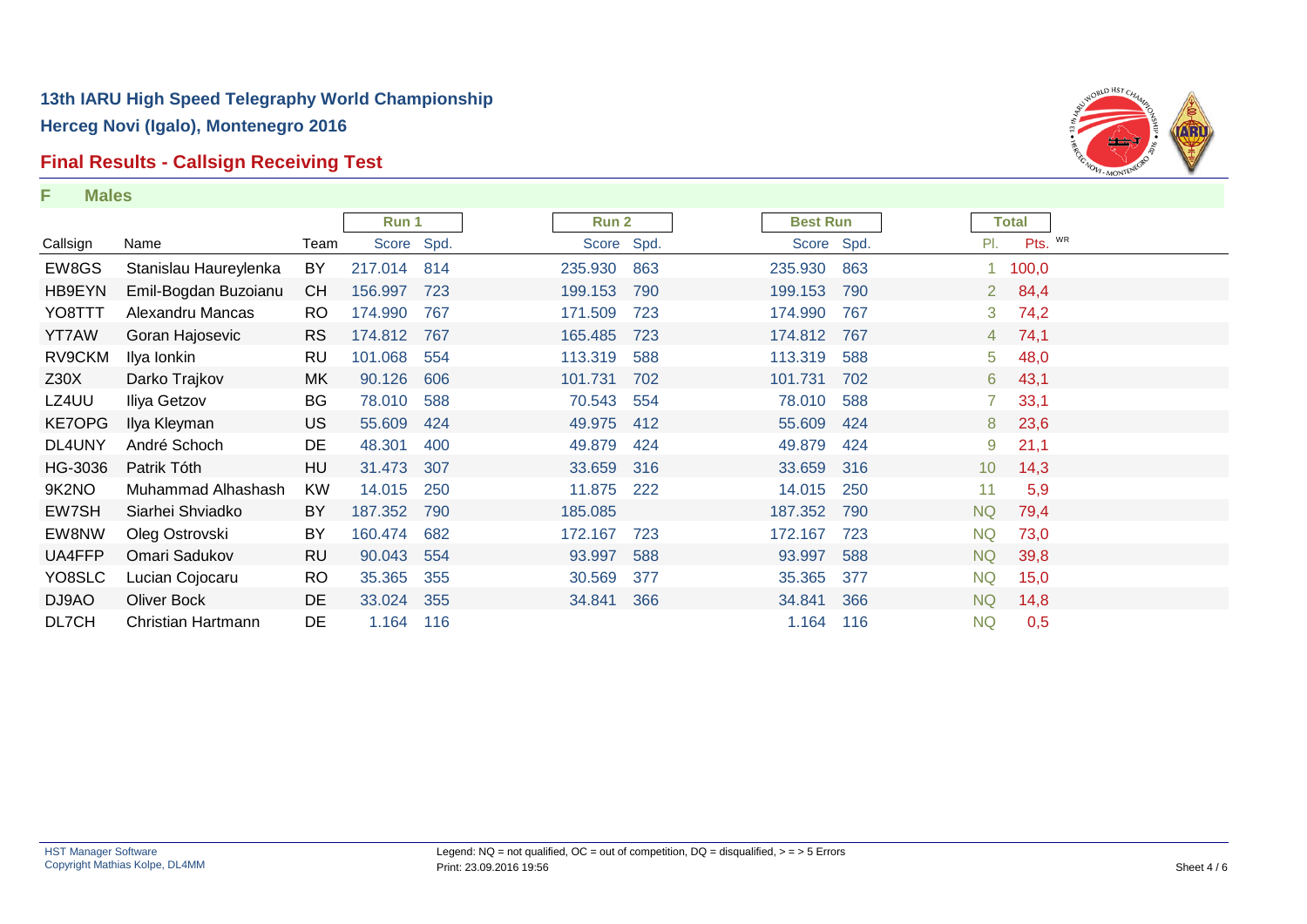### **Final Results - Callsign Receiving Test**

#### **G Senior Females**



|               |                      |           | Run 1      |     | <b>Run 2</b> |            | <b>Best Run</b> |     | <b>Total</b> |  |
|---------------|----------------------|-----------|------------|-----|--------------|------------|-----------------|-----|--------------|--|
| Callsign      | Name                 | Team      | Score Spd. |     |              | Score Spd. | Score Spd.      | PI. | Pts. WR      |  |
| EU7KT         | Larysa Barysenka     | BY        | 87.630 522 |     | 96.273 554   |            | 96.273 554      |     | 1 100,0      |  |
| YO3RJ         | Janeta Manea         | <b>RO</b> | 68.151     | 492 | 64.786 522   |            | 68.151 522      |     | 2 70,8       |  |
| UA4FJ         | Elvira Aryutkina     | RU        | 64.382 464 |     | 62.729 478   |            | 64.382 478      |     | 3 66,9       |  |
| HA7YB         | Andrea Kiss          | HU        | 34.891     | 345 | 26.964 298   |            | 34.891 345      |     | 4 36,2       |  |
| JT-YL-E       | Nergui Bolortsetseg  | MN        | 19.017     | 265 | 20.569 257   |            | 20.569 265      |     | $5$ 21,4     |  |
| <b>HB9HVW</b> | Veronika Walter      | <b>CH</b> | 5.775 135  |     | 6.116 139    |            | 6.116 139       |     | 6 6,4        |  |
| UB4FBN        | Svetlana Kalenova    | RU        | 24.554 307 |     | 25.999 289   |            | 25.999 307      | NQ. | 27,0         |  |
| JT1-300       | Jigmed Alimantsetseg | MN        | 15.657     | 229 | 15.031 243   |            | 15.657 243      | NQ. | 16,3         |  |
| HB9EPE        | Dora Mayer-Sigrist   | <b>CH</b> | 3.415 143  |     |              |            | 3.415 143       | NQ  | 3,5          |  |

### **H Senior Males (40-49)**

|          |                          |           | Run 1       |     | <b>Run 2</b> |            | <b>Best Run</b> |      | <b>Total</b>           |  |
|----------|--------------------------|-----------|-------------|-----|--------------|------------|-----------------|------|------------------------|--|
| Callsign | Name                     | Team      | Score Spd.  |     |              | Score Spd. | Score Spd.      |      | Pts. WR<br>PI.         |  |
|          | W0/EU7KI Andrei Bindasov | US.       | 111.676 606 |     | 140.699 682  |            | 140.699         | 682  | 100,0                  |  |
| RV9CPV   | Evgeny Pashnin           | RU.       | 113.296 624 |     | 99.854 606   |            | 113.296 624     |      | 280,5                  |  |
| EU7KJ    | Nikolai Gelyasevich      | BY        | 95.843 588  |     | 88.229       | 538        | 95.843          | 588  | 368,1                  |  |
| LZ1NK    | Nikolay Enchev           | BG        | 55.438 412  |     | 50.134 412   |            | 55.438          | 412  | 4 39,4                 |  |
| Z31X     | Mile Trajkov             | МK        | 45.340 424  |     | 45.821 437   |            | 45.821          | -437 | $5\quad 32,6$          |  |
| 9K2RR    | Faisal Alajmi            | <b>KW</b> | 40.000 377  |     | 32.862 345   |            | 40,000 377      |      | $6\quad 28,4$          |  |
| HA3OU    | József Ferencz           | HU        | 28.191 335  |     | 32.022 325   |            | 32.022 335      |      | $7\quad 22,8$          |  |
| YO9WF    | Ionut Pitigoi            | <b>RO</b> | 24.656 316  |     | 26.626 316   |            | 26.626 316      |      | 8 18,9                 |  |
| UN7ZAY   | Nazar Janabayev          | KZ        | 24.940 289  |     | 23.480 281   |            | 24.940          | 289  | 17,7<br>9              |  |
| 4O4SM    | Mario Saric              | ME        | 11.336      | 216 | 9.836        | 198        | 11.336          | 216  | 8,1<br>10 <sup>°</sup> |  |
| HB9BJL   | <b>Christian Eugster</b> | <b>CH</b> | 10.699      | 210 | 10.583 222   |            | 10.699          | 222  | 7,6<br>11              |  |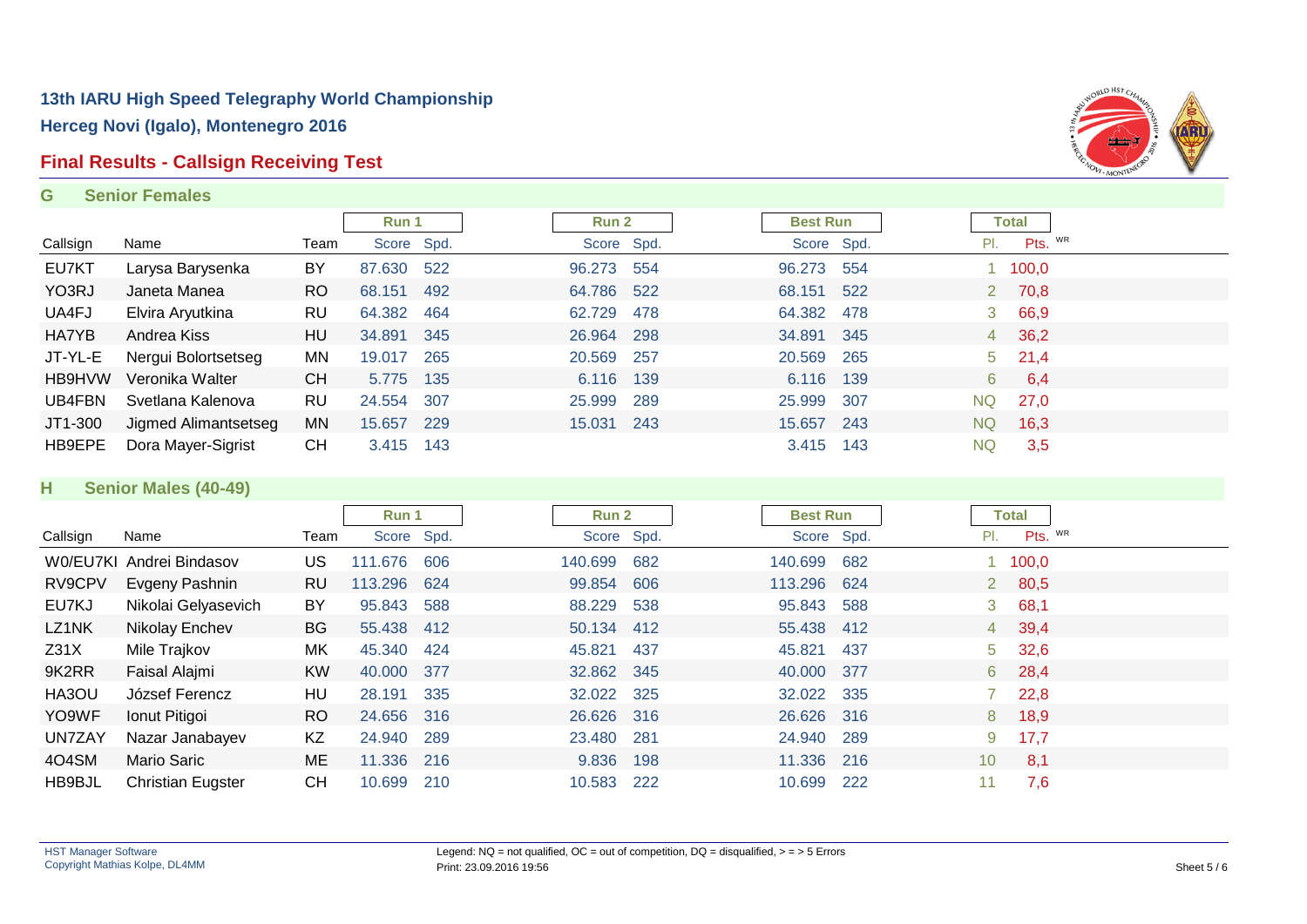### **Final Results - Callsign Receiving Test**



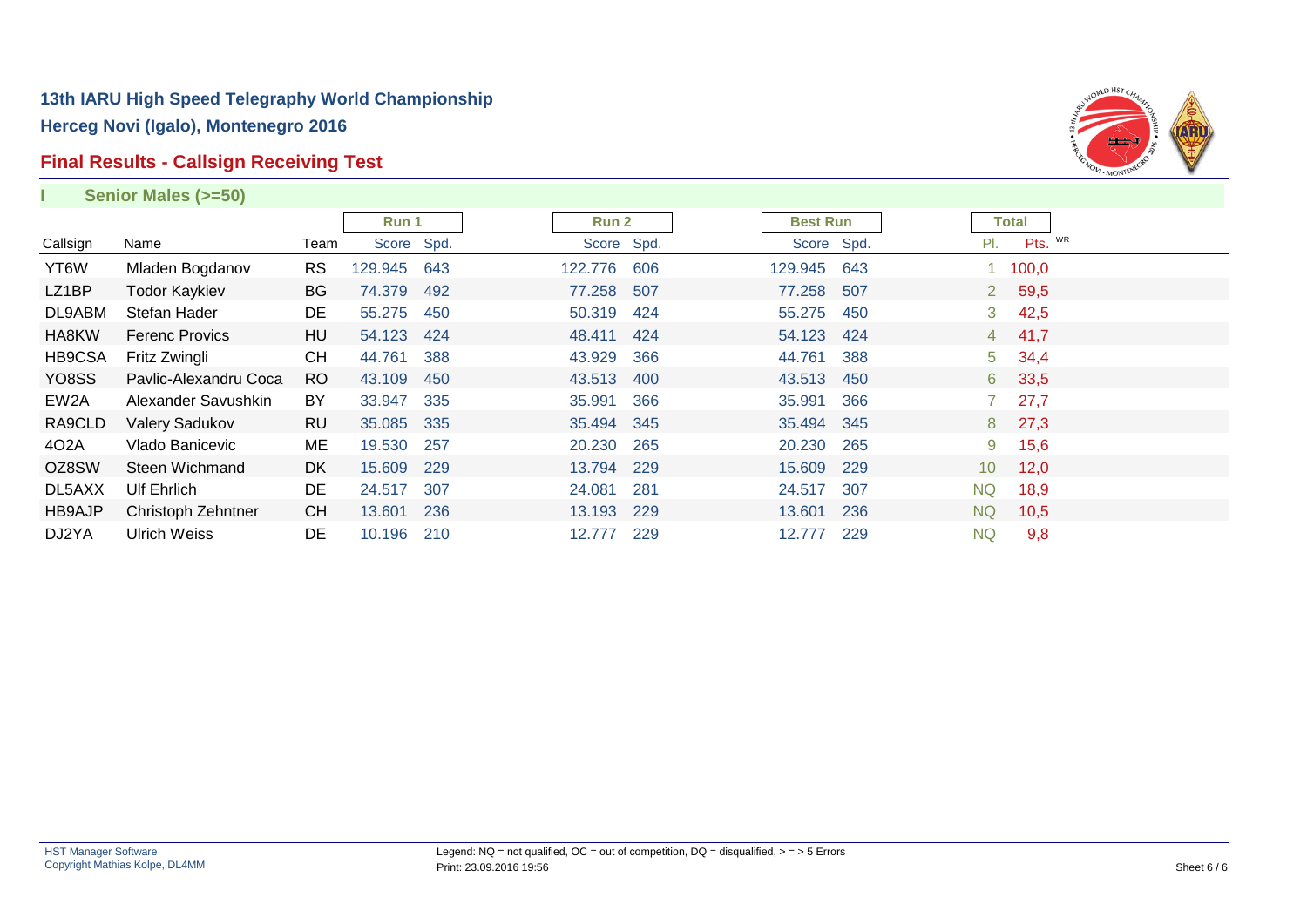### **Final Results - Overall Individual Champion**



| А |  | <b>Youngster Females</b> |  |
|---|--|--------------------------|--|
|   |  |                          |  |

|          |                             |    |  |  |  | L / F / M-Receiving L / F / M           |         |      |         | <b>Contractor</b> |      | <b>Transmitting</b> |                                                                               | <b>Pile Up</b> | $\sim$                                                                                             | <b>RufzXP</b> |      | <b>Total</b>  |
|----------|-----------------------------|----|--|--|--|-----------------------------------------|---------|------|---------|-------------------|------|---------------------|-------------------------------------------------------------------------------|----------------|----------------------------------------------------------------------------------------------------|---------------|------|---------------|
| Callsign | Name                        |    |  |  |  |                                         |         |      |         |                   |      |                     | Team Spd. E. Spd. E. Spd. E. Pts. Spd. Qual. Spd. Qual. Spd. Qual. Pts. Score | Pts.           | Score Spd.                                                                                         |               |      | Pts. Pl. Pts. |
|          | EW7-022 Anastaciya Behunova | BY |  |  |  |                                         |         |      |         |                   |      |                     |                                                                               |                | 230 4 200 1 200 4 275,8 234 ,983 189 ,943 169 ,980 290,6 3.347 100,0 119.219 606 85,3 1 751,7      |               |      |               |
|          | EW2-249 Yuliya Tsikhanovich |    |  |  |  |                                         |         |      |         |                   |      |                     |                                                                               |                | BY 250 2 240 5 190 2 295,9 202 1,000 162 1,000 165 ,950 264,8 2.762 82,5 139.751 662 100,0 2 743,2 |               |      |               |
| RZ9UMA   | Ekaterina Ivanova           |    |  |  |  | RU 190 > 160 2 150 4 141,7 154 ,990 103 |         |      |         |                   |      |                     |                                                                               |                | 78,4 51.282 412 36,7                                                                               |               |      | 3 435,9       |
| YO3-514  | Teodora Neagu               |    |  |  |  | RO 160 1 140 0 140 4 193,1 38 ,850 31   |         |      | ,850 94 |                   | ,850 |                     | 75,0 2.768                                                                    | 82,7           | 55.103 400 39,4 4 390,2                                                                            |               |      |               |
| YO6-604  | Laura-Andrea Schimbat RO    |    |  |  |  | 120 2 120 2 70 2 132,5 131              | ,950    | - 83 |         |                   |      |                     | ,850 113 ,950 154,0 2.496                                                     | 74.6           | 30.601 335 21,9                                                                                    |               |      | 5 383,0       |
|          | HA6-0110 Léna Molnár        |    |  |  |  | $HU$ 190 > 180 3 170 > 75.3 121         | ,830 37 |      | ,820 94 |                   |      |                     | 840 <b>105,7</b> 2.635                                                        | 78,7           | 41.330 388                                                                                         |               | 29.6 | 6 289,3       |
|          |                             |    |  |  |  |                                         |         |      |         |                   |      |                     |                                                                               |                |                                                                                                    |               |      |               |

### **B Youngster Males**

|          |                       |                              |            |                |            |                | <b>M</b> - Receiving |   |             |           |       |      |            |     | Transmitting |             |             | <b>Pile Up</b> | <b>COL</b>  | <b>RufzXP</b> |               |     | <b>Total</b> |
|----------|-----------------------|------------------------------|------------|----------------|------------|----------------|----------------------|---|-------------|-----------|-------|------|------------|-----|--------------|-------------|-------------|----------------|-------------|---------------|---------------|-----|--------------|
| Callsign | Name                  | Team Spd. E. Spd. E. Spd. E. |            |                |            |                |                      |   |             | Pts. Spd. | Qual. | Spd. | Qual. Spd. |     | Qual.        | Pts.        | Score       | Pts.           | Score Spd.  |               | Pts.          | PI. | Pts.         |
| W0/EW7-  | Vladimir Bindasov     | US                           | <b>220</b> | $\overline{4}$ | <b>200</b> |                | 190                  | 4 | 276.4       | 193       | 000,  | 164  | ,900       | 158 | ,900         |             | 274,8 3.515 | 100,0          | 167.574     | -767          | 100.0         |     | 751.2        |
| EW8HK    | Kanstantin Kharlan    | BY                           | 220        | 3              | <b>260</b> |                | 180                  |   | 296,2 194   |           | ,950  | 169  | 1,000      | 158 | 1,000        | 293,1       | 2.576       | 73,3           | 131.611     | -643          | 78.5          |     | 2 741.1      |
| EW2-253  | Ivan Hara             | BY                           | <b>220</b> | -3.            | 150        | $\overline{4}$ | 150                  | 4 | 234.7       | 198       | ,990  | 135  | ,840       | 134 | ,990         | 250,1       | 2.729       | 77.6           | 132.109 682 |               | 78.8          |     | 3 641.2      |
| YO8RMW   | lustin Zaharia        | RO.                          | 190        | -5             | <b>180</b> |                | - 170                | 4 | 243,3       | -117      | .940  | 82   | ,840       | 96  | ,890         | 150,4 3.211 |             | 91,4           | 64.215 464  |               | 38,3          |     | 4 523,4      |
| R9U-144  | Danil Shestakov       | RU.                          | 160        | 4              | 160        |                | 140                  |   | 207.8       | 140       | ,950  | 101  | ,950       | 121 | 1,000        | 200,6 2.353 |             | 66,9           | 34.292 325  |               | 20.5          |     | 5 495.8      |
| YO3-517  | Raoul-Daniel Vieru    | RO.                          | 150        |                | 2 140      |                | - 110                |   | 4 178.7     | 130       | ,900  | 82   | ,850       | 114 | ,950         | 168,8 3.292 |             | 93,7           | 51.712 412  |               | 30.9          |     | 6 472.1      |
|          | R3D-015N Artem Melkin | RU.                          | 160.       |                | 5 170      | $-4$           | 100                  |   | 3 187,4 113 |           | .890  | 33   | ,840       | 75  | ,930         |             | 111,3 2.236 | 63,6           | 45.672 388  |               | 27.3          |     | 389.6        |
| LZ2ESM   | Todor Todorov         | BG.                          | 130        |                | 130        |                | 90                   |   | 157.2       | 94        | ,990  | 67   | ,990       | 62  | ,990         |             | 125.0 1.966 | 55.9           | 28.271 316  |               | 16.9          |     | 8 355,0      |
| UN7CFS   | Azamat Mustafin       | KZ                           | 120        |                | 130.       |                | 100                  | 4 | 156.4       | 92        | .847  | 65   | .990       | 70  | .890         | 116.8       |             |                | 5.349       | 143           | 3.2           |     | 9 276,4      |
| HG-3064  | Tamás Buza            | HU                           | 90         |                | 90         |                | 70.                  |   | 111.2       | 76        | ,987  | 45   | ,890       | 59  | ,940         | 96.7        | 1.723       | 49,0           | 15.371      | -236          | $9.2^{\circ}$ | 10  | 266.1        |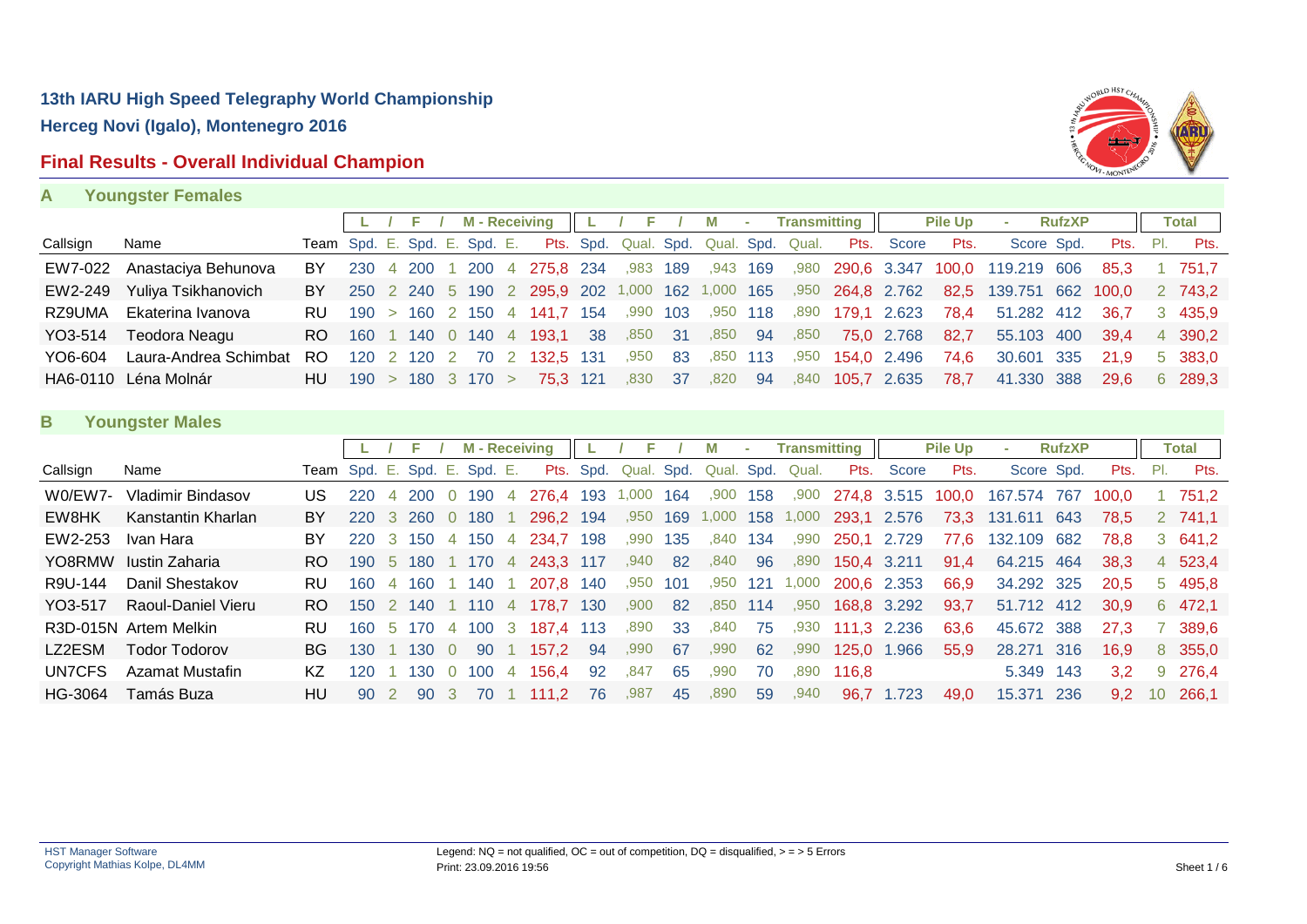### **Final Results - Overall Individual Champion**



#### **C Juniors Females**

|          |                      |                              |     |                 |         |              | <b>M</b> - Receiving        |      | F                    |          | м     | $\sim$ | <b>Transmitting</b> |                  |            | <b>Pile Up</b> | a.                                       | <b>RufzXP</b> |                 |   | <b>Total</b> |
|----------|----------------------|------------------------------|-----|-----------------|---------|--------------|-----------------------------|------|----------------------|----------|-------|--------|---------------------|------------------|------------|----------------|------------------------------------------|---------------|-----------------|---|--------------|
| Callsign | Name                 | Team Spd. E. Spd. E. Spd. E. |     |                 |         |              |                             |      | Pts. Spd. Qual. Spd. |          |       |        | Qual. Spd. Qual.    |                  | Pts. Score | Pts.           | Score Spd.                               |               | <b>Pts.</b> Pl. |   | Pts.         |
| RA4FVL   | Anna Sadukova        | <b>RU</b>                    | 280 | 280             | 0.240   |              | 300,0 182                   |      | .990                 | 145      | .989  | 151    |                     |                  |            |                | ,990 231,0 4.193 100,0 190.414 814 100,0 |               |                 |   | 731.0        |
| EW7-023  | Liudmila Basava      | BY                           | 240 | 270             | 2 200 5 |              | 263,0 208                   |      | ,990 204             |          | 1,000 | 159    |                     | ,990 276,3 3.118 |            | 74.4           | 126.779 662                              |               | 66.6            |   | 2 680.3      |
| EW3-052  | Anastasiya Khlystsik | BY                           | 240 |                 |         |              | 2 230 0 190 0 246.9 219     |      | .990                 | 206      | 1,000 | 189    | ,890                | 288,0 2.823      |            | 67.3           | 123.457 643                              |               | 64.8            |   | 3 667,0      |
| R4F-30   | Valeriia Pershina    | RU.                          |     |                 |         |              | 240 4 260 4 190 4 253,8 200 |      |                      | ,980 193 | ,990  | 144    | ,887                | 249,9 3.164      |            | 75.5           | 76.022 507                               |               | 39.9            |   | 4 619.1      |
| OK-YL    | Anastasiya Burak     | CZ                           |     | 200 5 220 4 170 |         |              | 4 216,5 190                 |      | .990                 | 164      | .940  | 158    | .890                | 235.1 3.674      |            | 87.6           | 97.717 571                               |               | 51.3            |   | 5 590.5      |
| YO8TOC   | Diana-Ioana Ene      | RO.                          | 210 |                 |         |              | 4 190 5 170 2 210.2 114     |      | .830                 | 92       | ,930  | 100    |                     |                  |            | 97.8           | 85.295 522                               |               | 44.8            |   | 6 486,4      |
| YO8TLK   | Mihaela Macsim       | RO.                          | 130 | 120 0 110       |         | $\mathbf{3}$ | 133.9                       | - 83 | .890                 | 56       | .940  | 76     | .940                | 97.1             | 2.772      | 66.1           | 29.781 335                               |               | 15.6            |   | 7 312.7      |
| HG-3044  | Gréta Szekrenyesi    | HU                           | 70  | 90 O            | 50 0    |              | 77.7                        | 60   | .990                 | 47       | .993  | 54     | .990                | 78.1             | .306       | -31.1          | 10.286 204                               |               | 5.4             | 8 | 192.3        |
|          |                      |                              |     |                 |         |              |                             |      |                      |          |       |        |                     |                  |            |                |                                          |               |                 |   |              |

#### **D Juniors Males**

|          |                       |                              |               |  |  | $L / F / M$ - Receiving $   L$              | ' F      |          | M    | $\sim 100$ | <b>Transmitting</b>                        |                         |                       | <b>Pile Up</b> | <b>College</b>         | <b>RufzXP</b> |                 | <b>Total</b> |
|----------|-----------------------|------------------------------|---------------|--|--|---------------------------------------------|----------|----------|------|------------|--------------------------------------------|-------------------------|-----------------------|----------------|------------------------|---------------|-----------------|--------------|
| Callsign | Name                  | Team Spd. E. Spd. E. Spd. E. |               |  |  |                                             |          |          |      |            | Pts. Spd. Qual. Spd. Qual. Spd. Qual. Pts. |                         | Score                 | Pts.           | Score Spd.             |               | <b>Pts.</b> Pl. | Pts.         |
| EW3-046  | Aliaksei Charkasau    | BY.                          |               |  |  | 250 0 230 0 190 4 299,5 178 1,000 203 1,000 |          |          |      | 149        |                                            |                         | ,950 281,8 3.445      |                | 83,7 181.047 767 100,0 |               |                 | 765.0        |
|          | EW3ABE Raman Filanyuk | BY.                          |               |  |  | 230 > 210 4 190 3 189,6 205                 | ,927 155 |          | ,990 | 140        |                                            | ,927 <b>255,4 3.161</b> |                       | 76.8           | 159.095 745            |               | 87.9            | 2 609.7      |
| R9YBA    | Platon Zhuravlev      | RU.                          | <b>220</b>    |  |  | 1 200 1 190 4 273,6 166                     |          | ,893 128 |      |            | ,893 142 ,940 218,2 3.152                  |                         |                       | 76.6           | 70.225 492             |               | 38.8            | 3 607.2      |
| YO3-413  | Alexandru Delcea      |                              |               |  |  | RO 190 3 180 4 110 3 208,5 152              | ,940 136 |          |      |            | ,843 122 1,000 208,1 3.880                 |                         |                       | 94.3           | 156.828 767            |               | 86.6            | 4 597.5      |
| YO8TON   | Andrei-Catalin Popa   | RO 200                       |               |  |  |                                             | 1,000    | -71      | ,843 | 85         |                                            |                         | 890 133,5 4.115 100,0 |                | 65.773 478             |               | 36.3            | 5 510.2      |
| HA8RT    | Tamás Varró           | HU.                          | $140 \quad 1$ |  |  | 130 5 120 5 171.4 122                       | ,990     | 72       | ,833 |            | 85 ,940 142,1 3.085                        |                         |                       | 75.0           | 40.278 366             |               | 22.2            | 6 410.7      |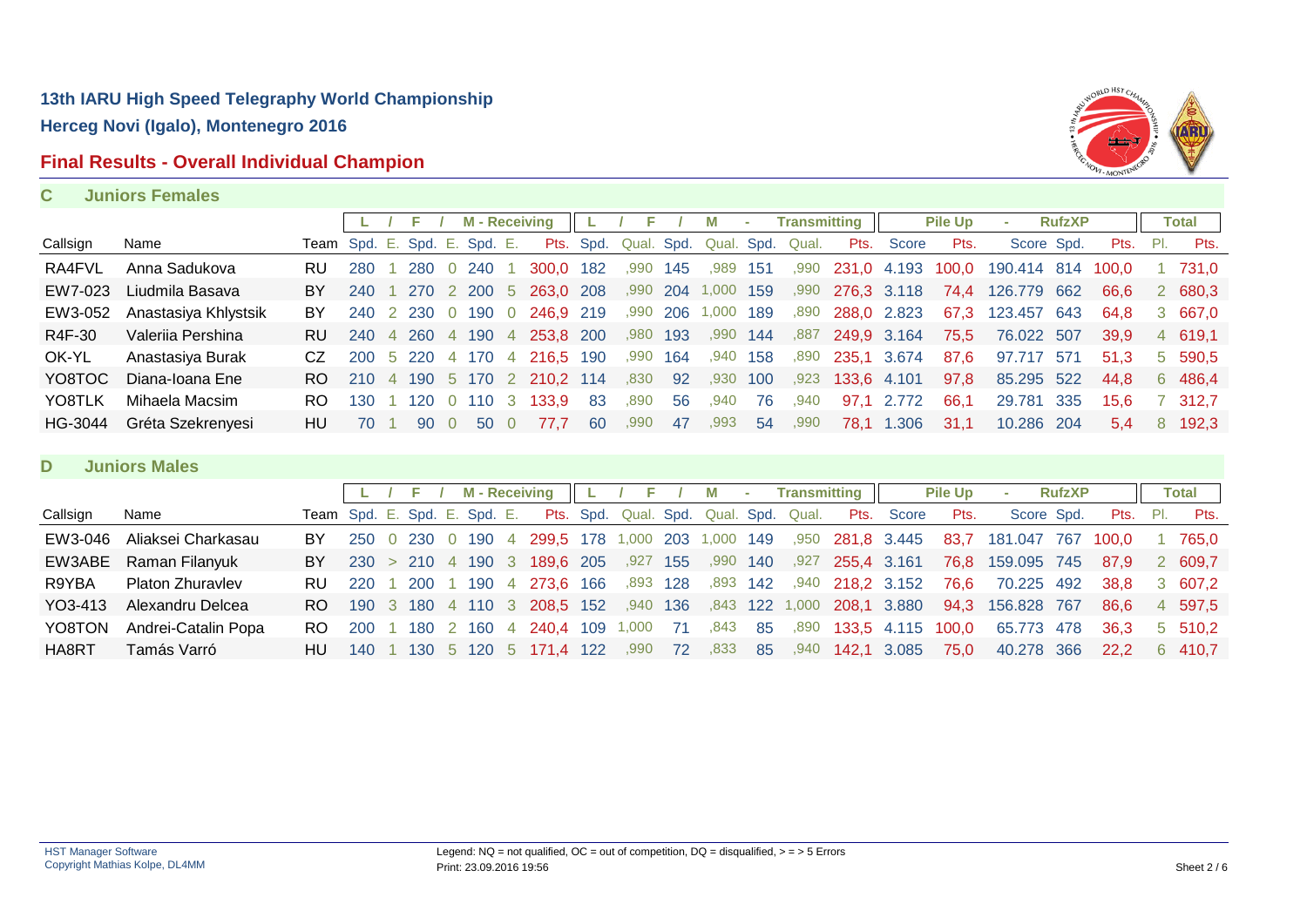### **Final Results - Overall Individual Champion**



#### **E Females**

|                    |                       |                              |            |        |            | <b>M</b> - Receiving |              |                   |      | E.    |      | м          | ×   | <b>Transmitting</b> |             |             | <b>Pile Up</b> |             | <b>RufzXP</b> |       |      | Total   |
|--------------------|-----------------------|------------------------------|------------|--------|------------|----------------------|--------------|-------------------|------|-------|------|------------|-----|---------------------|-------------|-------------|----------------|-------------|---------------|-------|------|---------|
| Callsign           | Name                  | Team Spd. E. Spd. E. Spd. E. |            |        |            |                      |              | Pts.              | Spd. | Qual. | Spd. | Qual. Spd. |     | Qual.               | Pts.        | Score       | Pts.           | Score Spd.  |               | Pts.  | -PI. | Pts.    |
| EW8NK              | Hanna Shavialenka     | BY                           | 270        | 2      | 310        | 3 240                | - 3          | 300.0 246         |      | 000.1 | 191  | 000. ا     | 178 | 1,000               | 296,5 3.765 |             | 98,0           | 197.257     | 790           | 92.6  |      | 787.1   |
| UA4FGO             | Yulia Vyazovskaya     | RU.                          | 260        |        | <b>270</b> | 2 200 3              |              | 267,0 229         |      | ,900  | 198  | ,950       | 176 | ,900                | 267,8 3.004 |             | 78,2           | 121.443 624 |               | 57.0  |      | 2 670,0 |
| RV9CPW             | Elena Elchenko        | RU.                          | 250        | 4      | <b>230</b> | 3 180                | $\degree$ 3  | 240.4 203 1,000   |      |       | 161  | .950       | 158 | 1,000               | 248,5 2.249 |             | 58,5           | 123,464 662 |               | 57.9  |      | 3 605.3 |
| EW1-835            | Nastassia Ilyina      | BY                           | 210        | $\geq$ | 180        | 3 200 5              |              | 140,0 225         |      | .950  | 180  | 1,000      | 150 | 1,000               | 262,1       | 3.689       | 96,0           | 136.155 682 |               | 63.9  |      | 4 562,0 |
| LZ2CWW             | Teodora Getzova       | BG.                          | <b>220</b> | 3      | 180        | >190                 |              | 4 159,5 146 1,000 |      |       | 99   | 1,000      | 120 | ,950                |             | 173,3 3.842 | 100,0          | 213.131 814 |               | 100.0 |      | 5 532,8 |
| YO8RKQ             | Gabriela Ivan         | RO.                          | <b>220</b> | 4      | 190        | 0 170                | $\mathbf{3}$ | 213,0 159         |      | .950  | 115  | 1,000      | 62  | ,850                | 149,1       | 3.720       | 96,8           | 73,080 492  |               | 34.3  |      | 6 493,2 |
| JT-YL-G            | Jambaldorj Tserenlkha | MN                           | 150        | $\geq$ | 160        | 3 120                | 4            | 100.0             | 120  | .940  | 115  | 1.000      | 98  | .890                |             | 153,0 2.754 | 71,7           | 32,606 335  |               | 15.3  |      | 340,0   |
| HA3EVI             | Evelin Illés          | HU.                          | 130        |        | 110        | 100                  | 4            | 123.3             | 105  | 000.  | 54   | .950       | 74  | 000.                | 110.2 2.261 |             | 58,8           | 25.734 298  |               | 12,1  |      | 8 304,4 |
| <b>HB9EIW</b>      | Debora Walter         | <b>CH</b>                    |            |        |            |                      |              |                   | 57   | .900  | 20   | .850       | 47  | .900                | 53.3        |             |                |             |               |       | 9    | 53,3    |
| ER <sub>1VIC</sub> | Victoria Paisa        | MD.                          |            |        |            |                      |              |                   |      |       |      |            |     |                     |             |             |                | 20.124 244  |               | 9,4   | 10   | 9,4     |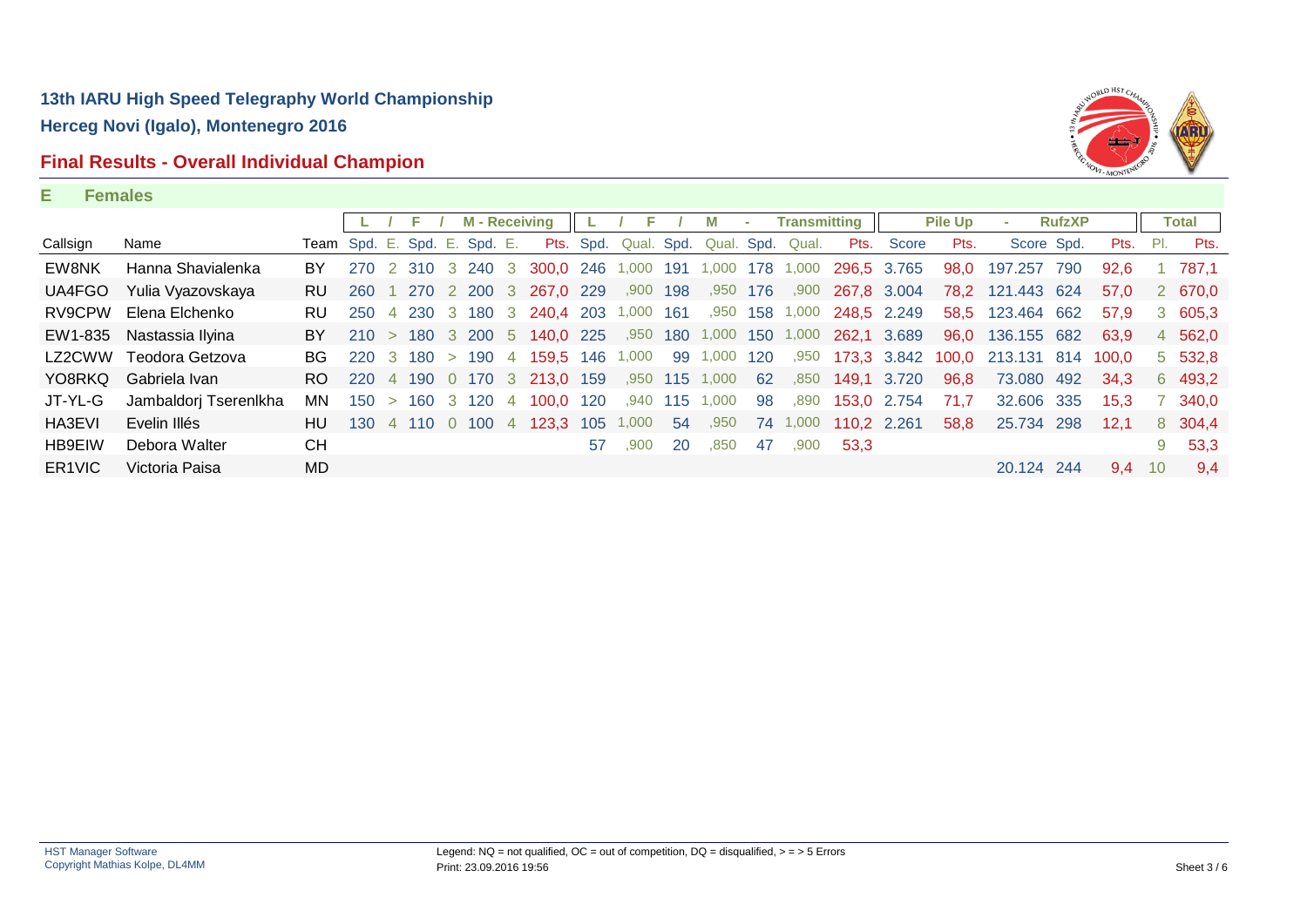# **Final Results - Overall Individual Champion**



|               |                       |                   |            |                | F          |                | <b>M</b> - Receiving |                |           |      | F     |      | М     |      | <b>Transmitting</b> |             |             | <b>Pile Up</b> |            | <b>RufzXP</b> |          |                 | <b>Total</b> |
|---------------|-----------------------|-------------------|------------|----------------|------------|----------------|----------------------|----------------|-----------|------|-------|------|-------|------|---------------------|-------------|-------------|----------------|------------|---------------|----------|-----------------|--------------|
| Callsign      | Name                  | Team Spd. E. Spd. |            |                |            | - E.           | Spd. E.              |                | Pts.      | Spd. | Qual. | Spd. | Qual. | Spd. | Qual.               | Pts.        | Score       | Pts.           | Score Spd. |               | Pts.     | PI.             | Pts.         |
| EW7SH         | Siarhei Shviadko      | BY                | 250        | 3              | 280        |                | 190                  | $\overline{4}$ | 289.1     | 239  | 1,000 | 225  | 1,000 | 199  | ,950                |             | 295,0 3.949 | 82,8           | 187.352    | 790           | 79,4     |                 | 746,3        |
| EW8NW         | Oleg Ostrovski        | BY                | 230        | 3              | 310        | -5             | 190                  |                | 291,2 223 |      | ,950  | 214  | ,950  | 175  | ,950                | 262,5       | 3.750       | 78,6           | 172.167    | 723           | 73,0     |                 | 2 705,3      |
| <b>YT7AW</b>  | Goran Hajosevic       | <b>RS</b>         | 240        |                | 190        |                | 190                  | 3              | 256.8     | 170  | 1,000 | 109  | 1,000 | 138  | ,950                | 185,4       | 4.769       | 100.0          | 174.812    | 767           | 74,1     |                 | 3 616,3      |
| YO8TTT        | Alexandru Mancas      | RO.               | 220        |                | 230        |                | 190                  | 3              | 261.1     | 139  | ,940  | 117  | .937  | 117  | ,940                | 158,7       | 4.690       | 98,3           | 174.990    | 767           | 74,2     | 4               | 592,3        |
| UA4FFP        | Omari Sadukov         | RU                | 250        |                | 260        |                | 180                  | 3              | 278.6     | 189  | .990  | 166  | 1,000 | 128  | .897                | 209,8       | 2.985       | 62,6           | 93.997     | 588           | 39,8     | 5               | 590,8        |
| HB9EYN        | Emil-Bogdan Buzoianu  | <b>CH</b>         | 220        | 5              | 210        |                | 160                  | $\overline{4}$ | 237.3     | 171  | ,840  | 75   | ,840  | 76   | ,840                | 120,2 3.697 |             | 77.5           | 199.153    | 790           | 84,4     |                 | 6 519,4      |
| RV9CKM        | Ilya Ionkin           | RU                | 170        |                | 190        | 4              | 150                  | 3              | 207.1     | 165  | 000,1 | 125  | ,890  | 97   | ,830                | 158,9       | 3.789       | 79,5           | 113.319    | 588           | 48,0     |                 | 493,5        |
| LZ4UU         | Iliya Getzov          | BG.               | <b>210</b> | $\overline{4}$ | 180        | $\overline{2}$ | 140                  | 3              | 213,6 151 |      | ,900  | 83   | ,840  | 106  | ,840                | 132,6       | 4.211       | 88,3           | 78.010     | 588           | 33,1     |                 | 8 467,6      |
| DL4UNY        | André Schoch          | DE                | 170        | 4              | 150        | $\overline{4}$ | 120                  | <sup>2</sup>   | 177,0     | 146  | ,990  | 95   | ,840  | 90   | ,840                |             | 134,0 3.373 | 70,7           | 49.879     | 424           | 21,1     | 9               | 402,8        |
| <b>KE7OPG</b> | Ilya Kleyman          | US.               | 200        | $\overline{4}$ | <b>200</b> | $\rightarrow$  | 130                  |                | 2 146,4   | 99   | ,840  | 95   | 1,000 | 117  | ,840                |             | 126,4 2.146 | 45,0           | 55.609     | 424           | 23,6     | 10 <sup>°</sup> | 341,4        |
| DJ9AO         | Oliver Bock           | DE                | 140        |                | 130        | 3              | 90                   | 2              | 144,0     | 107  | ,993  | 79   | ,850  | 85   | ,990                |             | 116,6 2.940 | 61,6           | 34.841     | 366           | 14,8     | 11              | 337,0        |
| HG-3036       | Patrik Tóth           | HU                | 130        | 3              | 130        |                | 2 110                | $-5$           | 148,6     | 99   | ,840  | 68   | ,940  | 98   | ,850                | 105,1 2.527 |             | 53,0           | 33.659 316 |               | 14,3     | 12 <sup>2</sup> | 321,0        |
| YO8SLC        | Lucian Cojocaru       | RO.               | 120        |                | 140        | -5             | 100                  | 3              | 143,4     | 88   | ,950  | 60   | ,840  | 58   | ,840                | 81,9        | 2.551       | 53,5           | 35.365 377 |               | 15,0     | 13              | 293,8        |
| Z30X          | Darko Trajkov         | МK                | 110        | 3              | 130        | - 5            | 80                   | -5             | 123,7     | 30   | ,830  | 21   | ,830  | 37   | ,830                |             | 33,5 2.309  | 48,4           | 101.731    | 702           | 43,1     | 14              | 248,7        |
| 9K2NO         | Muhammad Alhashash    | <b>KW</b>         |            |                |            |                |                      |                |           | 60   | ,830  | 25   | ,830  | 35   | ,830                | 44,6        | 1.825       | 38,3           | 14.015     | 250           | 5,9      | 15              | 88,8         |
| EW8GS         | Stanislau Haureylenka | BY                | <b>250</b> |                |            |                | 2 260 3 190          | $\overline{4}$ | 282,3     | 185  | ,940  | 164  | ,940  | 165  | ,900                | 215,9       | 3.795       | 79,6           | 235.930    | 863           | 100,0 NQ |                 | 677,8        |
| DL7CH         | Christian Hartmann    | DE                |            |                |            |                |                      |                |           |      |       |      |       |      |                     |             | 240         | 5,0            | 1.164 116  |               | 0,5 NQ   |                 | 5,5          |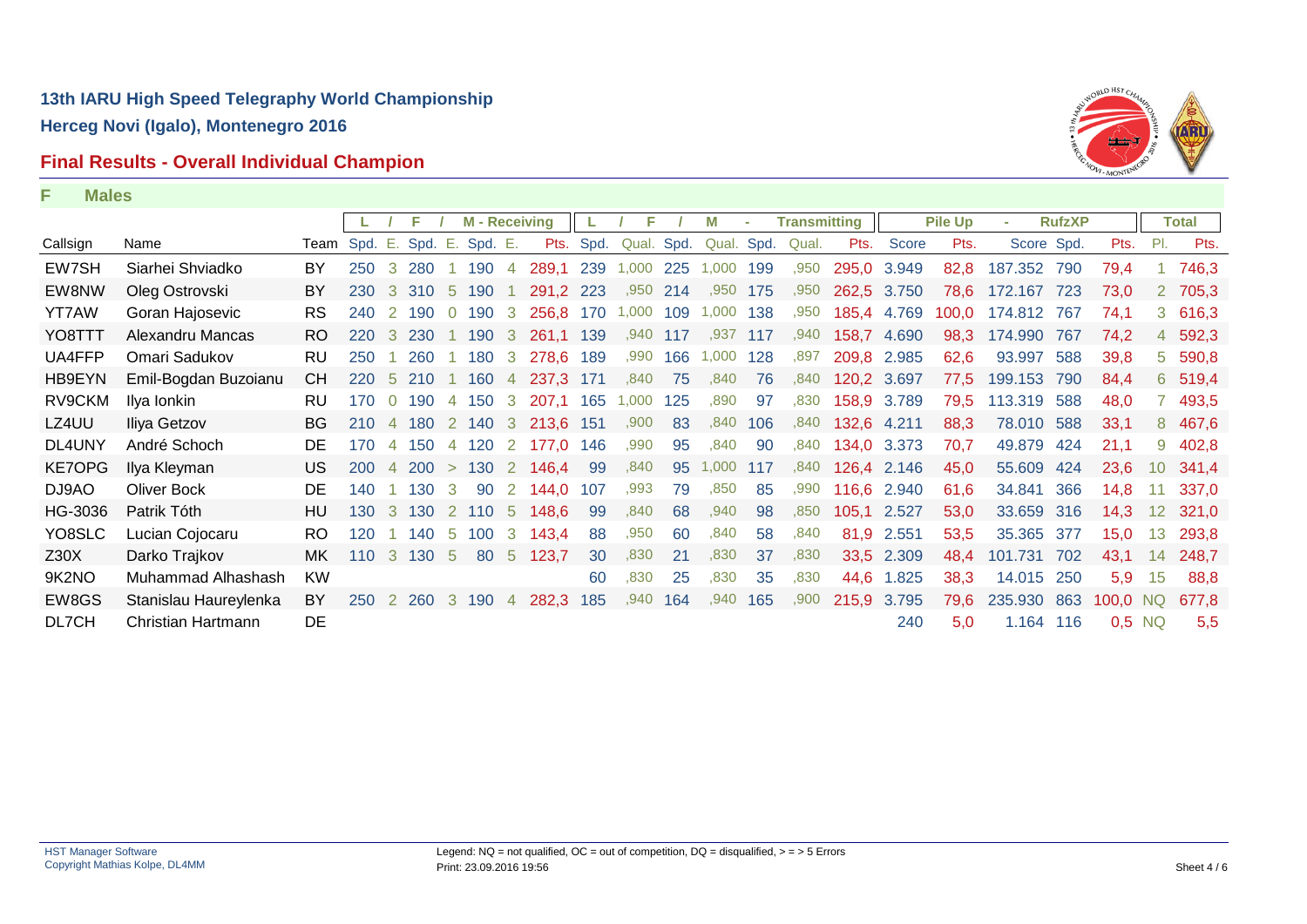### **Final Results - Overall Individual Champion**



#### **G Senior Females**

|          |                      |                              |                                       |     | F.            |                | M - Receiving |               |           |     | Е               |     | м          | ×.  | <b>Transmitting</b> |             |             | <b>Pile Up</b> | ×.         | <b>RufzXP</b> |               |     | Total   |
|----------|----------------------|------------------------------|---------------------------------------|-----|---------------|----------------|---------------|---------------|-----------|-----|-----------------|-----|------------|-----|---------------------|-------------|-------------|----------------|------------|---------------|---------------|-----|---------|
| Callsign | Name                 | Team Spd. E. Spd. E. Spd. E. |                                       |     |               |                |               |               | Pts.      |     | Spd. Qual. Spd. |     | Qual. Spd. |     | Qual.               | Pts.        | Score       | Pts.           | Score Spd. |               | Pts.          | PI. | Pts.    |
| EU7KT    | Larysa Barysenka     | BY                           | 240                                   |     | >270          |                | 2 190         | - 3           | 194,0 229 |     | 000.1           | 202 | 1.000      | 166 | 1,000               | 300,0 2.949 |             | 82,1           | 96.273 554 |               | 100.0         |     | 676,1   |
| UA4FJ    | Elvira Aryutkina     | <b>RU</b>                    | <b>260</b>                            |     | 2 2 6 0       |                | 3 200         |               | 295,9 180 |     | ,980            | 112 | .813       | 136 | ,930                |             | 198,3 2.434 | 67.8           | 64.382 478 |               | 66.9          |     | 2 628,9 |
| YO3RJ    | Janeta Manea         | RO.                          |                                       |     | 4 200 5 160 2 |                |               |               | 232,0 184 |     | .990            | 137 | .940       | 100 | ,930                |             | 199,3 3.592 | 100.0          | 68.151 522 |               | 70.8          |     | 3,602,1 |
| UB4FBN   | Svetlana Kalenova    | RU.                          | <b>200</b>                            |     | 4 170         |                | - 140         |               | 208,9 139 |     | .940            | -87 | .940       | 97  | .940                | 152,5 2.137 |             | 59.5           | 25.999 307 |               | 27.0          |     | 4 447.9 |
| JT1-300  | Jigmed Alimantsetseg | MN.                          | 160                                   | - 5 | 160           | 4              | 120 5         |               | 176.1     | 96  | .990            | 29  | .830       | 65  | ,880                | 87.9        | 1.773       | 49.4           | 15.657 243 |               | 16.3          |     | 5 329.7 |
| HA7YB    | Andrea Kiss          | HU                           | $150 > 140 \quad 0 \quad 130 \quad 5$ |     |               |                |               |               | 115,0 97  |     | .973            | 71  | .873       | 83  | .840                | 113,9 1.957 |             | 54.5           | 34.891 345 |               | 36.2          |     | 6 319,6 |
| JT-YL-E  | Nergui Bolortsetseg  | MN.                          | 120                                   | 5   | 120           | $\overline{4}$ | -80           | $\rightarrow$ | 87.9      | -93 | .950            | 70  | .890       | 65  | .870                |             | 103,5 2.150 | 59.9           | 20.569     | 265           | 21.4          |     | 272.7   |
| HB9HVW   | Veronika Walter      | CH.                          | 80                                    |     | 70            |                | 40            | - 3           | 44.0      | 66  | 000.            | 51  | .890       | 64  | .940                |             | 87,5 1.149  | 32.0           | 6.116      | 139           | 6.4           |     | 8 169,9 |
| HB9EPE   | Dora Mayer-Sigrist   | CH.                          | 70                                    | 4   | -60           |                | 40            | $\mathbf b$   | 64.8      | -50 | .850            | 20  | .830       | 19  | .850                | 36.5        | 716         | 19,9           | 3.415 143  |               | $3.5^{\circ}$ | 9   | 124.7   |

### **H Senior Males (40-49)**

|                  |                          |                              |       |               |     |               | <b>M</b> - Receiving |                         |           |      |          |      |          |      | Transmitting |             |       | <b>Pile Up</b> |             | <b>RufzXP</b> |       |     | Total   |
|------------------|--------------------------|------------------------------|-------|---------------|-----|---------------|----------------------|-------------------------|-----------|------|----------|------|----------|------|--------------|-------------|-------|----------------|-------------|---------------|-------|-----|---------|
| Callsign         | Name                     | Team Spd. E. Spd. E. Spd. E. |       |               |     |               |                      |                         | Pts.      | Spd. | Qual.    | Spd. | Qual.    | Spd. | Qual.        | Pts.        | Score | Pts.           | Score Spd.  |               | Pts.  | PI. | Pts.    |
| EU7KJ            | Nikolai Gelyasevich      | BY                           | 220   | 4             | 240 |               | 5 170 0              |                         | 275,6 225 |      | .000.    | 180  | 1.000    | 181  | 1,000        | 288,7 3.087 |       | 78,0           | 95.843 588  |               | 68,1  |     | 710,4   |
| RV9CPV           | Evgeny Pashnin           | RU                           |       |               | 240 |               | 5 160                | $\overline{\mathbf{3}}$ | 286.8 214 |      | ,943     | 203  | ,950     | 162  | ,890         | 264,4 3.095 |       | 78,2           | 113.296 624 |               | 80.5  |     | 2 709.9 |
|                  | W0/EU7KI Andrei Bindasov | US                           |       | $\geq$        | 250 |               | 170                  | $\overline{2}$          | 198.8     | 178  | ,943     | 129  | 1,000    | 152  | ,940         | 217,0 3.958 |       | 100,0          | 140.699     | 682           | 100.0 |     | 3615,8  |
| YO9WF            | Ionut Pitigoi            | RO.                          | 160   | $\mathcal{B}$ | 170 | $\mathcal{B}$ | 130                  | - 3                     | 200,8 198 |      | ,940     | 150  | ,930     | 145  | ,887         | 222,4 3.193 |       | 80,7           | 26.626      | -316          | 18,9  |     | 4 522,8 |
| HA3OU            | József Ferencz           | HU                           | 130   |               | 130 |               | 100                  | $\overline{2}$          | 157,9 164 |      | ,900     | 105  | ,950     | 134  | ,943         | 184,5 2.083 |       | 52,6           | 32.022 335  |               | 22.8  |     | 5 417.8 |
| UN7ZAY           | Nazar Janabayev          | KZ.                          | 190   | $\rightarrow$ | 170 |               | 3 130                |                         | 143.0     | 107  | ,850     | 67   | .810     | 82   | .853         | 105,8 2.675 |       | 67,6           | 24.940 289  |               | 17,7  |     | 6 334,1 |
| LZ1NK            | Nikolay Enchev           | BG.                          | 150   | 3             | 160 |               | 120                  | -3                      | 188.0     |      | 0, 1,000 |      | 0, 1,000 |      | 0, 1,000     | 0,0         | 3.186 | 80,5           | 55.438 412  |               | 39,4  |     | 307,9   |
| HB9BJL           | <b>Christian Eugster</b> | CH.                          | 100   | 5             | 100 | -3            | 90                   |                         | 127.1     | 102  | ,950     | 67   | .850     | 82   | ,990         | 116.1       | 1.781 | 45,0           | 10.699 222  |               | 7.6   |     | 8 295,8 |
| 4O4SM            | Mario Saric              | ME.                          | 100   |               | 90  |               | 80                   |                         | 119.4     | -91  | ,950     | 60   | .900     | 50   | .940         | 91,0        | 288   | 7,3            | 11.336      | 216           | 8.1   | 9   | 225,8   |
| 9K2RR            | Faisal Alajmi            | <b>KW</b>                    |       |               |     |               |                      |                         |           | 113  | .900     | 47   | .840     | 72   | .850         | 98,4        | 3.204 | 80,9           | 40.000      | -377          | 28.4  | 10  | 207.7   |
| Z <sub>31X</sub> | Mile Trajkov             | MK.                          | 130 2 |               |     |               |                      |                         | 48.1      |      |          |      |          |      |              |             | 2.404 | 60.7           | 45.821      | 437           | 32.6  | 11  | 141.4   |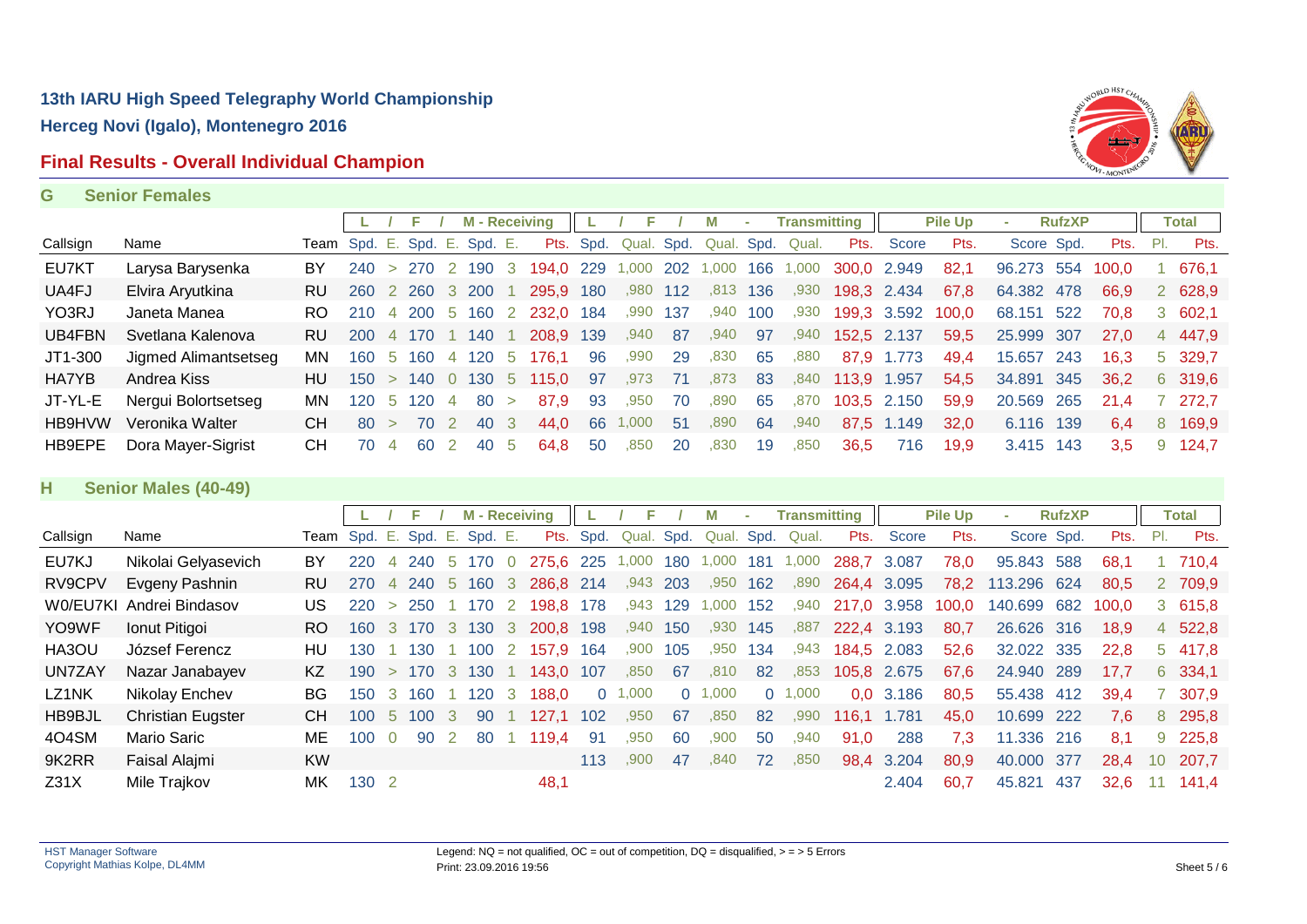# **Final Results - Overall Individual Champion**



**I Senior Males (>=50)**

|                   |                       |                              |                  |                | F.    |                | <b>M</b> - Receiving |                |            |           |       |      | м          |     | <b>Transmitting</b> |       |              | <b>Pile Up</b> | ×.          | <b>RufzXP</b> |        |                 | <b>Total</b> |
|-------------------|-----------------------|------------------------------|------------------|----------------|-------|----------------|----------------------|----------------|------------|-----------|-------|------|------------|-----|---------------------|-------|--------------|----------------|-------------|---------------|--------|-----------------|--------------|
| Callsign          | Name                  | Team Spd. E. Spd. E. Spd. E. |                  |                |       |                |                      |                |            | Pts. Spd. | Qual. | Spd. | Qual. Spd. |     | Qual.               | Pts.  | <b>Score</b> | Pts.           | Score Spd.  |               | Pts.   | PI.             | Pts.         |
| LZ1BP             | <b>Todor Kaykiev</b>  | BG                           | <b>200</b>       | -5             | 220   |                | 140                  | 4              | 268,3      | 166       | 1,000 | 131  | .990       | 126 | 1,000               |       | 262,1 3.352  | 87,5           | 77.258      | 507           | 59,5   |                 | 677,4        |
| RA9CLD            | <b>Valery Sadukov</b> | RU                           | <b>230</b>       |                | 3 230 | $\overline{4}$ | 110                  | $\overline{2}$ | 267,9      | 170       | .993  | 184  | .890       | 134 | 1,000               |       | 288,3 2.394  | 62,5           | 35.494 345  |               | 27,3   |                 | 2 646,0      |
| YO8SS             | Pavlic-Alexandru Coca | RO                           | 190              | $\overline{4}$ | 220   | 4              | 160                  |                | 277.5      | 105       | ,840  | 96   | ,940       | 116 | ,900                | 178,8 | 3.063        | 79,9           | 43.513      | 450           | 33,5   |                 | 3 569,7      |
| HA8KW             | <b>Ferenc Provics</b> | HU.                          | 160              |                | 2 150 |                | 4 130                | -5             | 212,8 128  |           | ,990  | 85   | ,900       | 118 | 1,000               |       | 204,2 3.833  | 100,0          | 54.123      | 424           | 41,7   |                 | 4 558,7      |
| EW <sub>2</sub> A | Alexander Savushkin   | BY                           | 160              |                | 4 170 |                | 1 130                |                | 224,6 141  |           | .990  | 103  | 1,000      | 114 | ,933                |       | 217,5 2.688  | 70,1           | 35.991      | 366           | 27,7   |                 | 5 539,9      |
| HB9CSA            | Fritz Zwingli         | CН                           | 160              |                | 4 140 | $\Omega$       | 90                   | $\overline{0}$ | 187.2      | 154       | ,993  | 108  | ,950       | 118 | 1,000               | 233,9 | 2.694        | 70,3           | 44.761      | 388           | 34,4   |                 | 6 525,8      |
| DL9ABM            | Stefan Hader          | DE                           | 140              | $\Omega$       | 130   | $\overline{0}$ | 100                  |                | 181,5      | 128       | ,950  | 98   | ,990       | 105 | ,980                |       | 201,0 3.366  | 87,8           | 55.275      | 450           | 42,5   |                 | 512,8        |
| DL5AXX            | <b>Ulf Ehrlich</b>    | DE.                          | 130              |                | 0.120 | -5             | 110                  |                | 2 176.1    | 95        | ,000  | 70   | ,900       | 54  | ,929                |       | 127,5 2.624  | 68,5           | 24.517 307  |               | 18,9   |                 | 8 391,0      |
| OZ8SW             | Steen Wichmand        | DK.                          | 90               | -5             | 100   | -3             | 90                   | <sup>2</sup>   | 135.6      | 111       | .880  | 60   | ,870       | 51  | ,870                | 119,0 | 2.189        | 57,1           | 15.609      | 229           | 12,0   | 9               | 323,7        |
| 402A              | Vlado Banicevic       | ME                           | 120 <sup>°</sup> | -3-            | 100   | $\Omega$       | 80                   | $\mathbf{3}$   | 144.1      | 93        | ,993  | 66   | 1,000      | 64  | ,950                | 135,6 | 756          | 19,7           | 20.230      | 265           | 15,6   | 10              | 315,0        |
| HB9AJP            | Christoph Zehntner    | <b>CH</b>                    | 90               | -4             | 80    |                |                      |                | 70 2 115,7 | 83        | 1,000 | 50   | ,943       | 45  | ,987                |       | 107,5 1.744  | 45,5           | 13.601      | 236           | 10.5   | 11              | 279,2        |
| YT <sub>6</sub> W | Mladen Bogdanov       | <b>RS</b>                    |                  |                |       |                |                      |                |            |           |       |      |            |     |                     |       | 3.440        | 89,7           | 129.945 643 |               | 100.0  | 12 <sup>2</sup> | 189,7        |
| Z32M              | Mladen Markovski      | MK                           |                  |                |       |                |                      |                |            |           |       |      |            |     |                     |       | 2.552        | 66,6           |             |               |        | 13 <sup>2</sup> | 66,6         |
| DJ2YA             | <b>Ulrich Weiss</b>   | <b>DE</b>                    | 70               | - 0            | 70    | $\Omega$       | 40                   | $\Omega$       | 87,0       | 95        | ,900  | 55   | .850       | 67  | ,850                |       | 118,2 1.692  | 44,1           | 12.777 229  |               | 9,8 NQ |                 | 259,1        |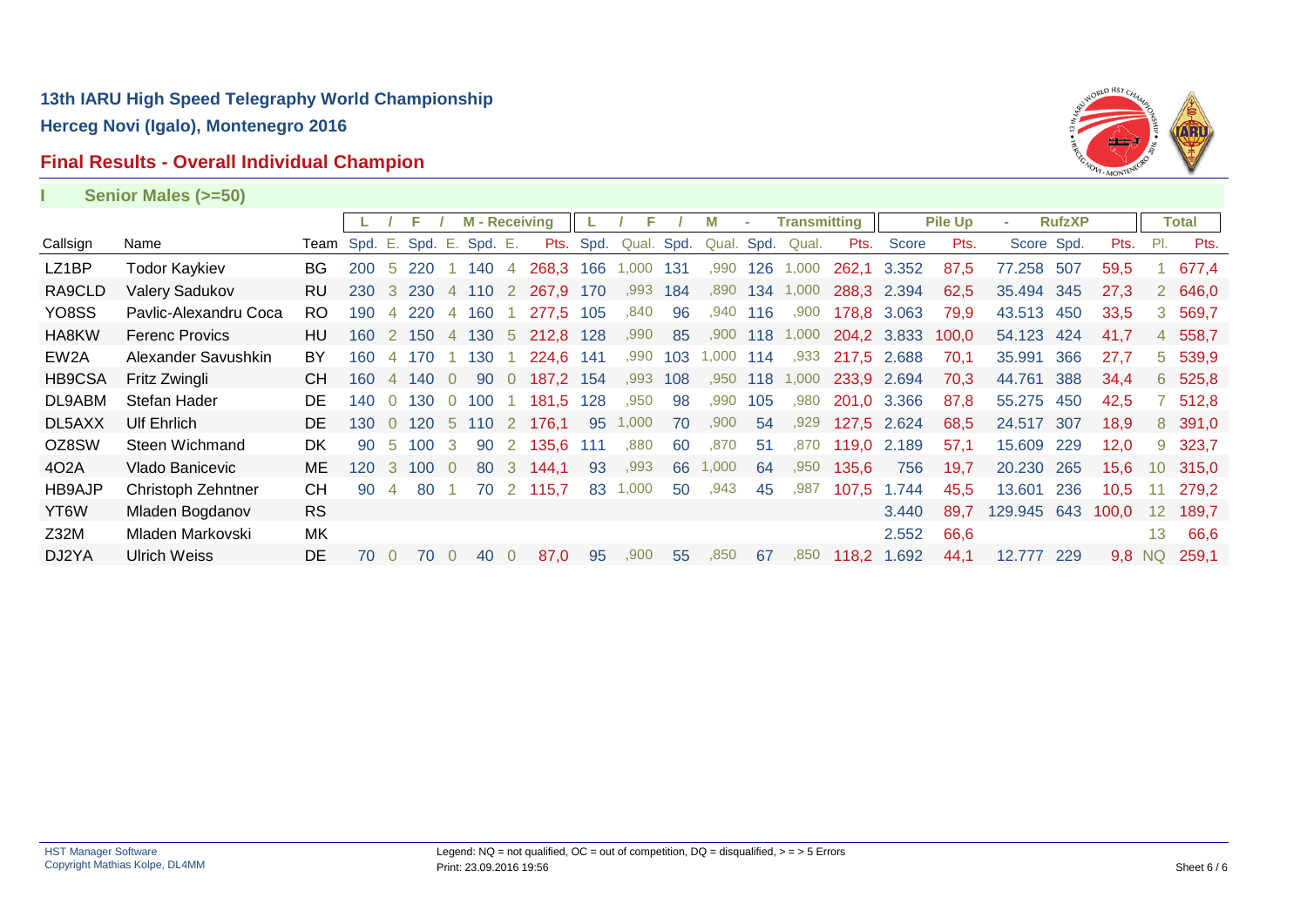

# **Final Results - Overall Individual Champion in Male Categories**

|                |                          |              | L.  |                 | F               |                | <b>M</b> - Receiving |                |           |           | F          |     | М          |     | <b>Transmitting</b> |             |            | <b>Pile Up</b> |             | <b>RufzXP</b> |       |                      | <b>Total</b> |
|----------------|--------------------------|--------------|-----|-----------------|-----------------|----------------|----------------------|----------------|-----------|-----------|------------|-----|------------|-----|---------------------|-------------|------------|----------------|-------------|---------------|-------|----------------------|--------------|
| Callsign       | Name                     | Team Spd. E. |     |                 | Spd. E. Spd. E. |                |                      |                |           | Pts. Spd. | Qual. Spd. |     | Qual. Spd. |     | Qual.               |             | Pts. Score | Pts.           | Score Spd.  |               | Pts.  | PI.                  | Pts.         |
| EW7SH          | Siarhei Shviadko         | BY           | 250 | $\mathbf{3}$    | 280             |                | 190                  | $\overline{4}$ | 282,8     | 239       | 1,000      | 225 | 1,000      | 199 | ,950                | 295,0       | 3.949      | 82,8           | 187.352     | 790           | 79,4  |                      | 740,0        |
| EW8NW          | Oleg Ostrovski           | BY           | 230 | $\mathbf{3}$    | 310             | $\sqrt{5}$     | 190                  |                | 285,3     | 223       | ,950       | 214 | ,950       | 175 | ,950                | 262,5       | 3.750      | 78,6           | 172.167     | 723           | 73.0  | $\mathbf{2}^{\circ}$ | 699,4        |
| EW8GS          | Stanislau Haureylenka    | <b>BY</b>    | 250 | 2               | 260             | 3              | 190                  | 4              | 275,9     | 185       | ,940       | 164 | ,940       | 165 | ,900                | 215,9       | 3.795      | 79,6           | 235.930     | 863           | 100,0 | 3                    | 671,4        |
| EW3-046        | Aliaksei Charkasau       | BY           | 250 | $\Omega$        | 230             | $\overline{0}$ | 190                  | $\overline{4}$ | 267.8     | 178       | 1,000      | 203 | 1,000      | 149 | .950                | 235,8       | 3.445      | 72.2           | 181.047     | 767           | 76,7  | $\overline{4}$       | 652,5        |
| EU7KJ          | Nikolai Gelyasevich      | BY           | 220 | $\overline{4}$  | 240             | 5              | 170                  | $\overline{0}$ | 248,1     | 225       | 1,000      | 180 | 1,000      | 181 | 000.1               | 265,1       | 3.087      | 64,7           | 95.843      | 588           | 40,6  | 5                    | 618,5        |
| RV9CPV         | Evgeny Pashnin           | <b>RU</b>    | 270 | $\overline{4}$  | 240             | $\sqrt{5}$     | 160                  | 3              | 260,1     | 214       | ,943       | 203 | ,950       | 162 | ,890                | 242,7       | 3.095      | 64,9           | 113.296 624 |               | 48,0  | 6                    | 615,7        |
| YT7AW          | Goran Hajosevic          | <b>RS</b>    | 240 | 2               | 190             | $\Omega$       | 190                  | 3              | 250,7     | 170       | 1,000      | 109 | 1,000      | 138 | .950                | 185.4       | 4.769      | 100.0          | 174.812     | 767           | 74,1  |                      | 610,2        |
| <b>W0/EW7-</b> | <b>Vladimir Bindasov</b> | US           | 220 | $\overline{4}$  | 200             | $\overline{0}$ | 190                  | -4             | 245,2 193 |           | 1,000      | 164 | ,900       | 158 | ,900                | 217,9       | 3.515      | 73,7           | 167.574     | 767           | 71,0  | 8                    | 607,8        |
| EW8HK          | Kanstantin Kharlan       | BY           | 220 | 3               | 260             | $\Omega$       | 180                  |                | 261,5     | 194       | .950       | 169 | 1,000      | 158 | ,000                | 231,6       | 2.576      | 54,0           | 131.611     | 643           | 55,8  | 9                    | 602,9        |
| YO8TTT         | Alexandru Mancas         | <b>RO</b>    | 220 | 3               | 230             |                | 190                  | -3             | 255,6     | 139       | ,940       | 117 | ,937       | 117 | ,940                | 158,7       | 4.690      | 98.3           | 174.990     | 767           | 74,2  | 10                   | 586,8        |
| UA4FFP         | Omari Sadukov            | <b>RU</b>    | 250 |                 | 260             |                | 180                  | 3              | 272,2     | 189       | ,990       | 166 | 1,000      | 128 | ,897                | 209,8       | 2.985      | 62,6           | 93.997      | 588           | 39,8  | 11                   | 584,4        |
| R9YBA          | Platon Zhuravlev         | <b>RU</b>    | 220 |                 | 200             |                | 190                  | $\overline{4}$ | 245,9     | 166       | .893       | 128 | .893       | 142 | .940                | 179,9       | 3.152      | 66,1           | 70.225      | 492           | 29,8  | 12                   | 521,7        |
| EW2-253        | Ivan Hara                | BY           | 220 | 3               | 150             | 4              | 150                  | 4              | 206,7     | 198       | ,990       | 135 | ,840       | 134 | ,990                | 199.1       | 2.729      | 57,2           | 132.109     | 682           | 56,0  | 13                   | 519,0        |
| HB9EYN         | Emil-Bogdan Buzoianu     | <b>CH</b>    | 220 | $5\overline{)}$ | 210             |                | 160                  | 4              | 231,8     | 171       | ,840       | 75  | ,840       | 76  | ,840                | 120,2 3.697 |            | 77,5           | 199.153     | 790           | 84,4  | 14                   | 513,9        |
| EW3ABE         | Raman Filanyuk           | BY           | 230 | $\geq$          | 210             | $\overline{4}$ | 190                  | -3             | 166,4 205 |           | ,927       | 155 | ,990       | 140 | ,927                | 212,9       | 3.161      | 66,3           | 159.095     | 745           | 67,4  | 15                   | 513,0        |
|                | W0/EU7KI Andrei Bindasov | US           | 220 | $\geq$          | 250             |                | 170                  | $\overline{2}$ | 170,5     | 178       | ,943       | 129 | 1,000      | 152 | ,940                | 199,4       | 3.958      | 83.0           | 140.699     | 682           | 59,6  | 16                   | 512,5        |
| LZ1BP          | <b>Todor Kaykiev</b>     | <b>BG</b>    | 200 | 5               | 220             |                | 140                  | $\overline{4}$ | 217,1     | 166       | 1,000      | 131 | .990       | 126 | 1,000               | 190,4       | 3.352      | 70,3           | 77.258      | 507           | 32,7  | 17                   | 510,5        |
| YO3-413        | Alexandru Delcea         | <b>RO</b>    | 190 | $\mathbf{3}$    | 180             | $\overline{4}$ | 110                  | $\mathbf{3}$   | 184,6     | 152       | ,940       | 136 | ,843       | 122 | 1,000               | 172,1       | 3.880      | 81,4           | 156.828     | 767           | 66,5  | 18                   | 504,6        |
| RA9CLD         | Valery Sadukov           | RU           | 230 | 3               | 230             | $\overline{4}$ | 110                  | 2              | 216.5     | 170       | .993       | 184 | ,890       | 134 | 1.000               | 210.8       | 2.394      | 50,2           | 35.494      | 345           | 15,0  | 19                   | 492,5        |
| RV9CKM         | Ilya Ionkin              | <b>RU</b>    | 170 | $\overline{0}$  | 190             |                | 4 150                | 3              | 202,7     | 165       | 1,000      | 125 | ,890       | 97  | ,830                | 158,9       | 3.789      | 79,5           | 113.319     | 588           | 48,0  | <b>20</b>            | 489,1        |
| YO9WF          | Ionut Pitigoi            | <b>RO</b>    | 160 | $\mathbf{3}$    | 170             | 3              | 130                  | 3              | 181,0     | 198       | ,940       | 150 | ,930       | 145 | ,887                | 204,5       | 3.193      | 67,0           | 26.626      | 316           | 11,3  | 21                   | 463,8        |
| LZ4UU          | Iliya Getzov             | BG           | 210 | $\overline{4}$  | 180             | 2              | 140                  | 3              | 208,3     | 151       | ,900       | 83  | ,840       | 106 | .840                | 132,6       | 4.211      | 88,3           | 78.010      | 588           | 33.1  | 22                   | 462,3        |
| YO8TON         | Andrei-Catalin Popa      | <b>RO</b>    | 200 |                 | 180             | $\overline{2}$ | 160                  | 4              | 215,7     | 109       | 1,000      | 71  | ,843       | 85  | ,890                | 110.2       | 4.115      | 86,3           | 65.773      | 478           | 27,9  | 23                   | 440,1        |
| YO8SS          | Pavlic-Alexandru Coca    | <b>RO</b>    | 190 | $\overline{4}$  | 220             | $\overline{4}$ | 160                  |                | 224,8     | 105       | ,840       | 96  | ,940       | 116 | .900                | 129,5       | 3.063      | 64,2           | 43.513      | 450           | 18,4  | 24                   | 436,9        |
| YO8RMW         | <b>Iustin Zaharia</b>    | <b>RO</b>    | 190 | -5              | 180             |                | 170                  | 4              | 216.0     | 117       | ,940       | 82  | .840       | 96  | .890                | 119.5       | 3.211      | 67.3           | 64.215      | 464           | 27.2  | 25                   | 430,0        |
| HA8KW          | <b>Ferenc Provics</b>    | HU           | 160 |                 | 2 150           | $\overline{4}$ | 130                  | $-5$           | 173,4     | 128       | ,990       | 85  | ,900       | 118 | 1,000               | 146,3       | 3.833      | 80,4           | 54.123      | 424           | 22,9  | 26                   | 423,0        |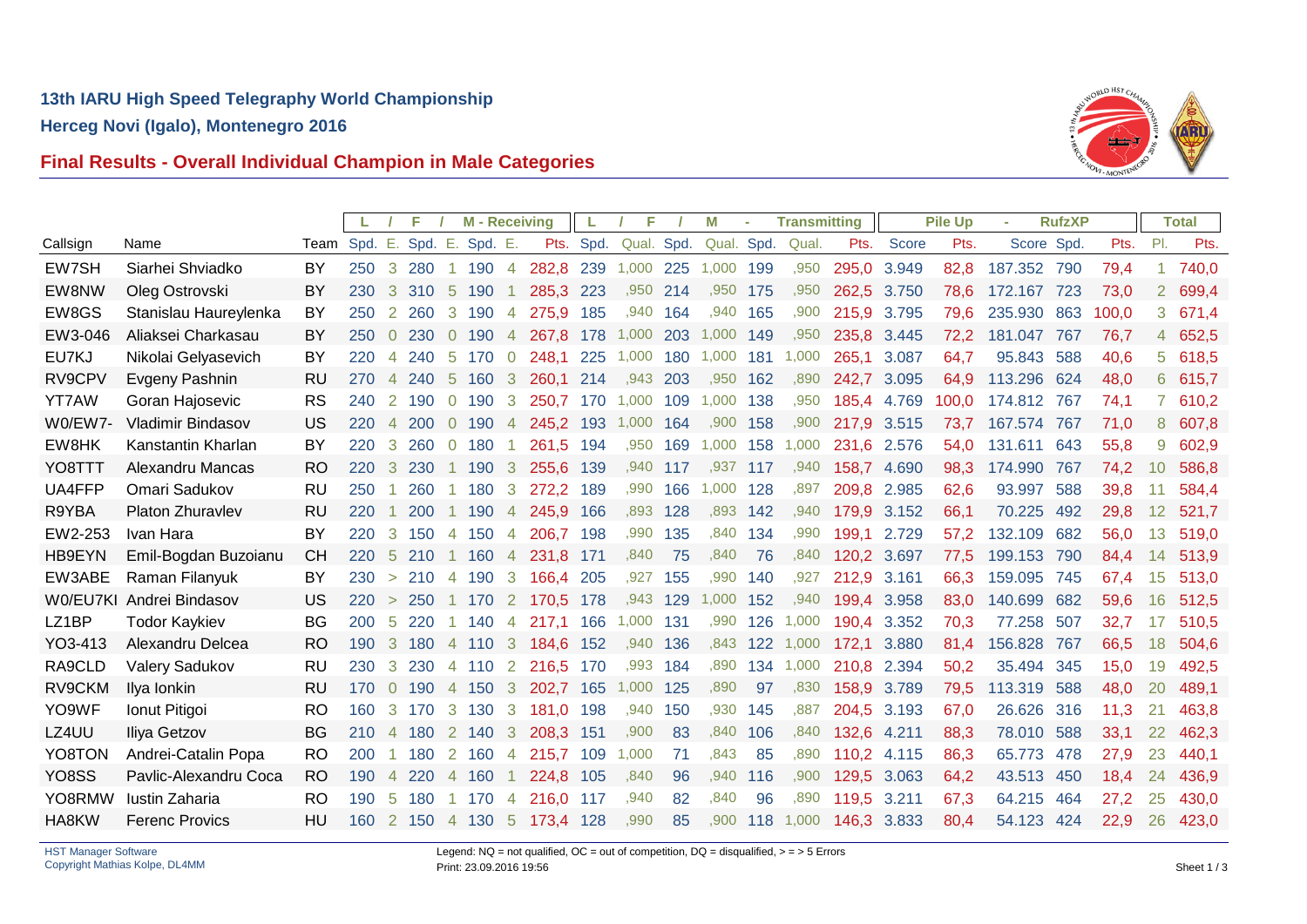

### **Final Results - Overall Individual Champion in Male Categories**

| EW2A          | Alexander Savushkin      | BY        | 160   | 4              | 170        |                      | 130 |                      | 182,3 141 |          | ,990  | 103      | 1,000 | 114 | ,933  | 157,7 2.688 |            | 56,4 | 35.991     | 366 | 15,3 | 27 | 411,7 |
|---------------|--------------------------|-----------|-------|----------------|------------|----------------------|-----|----------------------|-----------|----------|-------|----------|-------|-----|-------|-------------|------------|------|------------|-----|------|----|-------|
| R9U-144       | Danil Shestakov          | <b>RU</b> | 160   | $\overline{4}$ | 160        |                      | 140 | -1                   | 184,2     | 140      | ,950  | 101      | ,950  | 121 | 1,000 | 159,0       | 2.353      | 49,3 | 34.292     | 325 | 14,5 | 28 | 407,0 |
| DL4UNY        | André Schoch             | DE        | 170   |                | 4 150      | $\overline{4}$       | 120 | $\overline{2}$       | 172,7 146 |          | ,990  | 95       | ,840  | 90  | ,840  | 134,0 3.373 |            | 70,7 | 49.879     | 424 | 21,1 | 29 | 398,5 |
| HB9CSA        | Fritz Zwingli            | <b>CH</b> | 160   | $\overline{4}$ | 140        | $\Omega$             | 90  | $\overline{0}$       | 152,1 154 |          | .993  | 108      | .950  | 118 | 1,000 | 168,9       | 2.694      | 56,5 | 44.761     | 388 | 19,0 | 30 | 396,5 |
| DL9ABM        | Stefan Hader             | DE        | 140   | $\overline{0}$ | 130        | $\overline{0}$       | 100 |                      | 147.6     | 128      | ,950  | 98       | .990  | 105 | ,980  | 145.7       | 3.366      | 70,6 | 55.275     | 450 | 23,4 | 31 | 387,3 |
| YO3-517       | Raoul-Daniel Vieru       | RO        | 150   | $\overline{2}$ | 140        |                      | 110 | $\overline{4}$       | 157,3 130 |          | ,900  | 82       | ,850  | 114 | ,950  | 134,4       | 3.292      | 69,0 | 51.712 412 |     | 21,9 | 32 | 382,6 |
| HA3OU         | József Ferencz           | HU        | 130   |                | 1 130      | $\blacktriangleleft$ | 100 | 2                    | 142,7     | 164      | ,900  | 105      | ,950  | 134 | ,943  | 169,6       | 2.083      | 43,7 | 32.022     | 335 | 13,6 | 33 | 369,6 |
| HA8RT         | Tamás Varró              | HU        | 140   |                | 130        | $-5$                 | 120 | $\sqrt{5}$           | 154.1     | 122      | ,990  | 72       | ,833  | 85  | ,940  | 117,4       | 3.085      | 64,7 | 40.278     | 366 | 17,1 | 34 | 353,3 |
| <b>KE7OPG</b> | Ilya Kleyman             | US        | 200   | $\overline{4}$ | <b>200</b> | $\geq$               | 130 | 2                    | 141.4     | 99       | ,840  | 95       | 1,000 | 117 | .840  | 126,4       | 2.146      | 45,0 | 55.609     | 424 | 23,6 | 35 | 336,4 |
| DJ9AO         | <b>Oliver Bock</b>       | DE        | 140   |                | 130        | 3                    | 90  | $\overline{2}$       | 140,5     | 107      | ,993  | 79       | ,850  | 85  | ,990  | 116,6       | 2.940      | 61,6 | 34.841     | 366 | 14,8 | 36 | 333,5 |
|               | R3D-015N Artem Melkin    | RU        | 160   | 5              | 170        | $\overline{4}$       | 100 | 3                    | 164.0     | 113      | ,890  | 33       | ,840  | 75  | .930  | 89,5        | 2.236      | 46,9 | 45.672     | 388 | 19,4 | 37 | 319,8 |
| HG-3036       | Patrik Tóth              | HU        | 130   | 3              | 130        | $\overline{2}$       | 110 | $\sqrt{5}$           | 145,3     | 99       | ,840  | 68       | ,940  | 98  | ,850  | 105,1       | 2.527      | 53,0 | 33.659     | 316 | 14,3 | 38 | 317,7 |
| DL5AXX        | <b>Ulf Ehrlich</b>       | DE        | 130   | $\overline{0}$ | 120        | $5\overline{)}$      | 110 | 2                    | 143,7     | 95       | 1,000 | 70       | ,900  | 54  | ,929  | 92,9        | 2.624      | 55,0 | 24.517     | 307 | 10,4 | 39 | 302,0 |
| YO8SLC        | Lucian Cojocaru          | <b>RO</b> | 120   |                | $1 \t140$  | $-5$                 | 100 | 3                    | 140,3     | 88       | ,950  | 60       | ,840  | 58  | ,840  | 81,9        | 2.551      | 53,5 | 35.365     | 377 | 15,0 | 40 | 290,7 |
| LZ2ESM        | <b>Todor Todorov</b>     | BG        | 130   |                | 130        | $\overline{0}$       | 90  |                      | 138,2     | 94       | ,990  | 67       | ,990  | 62  | ,990  | 99,2        | 1.966      | 41,2 | 28.271     | 316 | 12,0 | 41 | 290,6 |
| UN7ZAY        | Nazar Janabayev          | KZ        | 190   | $\geq$         | 170        | $\mathbf{3}$         | 130 | $\blacktriangleleft$ | 123,1     | 107      | ,850  | 67       | ,810  | 82  | ,853  | 97,4        | 2.675      | 56,1 | 24.940     | 289 | 10,6 | 42 | 287,2 |
| HB9BJL        | <b>Christian Eugster</b> | <b>CH</b> | 100   | -5             | 100        | 3                    | 90  | -1                   | 114,6     | 102      | .950  | 67       | ,850  | 82  | ,990  | 106,6       | 1.781      | 37,3 | 10.699     | 222 | 4,5  | 43 | 263,0 |
| LZ1NK         | Nikolay Enchev           | <b>BG</b> | 150   | $\mathbf{3}$   | 160        |                      | 120 | 3                    | 169,3     | $\Omega$ | 1,000 | $\Omega$ | 1,000 | 0   | 1,000 | 0,0         | 3.186      | 66,8 | 55.438     | 412 | 23,5 | 44 | 259,6 |
| OZ8SW         | Steen Wichmand           | DK        | 90    | -5             | 100        | -3                   | 90  | 2                    | 110.4     | 111      | ,880  | 60       | ,870  | 51  | ,870  | 86,4        | 2.189      | 45,9 | 15.609     | 229 | 6,6  | 45 | 249,3 |
| Z30X          | Darko Trajkov            | MK        | 110   | 3              | 130        | -5                   | 80  | $\sqrt{5}$           | 120,9     | 30       | ,830  | 21       | ,830  | 37  | ,830  |             | 33,5 2.309 | 48,4 | 101.731    | 702 | 43,1 | 46 | 245,9 |
| 402A          | Vlado Banicevic          | <b>ME</b> | 120   | 3              | 100        | $\Omega$             | 80  | 3                    | 117.5     | 93       | .993  | 66       | 1,000 | 64  | ,950  | 98,6        | 756        | 15,9 | 20.230     | 265 | 8,6  | 47 | 240,6 |
| <b>UN7CFS</b> | <b>Azamat Mustafin</b>   | KZ        | 120   |                | 130        | $\overline{0}$       | 100 | $\overline{4}$       | 138,1     | 92       | ,847  | 65       | ,990  | 70  | ,890  | 92,5        |            |      | 5.349      | 143 | 2,3  | 48 | 232,9 |
| HG-3064       | Tamás Buza               | HU        | 90    | 2              | 90         | 3                    | 70  |                      | 98,1      | 76       | ,987  | 45       | ,890  | 59  | ,940  | 77,1        | 1.723      | 36,1 | 15.371     | 236 | 6,5  | 49 | 217,8 |
| <b>HB9AJP</b> | Christoph Zehntner       | <b>CH</b> | 90    | $\overline{4}$ | 80         |                      | 70  | 2                    | 94,2      | 83       | 1,000 | 50       | ,943  | 45  | ,987  | 78,0        | 1.744      | 36,6 | 13.601     | 236 | 5,8  | 50 | 214,6 |
| 4O4SM         | <b>Mario Saric</b>       | ME        | 100   | $\overline{0}$ | 90         | 2                    | 80  |                      | 108,3     | 91       | ,950  | 60       | ,900  | 50  | ,940  | 83,8        | 288        | 6,0  | 11.336     | 216 | 4,8  | 51 | 202,9 |
| DJ2YA         | <b>Ulrich Weiss</b>      | DE        | 70    | $\overline{0}$ | 70         | $\Omega$             | 40  | $\overline{0}$       | 70,5      | 95       | ,900  | 55       | ,850  | 67  | ,850  | 85,2        | 1.692      | 35,5 | 12.777     | 229 | 5,4  | 52 | 196,6 |
| 9K2RR         | Faisal Alajmi            | <b>KW</b> |       |                |            |                      |     |                      |           | 113      | ,900  | 47       | ,840  | 72  | ,850  | 90,9        | 3.204      | 67,2 | 40.000     | 377 | 17,0 | 53 | 175,1 |
| YT6W          | Mladen Bogdanov          | <b>RS</b> |       |                |            |                      |     |                      |           |          |       |          |       |     |       |             | 3.440      | 72,1 | 129.945    | 643 | 55,1 | 54 | 127,2 |
| Z31X          | Mile Trajkov             | MK        | 130 2 |                |            |                      |     |                      | 48,1      |          |       |          |       |     |       |             | 2.404      | 50,4 | 45.821     | 437 | 19,4 | 55 | 117,9 |
|               |                          |           |       |                |            |                      |     |                      |           |          |       |          |       |     |       |             |            |      |            |     |      |    |       |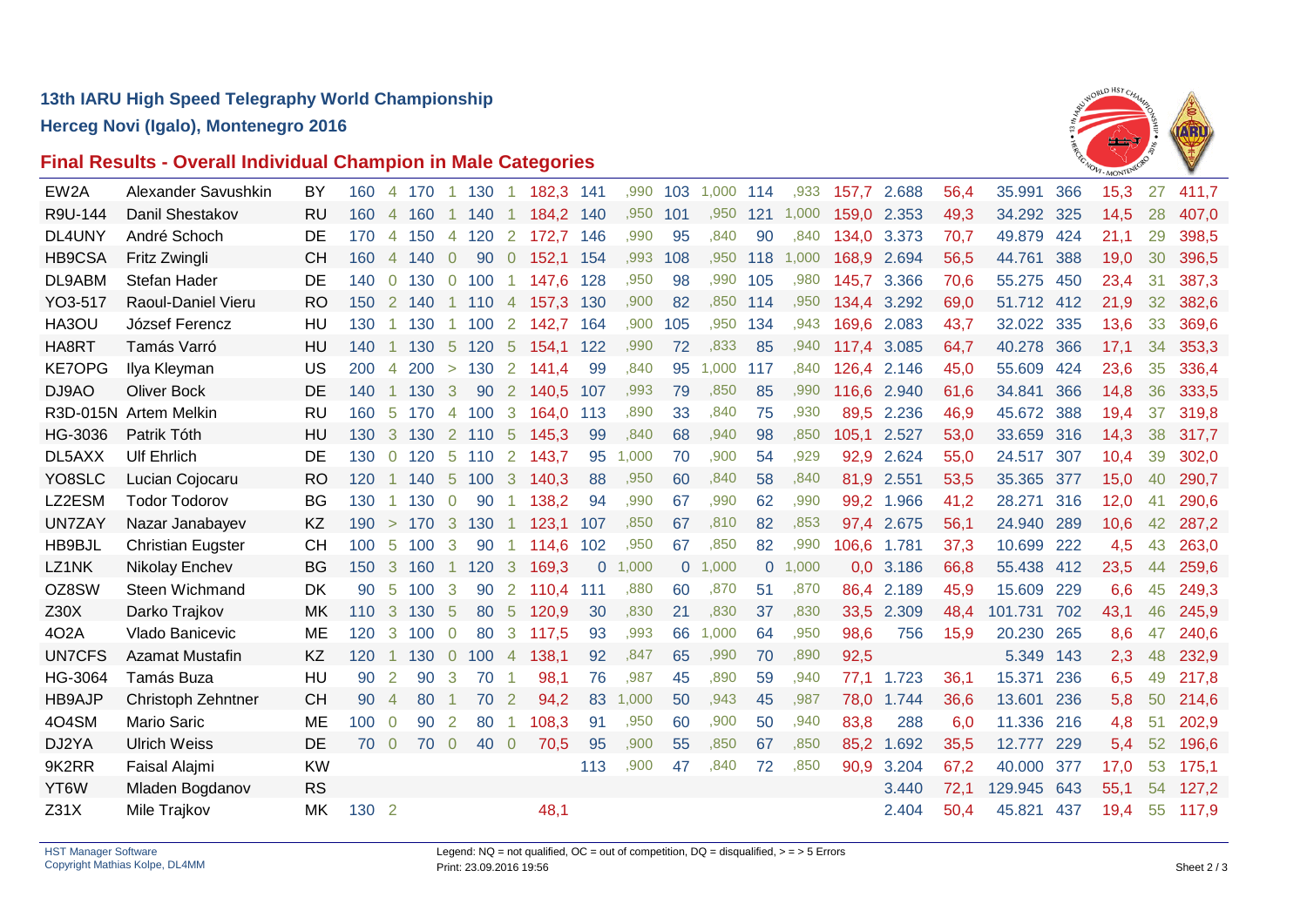

# **Final Results - Overall Individual Champion in Male Categories**

| 9K2NO | Muhammad Alhashash KW |    | 60 |  |  |  |            |         | 830 25 830 35 830 44,6 1.825 38,3 14.015 250 5,9 56 88,8 |  |      |      |
|-------|-----------------------|----|----|--|--|--|------------|---------|----------------------------------------------------------|--|------|------|
| Z32M  | Mladen Markovski      | МK |    |  |  |  | 2.552 53.5 |         |                                                          |  | - 57 | 53.5 |
| DL7CH | Christian Hartmann    | DE |    |  |  |  |            | 240 5.0 | 1.164 116 0,5 58 5,5                                     |  |      |      |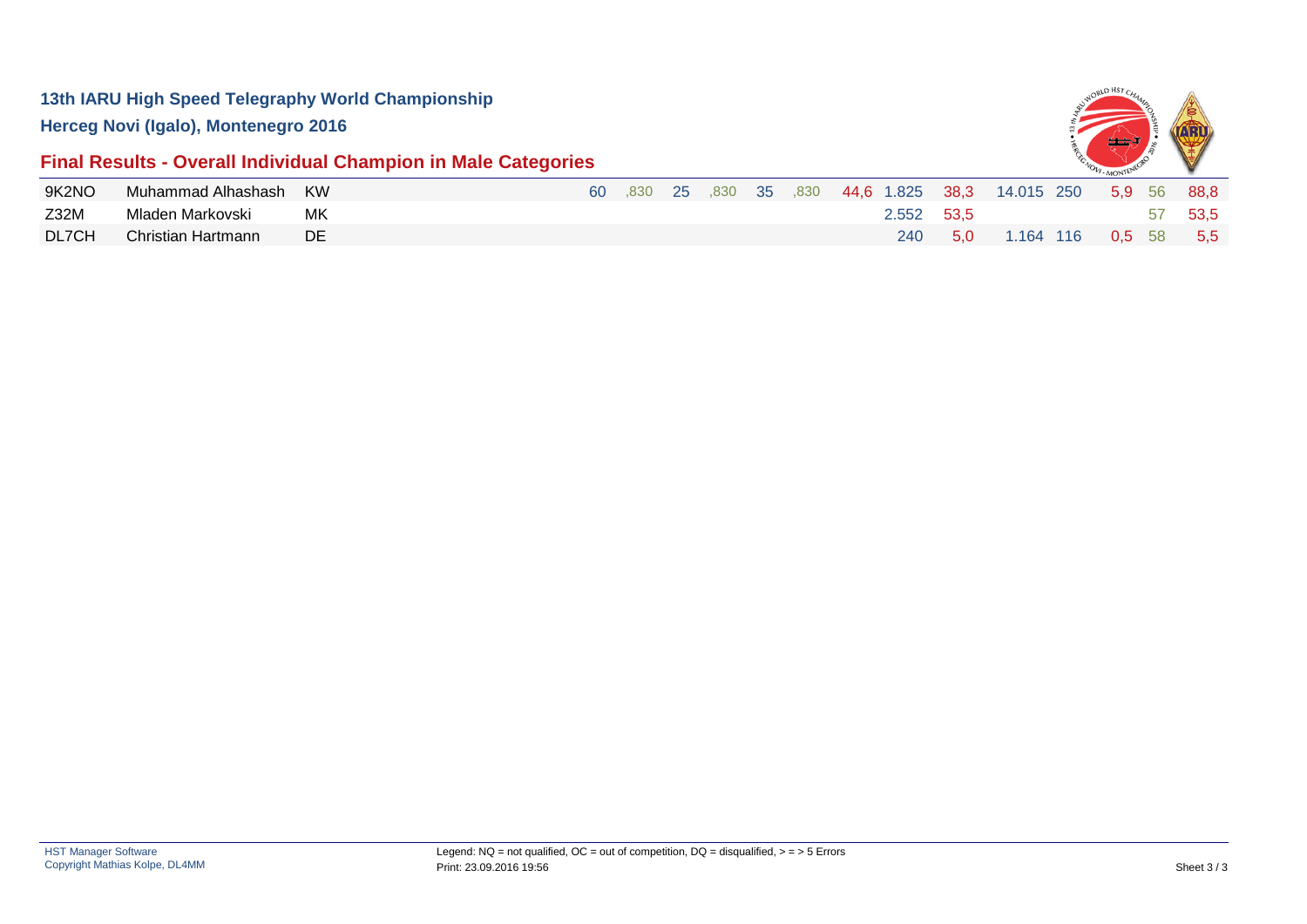

### **Final Results - Overall Individual Champion in Female Categories**

|          |                             |              | L   |                | F       |                | <b>M</b> - Receiving |                |       |      | F          |     | M          |     | <b>Transmitting</b> |       |       | <b>Pile Up</b> |            | <b>RufzXP</b> |       |                       | <b>Total</b> |
|----------|-----------------------------|--------------|-----|----------------|---------|----------------|----------------------|----------------|-------|------|------------|-----|------------|-----|---------------------|-------|-------|----------------|------------|---------------|-------|-----------------------|--------------|
| Callsign | Name                        | Team Spd. E. |     |                | Spd. E. |                | Spd. E.              |                | Pts.  | Spd. | Qual. Spd. |     | Qual. Spd. |     | Qual.               | Pts.  | Score | Pts.           | Score Spd. |               | Pts.  | PI.                   | Pts.         |
| EW8NK    | Hanna Shavialenka           | BY           | 270 |                | 2 310   | 3              | 240                  | 3              | 295,3 | 246  | 1,000      | 191 | 1,000      | 178 | 1,000               | 286,9 | 3.765 | 89,8           | 197.257    | 790           | 92,6  |                       | 764,6        |
| RA4FVL   | Anna Sadukova               | <b>RU</b>    | 280 |                | 280     | $\overline{0}$ | 240                  |                | 291,2 | 182  | ,990       | 145 | ,989       | 151 | ,990                | 221,9 | 4.193 | 100,0          | 190.414    | 814           | 89,3  | $\mathbf{2}^{\prime}$ | 702,4        |
| EW7-023  | Liudmila Basava             | BY           | 240 |                | 270     | 2              | 200                  | 5              | 254,6 | 208  | ,990       | 204 | 1,000      | 159 | ,990                | 266,0 | 3.118 | 74,4           | 126.779    | 662           | 59,5  | 3                     | 654,5        |
| UA4FGO   | Yulia Vyazovskaya           | <b>RU</b>    | 260 |                | 270     | 2              | <b>200</b>           | 3              | 262.5 | 229  | .900       | 198 | .950       | 176 | .900                | 258,9 | 3.004 | 71.6           | 121.443    | 624           | 57,0  | 4                     | 650,0        |
| EW3-052  | Anastasiya Khlystsik        | BY           | 240 | 2              | 230     | $\overline{0}$ | 190                  | $\overline{0}$ | 239.7 | 219  | ,990       | 206 | 1,000      | 189 | .890                | 277,1 | 2.823 | 67,3           | 123.457    | 643           | 57,9  | 5                     | 642,0        |
| EW7-022  | Anastaciya Behunova         | <b>BY</b>    | 230 | 4              | 200     |                | 200                  | 4              | 227,8 | 234  | ,983       | 189 | ,943       | 169 | ,980                | 267,6 | 3.347 | 79,8           | 119.219    | 606           | 55,9  | 6                     | 631,1        |
| EW2-249  | Yuliya Tsikhanovich         | BY           | 250 | 2              | 240     | 5              | 190                  | $\overline{2}$ | 244.1 | 202  | 000.       | 162 | 1.000      | 165 | .950                | 243,6 | 2.762 | 65,9           | 139.751    | 662           | 65,6  |                       | 619,2        |
| R4F-30   | Valeriia Pershina           | <b>RU</b>    | 240 | $\overline{4}$ | 260     | $\overline{4}$ | 190                  | $\overline{4}$ | 245,8 | 200  | ,980       | 193 | ,990       | 144 | .887                | 240.1 | 3.164 | 75,5           | 76.022     | 507           | 35,7  | 8                     | 597,1        |
| RV9CPW   | Elena Elchenko              | <b>RU</b>    | 250 | 4              | 230     | 3              | 180                  | 3              | 236,2 | 203  | ,000 161   |     | ,950       | 158 | ,000                | 240,3 | 2.249 | 53,6           | 123.464    | 662           | 57,9  | 9                     | 588,0        |
| OK-YL    | Anastasiya Burak            | CZ           | 200 | $\sqrt{5}$     | 220     | $\overline{4}$ | 170                  | $\overline{4}$ | 209.8 | 190  | ,990       | 164 | .940       | 158 | .890                | 225,7 | 3.674 | 87,6           | 97.717     | 571           | 45,8  | 10                    | 568,9        |
| EU7KT    | Larysa Barysenka            | <b>BY</b>    | 240 | $\geq$         | 270     | 2              | 190                  | 3              | 165.5 | 229  | 1,000      | 202 | 1,000      | 166 | 1,000               | 279,0 | 2.949 | 70,3           | 96.273     | 554           | 45,2  |                       | 560,0        |
| EW1-835  | Nastassia Ilyina            | BY           | 210 | $\geq$         | 180     | 3              | 200                  | 5              | 139,3 | 225  | ,950       | 180 | 1,000      | 150 | 1,000               | 253,7 | 3.689 | 88,0           | 136.155    | 682           | 63,9  | 12                    | 544,9        |
| UA4FJ    | Elvira Aryutkina            | <b>RU</b>    | 260 | 2              | 260     | 3              | 200                  |                | 259.5 | 180  | .980       | 112 | .813       | 136 | .930                | 182,8 | 2.434 | 58,0           | 64.382     | 478           | 30,2  | 13                    | 530,5        |
| LZ2CWW   | Teodora Getzova             | BG           | 220 | 3              | 180     | $\geq$         | 190                  | 4              | 155.6 | 146  | 1,000      | 99  | 1,000      | 120 | ,950                | 167,7 | 3.842 | 91,6           | 213.131    | 814           | 100,0 | 14                    | 514,9        |
| YO3RJ    | Janeta Manea                | <b>RO</b>    | 210 | 4              | 200     | -5             | 160                  | 2              | 203,4 | 184  | ,990       | 137 | ,940       | 100 | ,930                | 185.7 | 3.592 | 85,7           | 68.151     | 522           | 32,0  | 15                    | 506,8        |
| YO8RKQ   | Gabriela Ivan               | <b>RO</b>    | 220 | $\overline{4}$ | 190     | $\overline{0}$ | 170                  | 3              | 209.2 | 159  | .950       | 115 | 1,000      | 62  | .850                | 145.1 | 3.720 | 88,7           | 73.080     | 492           | 34,3  | 16                    | 477,3        |
| YO8TOC   | Diana-Ioana Ene             | <b>RO</b>    | 210 | $\overline{4}$ | 190     | -5             | 170                  | 2              | 204.4 | 114  | ,830       | 92  | ,930       | 100 | ,923                | 128,9 | 4.101 | 97,8           | 85.295     | 522           | 40,0  | 17                    | 471,1        |
| UB4FBN   | Svetlana Kalenova           | <b>RU</b>    | 200 | 4              | 170     |                | 140                  |                | 183,5 | 139  | ,940       | 87  | ,940       | 97  | ,940                | 141,0 | 2.137 | 51,0           | 25.999     | 307           | 12,2  | 18                    | 387,7        |
| RZ9UMA   | Ekaterina Ivanova           | RU           | 190 | $\geq$         | 160     | 2              | 150                  | $\overline{4}$ | 112.6 | 154  | .990       | 103 | .950       | 118 | .890                | 165.1 | 2.623 | 62,6           | 51.282     | 412           | 24.1  | 19                    | 364,4        |
| JT-YL-G  | Jambaldorj Tserenlkha       | <b>MN</b>    | 150 | $\geq$         | 160     | 3              | 120                  | $\overline{4}$ | 99,6  | 120  | ,940       | 115 | 1,000      | 98  | ,890                | 147,8 | 2.754 | 65,7           | 32.606     | 335           | 15,3  | <b>20</b>             | 328,4        |
| YO6-604  | Laura-Andrea Schimbat       | RO           | 120 | 2              | 120     | 2              | 70                   | 2              | 109,2 | 131  | ,950       | 83  | ,850       | 113 | ,950                | 141,6 | 2.496 | 59,5           | 30.601     | 335           | 14,4  | 21                    | 324,7        |
| YO3-514  | <b>Teodora Neagu</b>        | <b>RO</b>    | 160 | 1              | 140     | $\Omega$       | 140                  | $\overline{4}$ | 159,5 | 38   | .850       | 31  | .850       | 94  | ,850                | 68,2  | 2.768 | 66,0           | 55.103     | 400           | 25,9  | 22                    | 319,6        |
| YO8TLK   | Mihaela Macsim              | <b>RO</b>    | 130 |                | 120     | $\overline{0}$ | 110                  | 3              | 130,1 | 83   | .890       | 56  | .940       | 76  | ,940                | 93,4  | 2.772 | 66,1           | 29.781     | 335           | 14,0  | 23                    | 303,6        |
| HA3EVI   | Evelin Illés                | HU           | 130 | 4              | 110     | $\overline{0}$ | 100                  | $\overline{4}$ | 121,2 | 105  | 1,000      | 54  | ,950       | 74  | 1,000               | 106,8 | 2.261 | 53,9           | 25.734     | 298           | 12,1  | 24                    | 294,0        |
| JT1-300  | <b>Jigmed Alimantsetseg</b> | MN           | 160 | 5              | 160     | $\overline{4}$ | 120                  | 5              | 154,5 | 96   | .990       | 29  | .830       | 65  | ,880                | 80,6  | 1.773 | 42,3           | 15.657     | 243           | 7,3   | 25                    | 284,7        |
| HA7YB    | Andrea Kiss                 | HU           | 150 | $\geq$         | 140     | $\overline{0}$ | 130                  | 5              | 97,9  | 97   | ,973       | 71  | .873       | 83  | .840                | 105,4 | 1.957 | 46,7           | 34.891     | 345           | 16,4  | 26                    | 266,4        |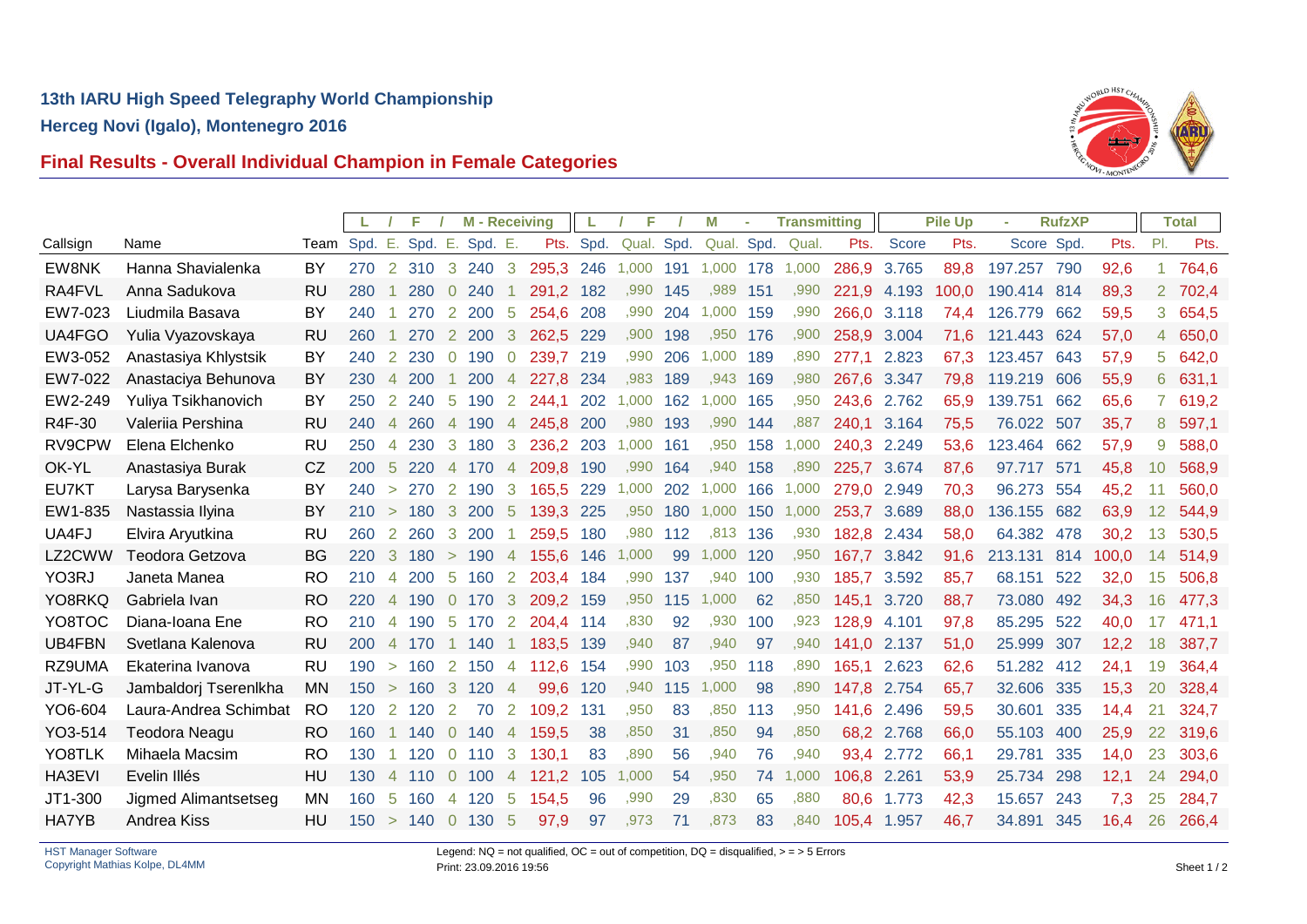

### **Final Results - Overall Individual Champion in Female Categories**

|        | HA6-0110 Léna Molnár        | HU $190 > 180$ 3 170 $>$ |  |  |  | 57.7 121                    |     | ,830 37                            |     |              |      |                          |      |                 |         | 820 94 840 97,3 2.635 62,8 41.330 388 19,4 27 237,2 |        |              |
|--------|-----------------------------|--------------------------|--|--|--|-----------------------------|-----|------------------------------------|-----|--------------|------|--------------------------|------|-----------------|---------|-----------------------------------------------------|--------|--------------|
|        | JT-YL-E Nergui Bolortsetseg |                          |  |  |  | MN 120 5 120 4 80 > 79,0 93 |     | ,950                               | 70  | ,890         |      | 65 ,870                  |      | 96,0 2.150      | 51.3    | 20.569 265                                          |        | 9,7 28 236,0 |
|        | HG-3044 Gréta Szekrenyesi   |                          |  |  |  | HU 70 1 90 0 50 0 74,9 60   |     | ,990 47                            |     | ,993 54      |      | ,990                     |      | 75,1 1.306 31,1 |         | 10.286 204                                          |        | 4,8 29 185,9 |
|        | HB9HVW Veronika Walter      |                          |  |  |  |                             |     | CH 80 > 70 2 40 3 37,6 66 1,000 51 |     | ,890 64 ,940 |      |                          |      | 80,6 1.149 27,4 |         | 6.116 139                                           |        | 2,9 30 148,5 |
|        | HB9EPE Dora Mayer-Sigrist   | CH 70 4 60 2 40 5        |  |  |  | 57.2                        | -50 | ,850                               | -20 | ,830         | - 19 | ,850                     | 33,9 | 716             | $-17.1$ | 3.415 143                                           |        | 1,6 31 109,8 |
| HB9EIW | Debora Walter               | CН                       |  |  |  |                             |     | 57.900                             | -20 |              |      | ,850 47 ,900 <b>51.6</b> |      |                 |         |                                                     |        | 32 51,6      |
| ER1VIC | Victoria Paisa              | MD.                      |  |  |  |                             |     |                                    |     |              |      |                          |      |                 |         | 20.124 244                                          | 9.4 33 | 9.4          |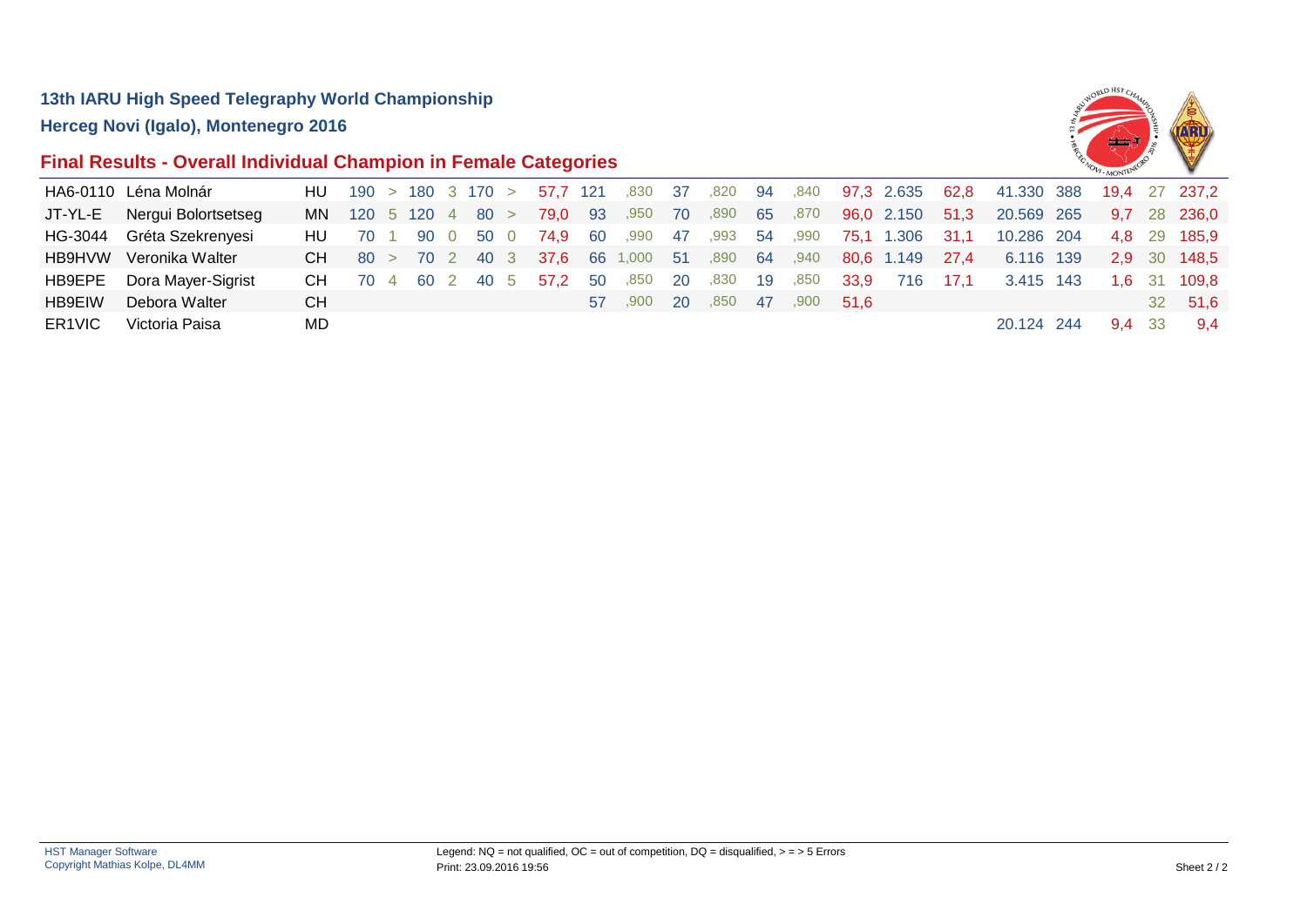# **Final Results - Team Competition**



|                           |           | A             | в             | C             | D             | Е      | F.     | G             | н      |               |                       | <b>TOTAL</b>  |  |
|---------------------------|-----------|---------------|---------------|---------------|---------------|--------|--------|---------------|--------|---------------|-----------------------|---------------|--|
| Team                      | Team      | <b>Points</b> | <b>Points</b> | <b>Points</b> | <b>Points</b> | Points | Points | <b>Points</b> | Points | <b>Points</b> | PI.                   | <b>Points</b> |  |
| <b>Belarus</b>            | <b>BY</b> | 751,7         | 741,1         | 680,3         | 765,0         | 787,1  | 746,3  | 676,1         | 710,4  | 539,9         | 1                     | 6.397,9       |  |
| <b>Russian Federation</b> | <b>RU</b> | 435,9         | 495,8         | 731,0         | 607,2         | 670,0  | 590,8  | 628,9         | 709,9  | 646,0         | $\mathbf{2}^{\prime}$ | 5.515,5       |  |
| Romania                   | <b>RO</b> | 390,2         | 523,4         | 486,4         | 597,5         | 493,2  | 592,3  | 602,1         | 522,8  | 569,7         | 3                     | 4.777,6       |  |
| Hungary                   | HU        | 289,3         | 266,1         | 192,3         | 410,7         | 304,4  | 321,0  | 319,6         | 417,8  | 558,7         | 4                     | 3.079,9       |  |
| <b>Bulgaria</b>           | <b>BG</b> | 0,0           | 355,0         | 0,0           | 0,0           | 532,8  | 467,6  | 0,0           | 307,9  | 677,4         | 5                     | 2.340,7       |  |
| <b>United States</b>      | <b>US</b> | 0,0           | 751,2         | 0,0           | 0,0           | 0,0    | 341,4  | 0,0           | 615,8  | 0,0           | 6                     | 1.708,4       |  |
| Switzerland               | <b>CH</b> | 0,0           | 0,0           | 0,0           | 0,0           | 53,3   | 519,4  | 169,9         | 295,8  | 525,8         | $\overline{7}$        | 1.564,2       |  |
| Germany                   | DE        | 0,0           | 0,0           | 0,0           | 0,0           | 0,0    | 402,8  | 0,0           | 0,0    | 512,8         | 8                     | 915,6         |  |
| Serbia                    | <b>RS</b> | 0,0           | 0,0           | 0,0           | 0,0           | 0,0    | 616,3  | 0,0           | 0,0    | 189,7         | 9                     | 806,0         |  |
| Mongolia                  | <b>MN</b> | 0,0           | 0,0           | 0,0           | 0,0           | 340,0  | 0,0    | 329,7         | 0,0    | 0,0           | 10 <sup>°</sup>       | 669,7         |  |
| Kazakhstan                | KZ        | 0,0           | 276,4         | 0,0           | 0,0           | 0,0    | 0,0    | 0,0           | 334,1  | 0,0           | 11                    | 610,5         |  |
| Czech Republic            | CZ        | 0,0           | 0,0           | 590,5         | 0,0           | 0,0    | 0,0    | 0,0           | 0,0    | 0,0           | 12                    | 590,5         |  |
| Montenegro                | ME        | 0,0           | 0,0           | 0,0           | 0,0           | 0,0    | 0,0    | 0,0           | 225,8  | 315,0         | 13                    | 540,8         |  |
| Macedonia                 | MK        | 0,0           | 0,0           | 0,0           | 0,0           | 0,0    | 248,7  | 0,0           | 141,4  | 66,6          | 14                    | 456,7         |  |
| Denmark                   | DK        | 0,0           | 0,0           | 0,0           | 0,0           | 0,0    | 0,0    | 0,0           | 0,0    | 323,7         | 15                    | 323,7         |  |
| Kuwait                    | <b>KW</b> | 0,0           | 0,0           | 0,0           | 0,0           | 0,0    | 88,8   | 0,0           | 207,7  | 0,0           | 16                    | 296,5         |  |
| Moldova, Republic of      | MD        | 0,0           | 0,0           | 0,0           | 0,0           | 9,4    | 0,0    | 0,0           | 0,0    | 0,0           | 17                    | 9,4           |  |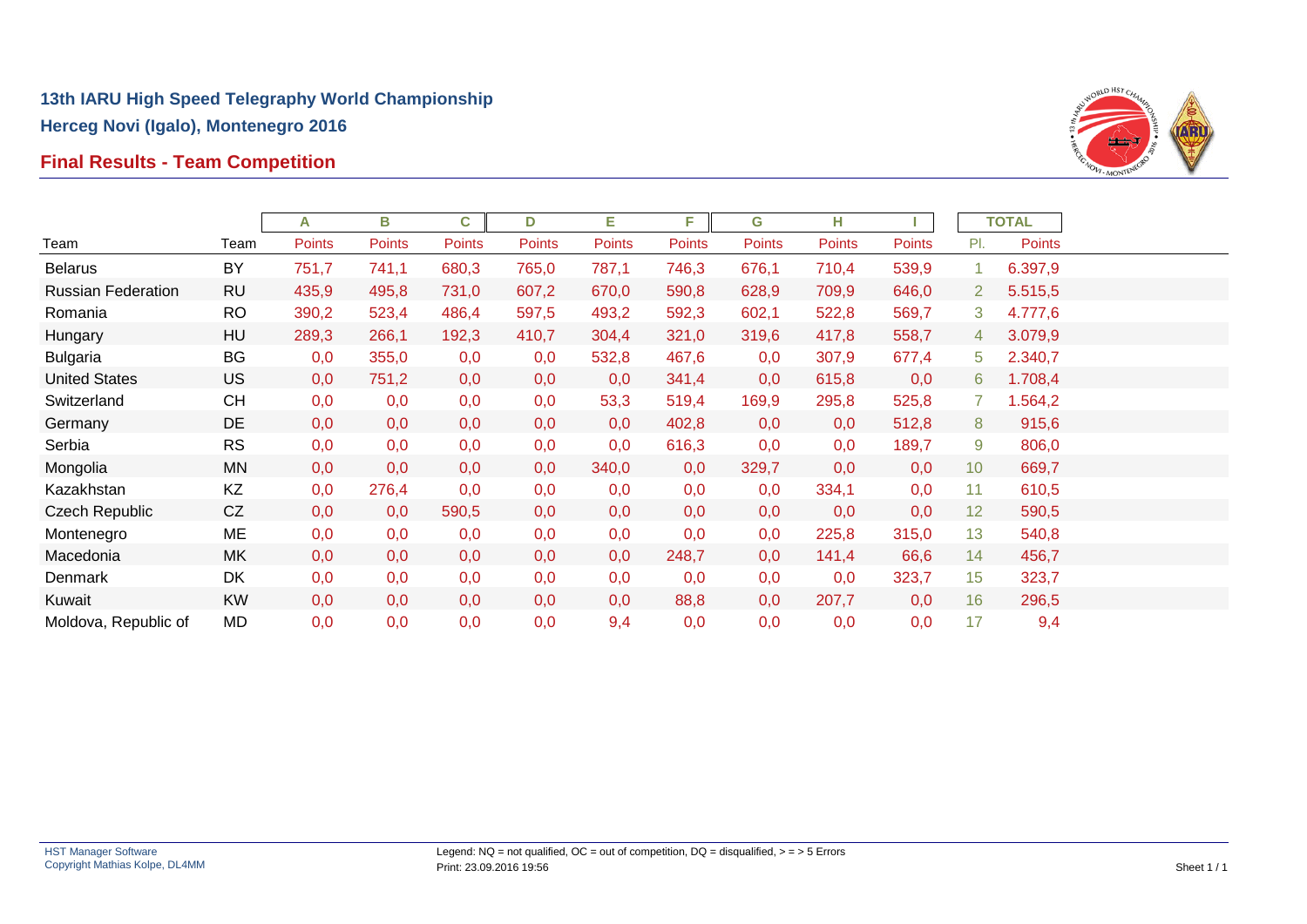### **New World Records**





| Type   | Gender | Call   | Name              | Team      | Speed / Score | Old Record |
|--------|--------|--------|-------------------|-----------|---------------|------------|
| Mixed  | Female | RA4FVL | Anna Sadukova     | <b>RU</b> | 240           | 240        |
| Mixed  | Female | EW8NK  | Hanna Shavialenka | BY        | 240           | 240        |
| Figurs | Female | EW8NK  | Hanna Shavialenka | BY        | 310           | 310        |